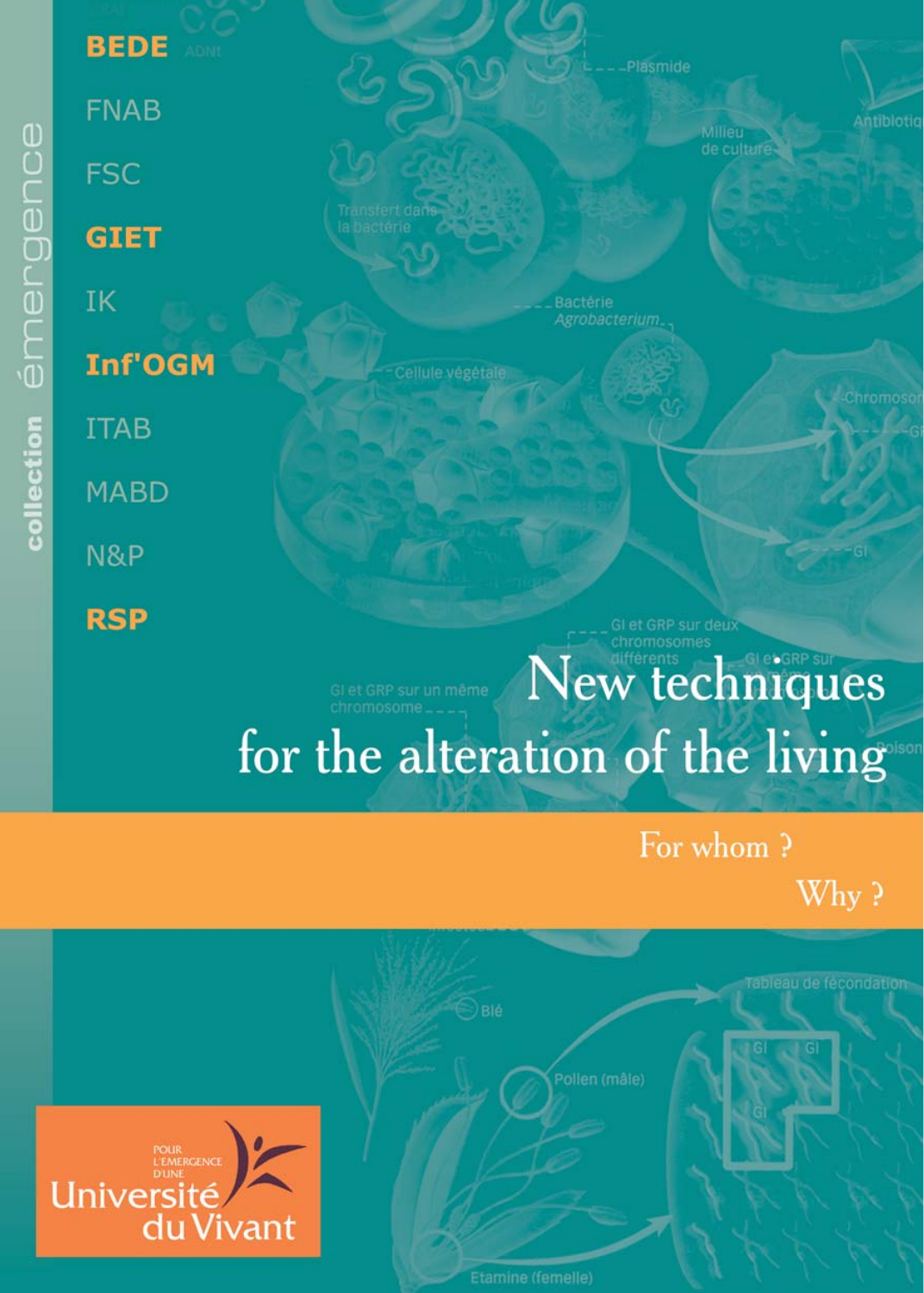This brochure is mainly inspired from the workshop "The coming modified plants, why et for whom ?", an Inf'OGM's training on the new techniques of biotechnology, october 2010, the  $5<sup>th</sup>$  and  $6<sup>th</sup>$ , Bagnolet (93) France.

This brochure is by:

#### Inf'OGM - http://www.infogm.org/

Inf'OGM is a citizen watchdog, following worldwide news on genetically

modified organisms and biotechnologies. Inf'OGM produces and spreads independant and critical information so everyone can make its own decision. It aims at obtaining a true transparency from public authority.

With the collaboration of:

BEDE - www.bede-asso.org

BEDE is an international association founded in 1994. It is based in Montpellier and has been set up as a French non-profit organisation.

Together with close to fifty organisations that belong to French, European and international networks, BEDE is contributing to the protection and advancement of family farming by supporting information dissemination and networking initiatives managed with due respect for living organisms diversity. BEDE produces teaching tools and organises workshops, meetings for farmers, researchers and representatives of the civil society from around Europe, and from North and West Africa. Through its activities BEDE enables the public at large to understand what is at stake with agricultural biodiversity and helps farmers organisations to improve their work in the field and their capacity for legal negotiations on genetic resources, biosafety, intellectual property rights.

### GIET - http://giet-info.org/

The International group of interdisciplinary studies (GIET) is a cultural association

created in 1996. It aims at thinking the nature of science and promote interdisciplinarity. This group, mainly constituted of researchers, is actually based in Belgium, Germany, United-States of America and France.

#### RSP - http://www.semencespaysannes.org/

In France, the Réseau Semences Paysannes (farmers' seed network) was founded in 2003 in response of the lack of suitable seeds for smallholder, organic and biodynamic farming and also the refusal of the use of biotechnology in the plant breeding, which was becoming widespread. It now gathers 60 member organisations across France including several farmers'organisations and organic farming organisations, artisan seed producers and nurseries, farmers, gardeners, development NGO and organisations of biodiversity conservation. They are national, regional or local organizations.

As a network, its mandate is to link initiatives related to the conservation and renewal of cultivated biodiversity, facilitating this network of knowledge and know-how through information

dissemination and capacity building of its members, through exchanges and training. The RSP also plays a leading role in developing partnerships with the scientific community in the public sector through participatory and innovative research projects.

The present report, published in september 2012, was first published in french in october 2011.







GIET-INFO.org

projet agricole, projet de société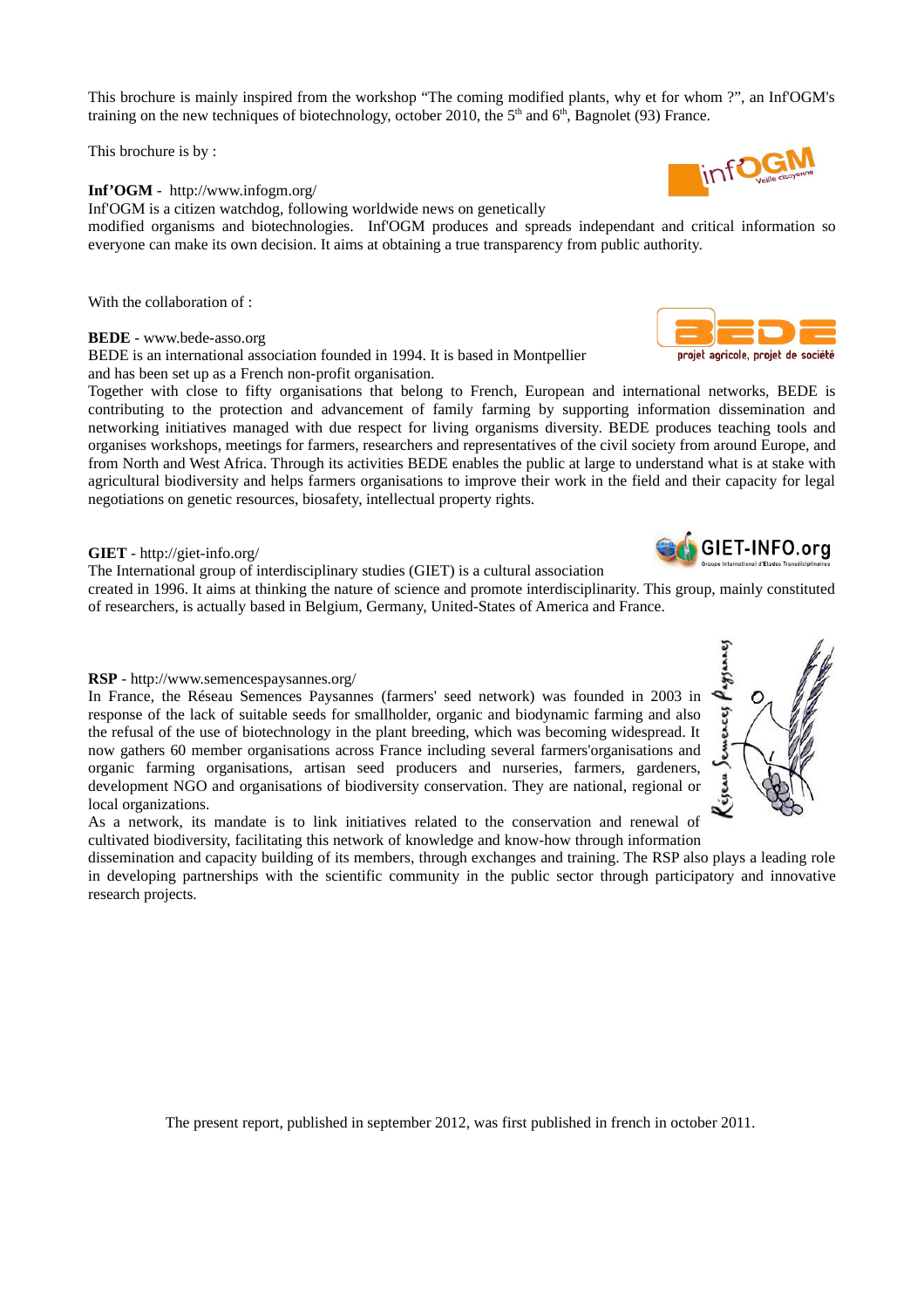Plant genetic engineering with laboratories' technique is a process still going on in the biotech companies' laboratories. The current commercialised GMOs come from technique already obsolete. For transgenesis is no longer the only technique adopted by the industries to genetically modify plants. The technicians have now the choice between several technique with names such as zinc finger nuclease technology, cisgenesis...

Focusing on the risks associated with transgenesis, which allows the genetic chimera development, public debate got recently interested in older genetic engineering technique like mutagenesis. This debate on mutated plants did not occur prior to their commercialisation which happened with no legal biosafety framework. New techniques that are now coming out from laboratories require public attention.

By the end of 2008, European commission requested from membre states two experts to join a european working group. Its goal was to answer the following question : does GMO legislation applies to products obtained through the use of those eight techniques ? In june 2011, the experts had not finished their work and no calendar was known by then.

To answer this new move of technoscience, a seminar was organised by Inf'OGM in order to start thinking an independent and critical analysis. With the purpose of having a democratic debate with sufficient knowledge.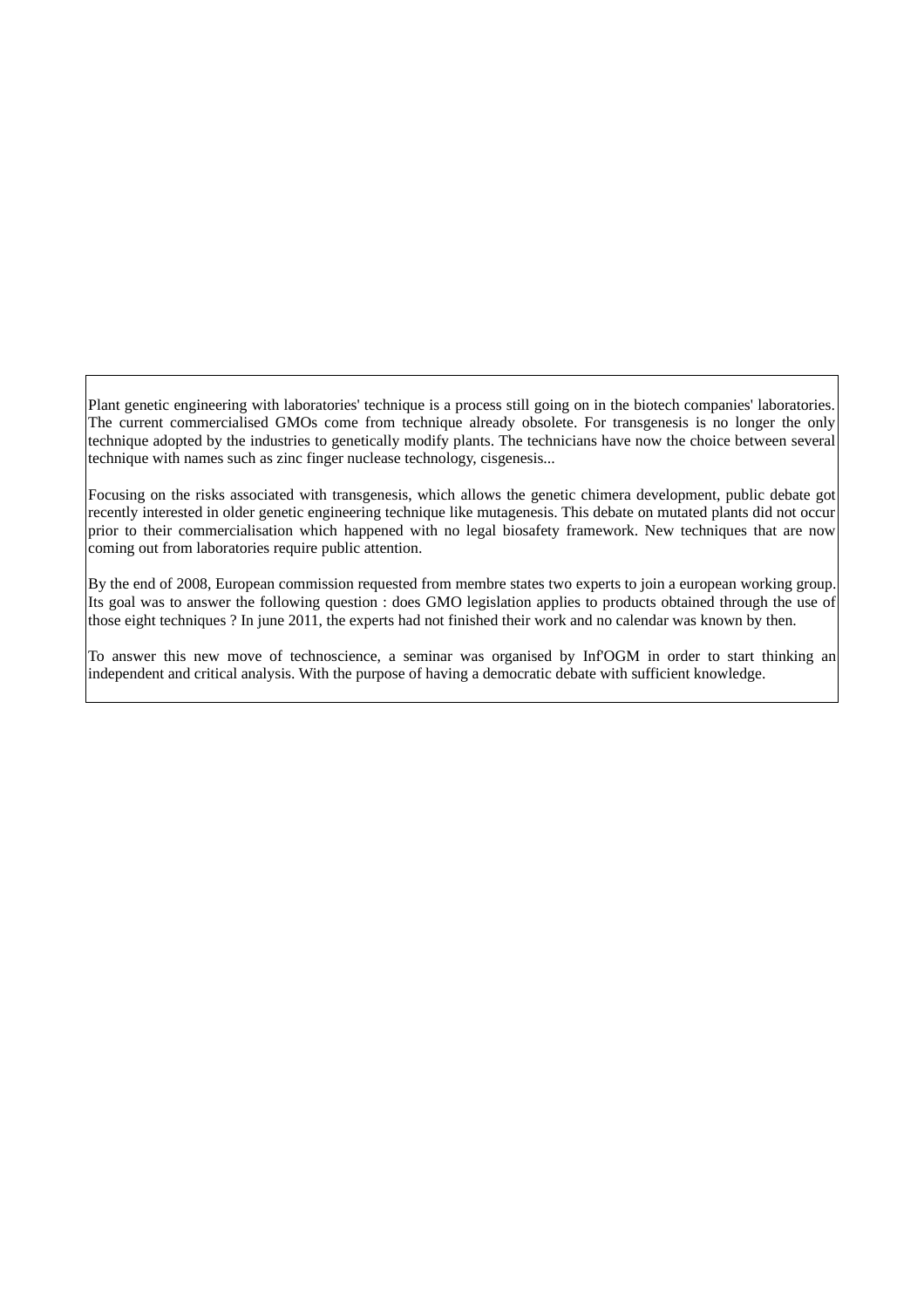## **Preface**

Frédéric Jacquemart, President of Inf'OGM

Techniques for the genetic alteration for living organisms<sup>1</sup> are undergoing very rapid change. Where do the products of new technologies stand in terms of European directives and regulations? This is a question currently under consideration, and the European Commission (EC) has formed a committee of experts (with two experts per Member State) to help provide an answer. The legal status of these products will depend on decisions made by this committee.

One concept that is clearly of interest here is the legal definition of a genetically-modified organism. According to European law (Directives 90/220 and 2001/18)<sup>2</sup>, a GMO is "an organism, with the exception of human beings, in which the genetic material has been altered in a way that does not occur naturally by mating and/or natural recombination". Having said this, exceptions do exist and are listed in the same directive. Thus, under article 2.2b, in-vitro fertilisation, natural processes (conjugation, transduction\*, transformation) and polyploid induction\* "are not considered to result in genetic modification". Above all, however, there are two techniques that, while recognised as producing GMOs, are excluded from the scope of the directive under article 3.1. Thus, "this directive shall not apply to organisms obtained though the techniques of mutagenesis\* and cell fusion\*". This existing exception is based on the work the European Commission requested from the group of experts that has met since 2009, and which is supposed to establish "a list of techniques that come under the scope of Directive 2001/18 on the deliberate release into the environment of genetically-modified organisms and Directive 90/219 on the contained use of genetically-modified microorganisms".

In short, and to be clear, European law draws a distinction between two types of GMO: those included within the regulatory framework for biosecurity, and those that are not. As a result of this exclusion, the latter are illicit. Yet these illicit GMOs are readily available on the market without any evaluation of their effects on human health and the environment, and do not meet the labelling requirements demanded by citizens for conventional GMOs. These are living organisms created using non-natural methods and which can cross-breed with other organisms when released into the environment. Moreover, these GMOs that are the product of genetic modifications can also be patented, and therefore play a part in the private appropriation of whole fields of living organisms.

At the time this brochure went to press, the European committee of experts had not vet delivered the final version of its report to the European Commission, two years after it was formed. While amendments are currently being made to European law and may be reviewed in 2012, this report should have been made public earlier in order to allow fair public debate with civil society and business representatives, and allowed sufficient time to prepare an in-depth analysis of the socio-economic and cultural issues connected to the proposed technologies.

Given the evolution of techniques used to alter living organisms by genetic modification, the status of the organisms produced by these processes must now be clarified. Are these organisms GMOs? And, if so, should they be included or excluded from the scope of the directive? Thus, does site-directed mutagenesis with the use of oligonucleotides\* that disappear after several cell divisions fall within the scope of this directive? Can transmissible epigenetic modifications\* be considered genetic "modifications" (this term is too vague here) ? And so on.

We can clearly see the consequences of the answers to these questions for seed companies on the one hand and, on the other, for citizens: depending on decisions made, a product would have to be evaluated, traced, possibly labelled, etc; otherwise, it could be considered a perfectly normal organism with no restriction on its commercialisation, and totally unidentified. This is a considerable issue for experts, in particular in view of the desire of the European Commission to push biotechnology-based garicultural products through at all costs, in support of the interests of the highly competitive industrial sector to gain global control of the food chain. The industrial property rights that ensure this control are evolving with technology. The European seed industry, whose prosperity is based on the New Plant Variety Certificate (NPVC), is gradually being taken over by multinational firms of the chemical sector that are investing heavily in patented biotechnologies. Competition between different forms of intellectual property law (NPVC and patent) fail to hide the existence of the industry's sole plan: that of appropriating living organisms by increasing their market share. How will new technologies of genetic modification help meet this objective this objective?

Non-traceable techniques have the advantage of easily avoiding the order to provide compulsory information that could lead to consumer rejection. However, their disadvantage is they cannot provide irrefutable identification of intellectual property.

<span id="page-3-1"></span><sup>&</sup>lt;sup>1</sup> Complex plants and animals, bacteria, fungi... all living creatures are currently the object of genetic modifications.

<span id="page-3-2"></span><sup>&</sup>lt;sup>2</sup> Directive 90/220: http://eur-lex.europa.eu/LexUriServ/LexUriServ.do?uri=CELEX:31990L0220:FR:HTML

Directive 2001/18: http://eur-lex.europa.eu/LexUriServ/LexUriServ.do?uri=CELEX:32001L0018:FR:NOT

<span id="page-3-0"></span><sup>&</sup>lt;sup>3</sup> Terms of reference for the « working group on the establishment of a list of techniques falling under the scope of directive 2001/18/ec on the deliberate release of genetically modified organisms into the environment and directive 90/219/eec on the contained use of genetically modified micro-organisms », Bruxelles, ENV B3/AA/ D(2008)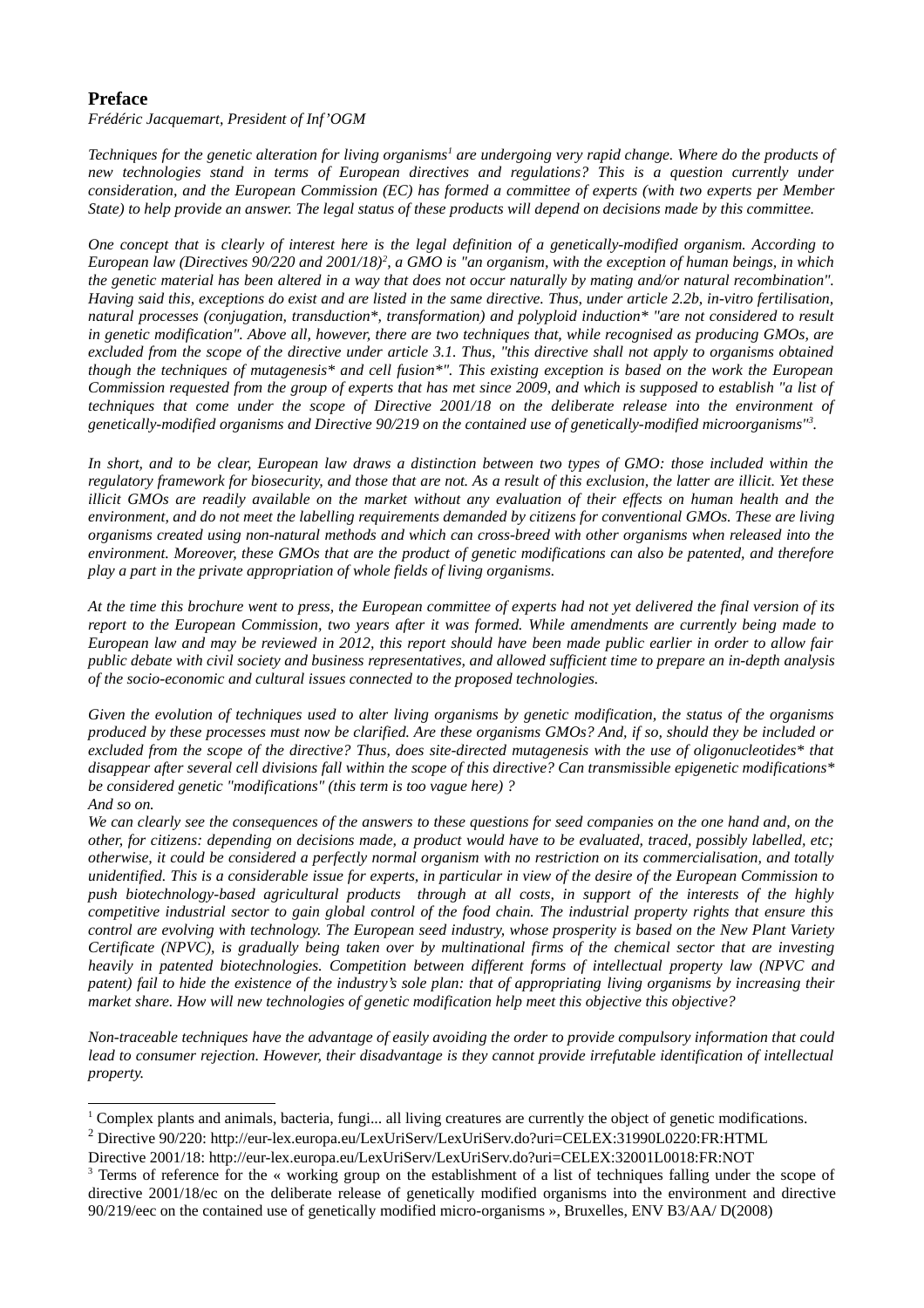To enable readers to also follow current events and be up-to-date on the latest developments in aenetic technology (and agricultural applications). Inf'OGM aims to provide insight into the new techniques now being evaluated by experts to as broad a public as possible. However, since the details are of little importance to the uninitiated, summaries of these techniques will be provided.<sup>4</sup> What matters most is being able to understand how they are part of a public debate. The other aspect that justifies the inclusion of this document in the PEUV association programmes relates more to the analysis of the meaning of this frenetic modification of living organisms, which gives the impression that everything that can be done should be done, and the sooner the better.

A symposium on the same theme of new technologies, organised by the HCB<sup>5</sup>, was held after that organised by Inf'OGM and PEUV for activist of this sector; this document is the culmination of these efforts. These seminars enabled researchers, who themselves often promote these techniques, to explain them to members of the HCB. In addition to this compulsive appropriation of all genetic and epigenetic material that can be used to control living organisms, which is considered a mere tool in the purest of Baconian traditions,<sup>6</sup> what was striking was the constant emphasis given to a response to technical criticisms (or evasion thereof) levelled by those opposed to GMOs: that the organisms produced by the use of these techniques "are not GMOs" and have properties that made modifications impossible to detect (no one will ever know about them).

It is clear to us that technology can provide a answers to technical objections made to other technologies. But this is mere dissimulation: the said technology is masking the basic issue that is none other than modernity itself, that of a world hurtling ahead at full speed without any sense of direction, of a dominant culture that is destroying its own living conditions. This is what has motivated t the descriptions of techniques that are useful in practice but anecdotal in substance, a reminder of changes in industrial property rights on plants, and what explains who benefits from the modifications made, and a more general analysis of the reasons why GMOs exist, and the artificialisation of living organisms.

\* The terms followed by an asterisk are defined in the glossary at the end of this work.

<span id="page-4-1"></span><sup>&</sup>lt;sup>4</sup> For more information, more detailed descriptions can be found on the Inf'OGM website (http://www.infogm.org).

<span id="page-4-2"></span><sup>&</sup>lt;sup>5</sup> High Council on Biotechnologies. This official council aims at providing the french government with opinions on biotech files, notably those concerning the intended release of GMOs in the environment.

<span id="page-4-0"></span><sup>&</sup>lt;sup>6</sup> In the 17th century, Sir Francis Bacon used to consider that the science's goal was to fight against and defeat nature. Contemporary science still takes its roots in Bacon's, Descartes' and Hobbes' ideas.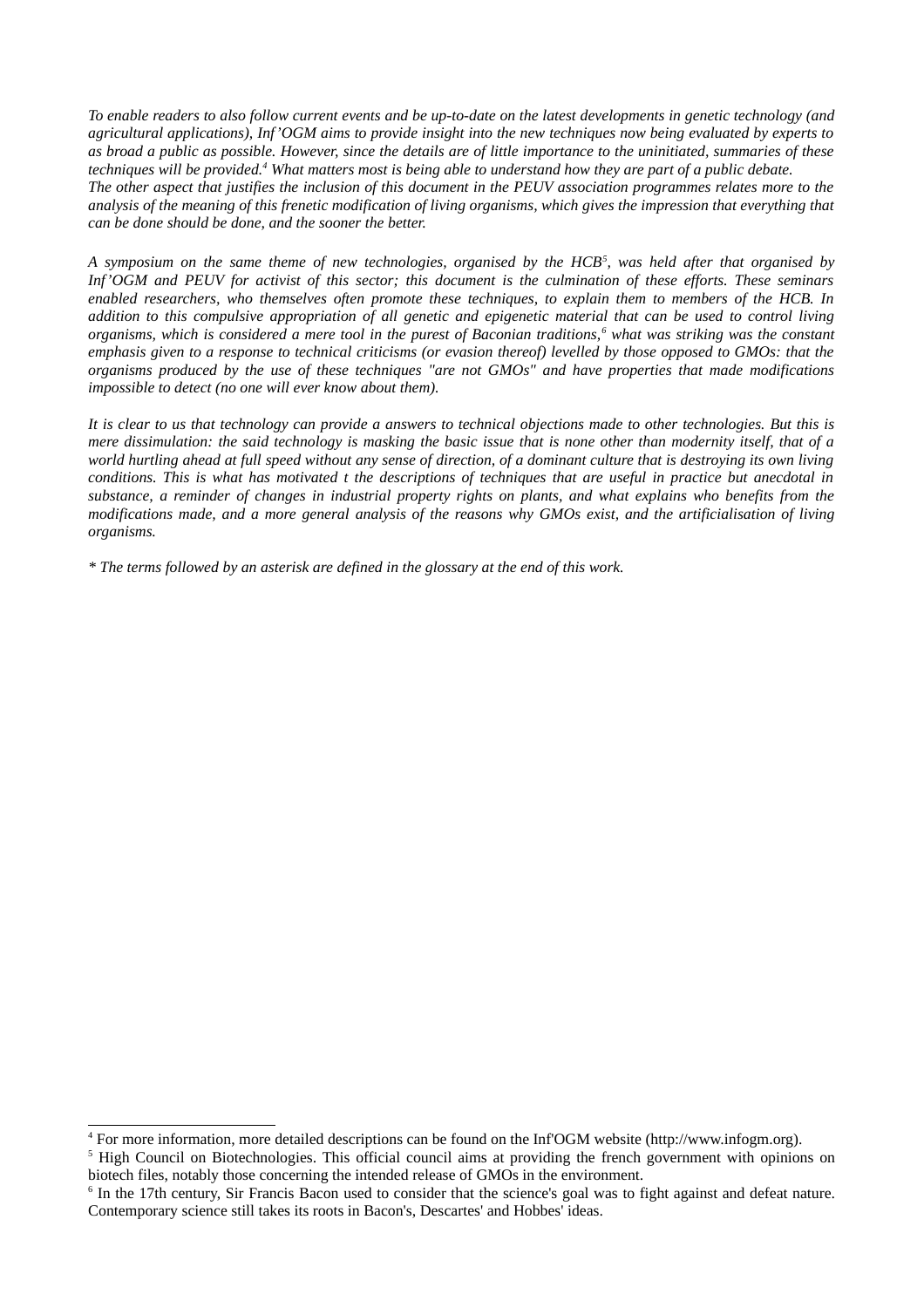# **Contents**

## Introduction

| 1 - Principles and applications of new techniques for the modification of living organisms         |    |  |  |  |
|----------------------------------------------------------------------------------------------------|----|--|--|--|
| Transgenesis: The reference technique                                                              |    |  |  |  |
| Changes to genome modification techniques                                                          |    |  |  |  |
| Cisgenesis: Transgenesis within the species                                                        |    |  |  |  |
| Mutagenesis: An increasingly targeted random modification                                          |    |  |  |  |
| Meganucleases and zinc finger nucleases: Precision scissors for DNA                                |    |  |  |  |
| Methylation can be used to switch off genes                                                        |    |  |  |  |
| Particular agricultural and breeding techniques that use transgenesis                              |    |  |  |  |
| Grafting: The transmission of genetic modification via GM rootstock                                |    |  |  |  |
| Agro-infiltration: The plant, factory for a modified bacterium                                     |    |  |  |  |
| Reverse breeding revives the parents of hybrid plants                                              |    |  |  |  |
| Summary presentation of each technique                                                             |    |  |  |  |
| General considerations in relation to new techniques for the genetic modification of plants        |    |  |  |  |
|                                                                                                    |    |  |  |  |
| 2 - Evolution of intellectual property rights on modified plants                                   | 19 |  |  |  |
| A new European framework for plant patents                                                         |    |  |  |  |
| Patents and NPVC: Indexing genetic information strengthens the industrial property rights to seeds |    |  |  |  |
| General considerations in relation to the appropriation of living organisms                        |    |  |  |  |
|                                                                                                    |    |  |  |  |
| 3 - Epistemological and ethical issues                                                             | 27 |  |  |  |
| The principles of synthetic biology                                                                |    |  |  |  |
| An analysis of genetically-modified organisms for social change                                    |    |  |  |  |
| What questions are posed in epistemological terms?                                                 |    |  |  |  |
| General considerations in relation to epistemological and ethical issues                           |    |  |  |  |
|                                                                                                    |    |  |  |  |
| Conclusion - Do new techniques produce GMOs or not?                                                |    |  |  |  |

Glossary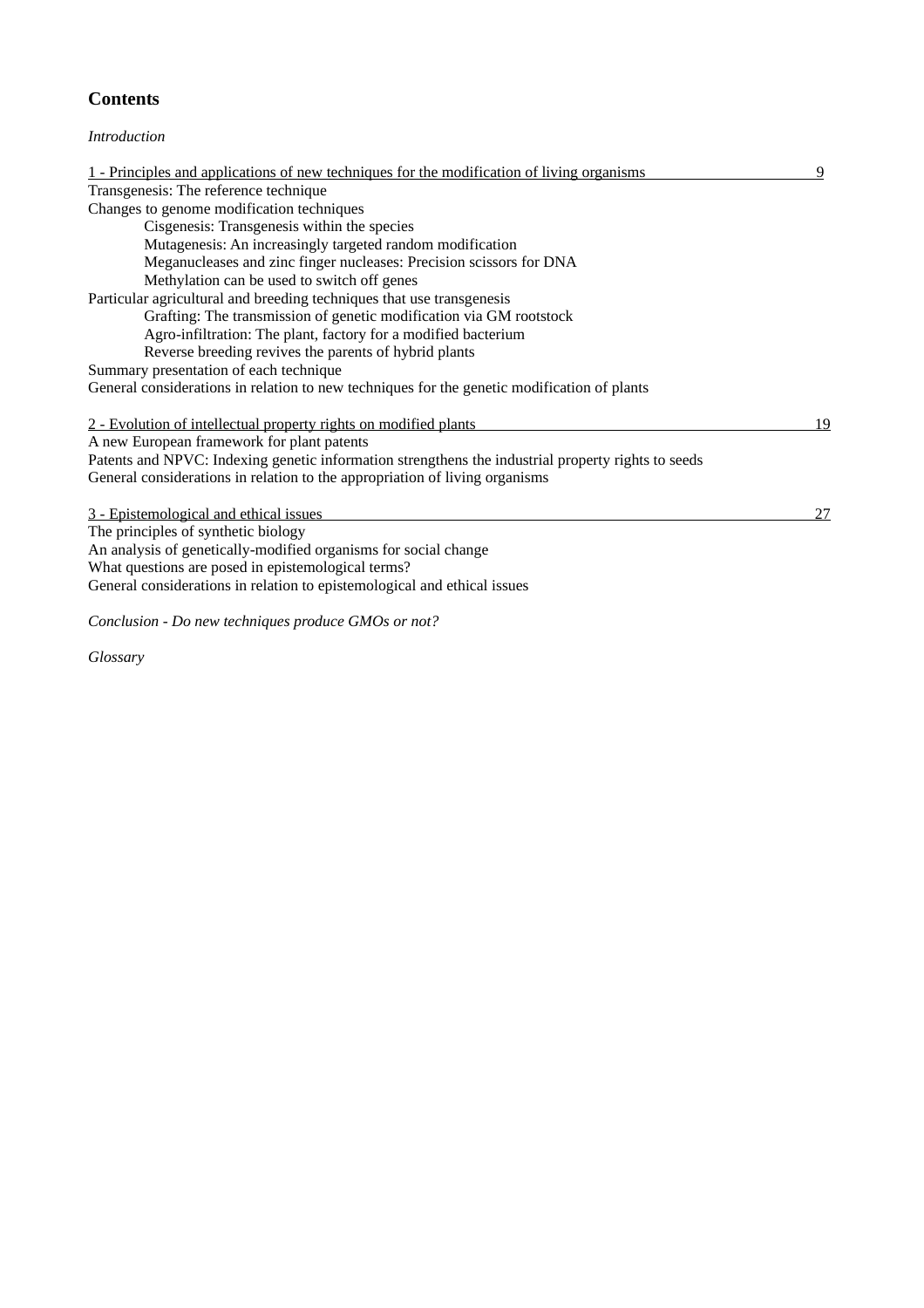## **Introduction**

GMOs have been part of a broad public debate since their introduction into agriculture on a massive scale in the mid-1990s. As of 2010, GMOs were grown on an estimated 148 million hectares of land. Of this land, three-quarters was in the Americas.

## A market controlled by multinationals of the chemicals sector

The continuous expansion of crops of genetically-modified plants (GMP) is a response to specific industrial interests, the expansion of the chemicals sector (Monsanto, Syngenta, Dupont, Dow Chemical, Bayer, BASF). This sector invests billion of euros in biotechnology every year, and the growth of the seed sector based on a tradition of plant breeding, particularly in the production of varieties that cannot be reproduced by farmers, such as F1 hybrids, the only maize and sunflower seeds sold in France. These two sectors are both rivals and allies: in recent years there have been numerous mergers (see note 25), with the result that almost 80% of the commercial seed market protected by industrial property rights is now controlled by chemicals multinationals.

The chemicals sector effectively provides an increasing proportion of agricultural inputs: fertilisers, weed-killers, phytosanitary treatments, and many additives to stimulate yield and provide post-harvest protection. With genetic modification of plants, varieties can be tailored to their product. The most illustrative example is that of Monsanto, a company that has developed hundreds of Round-up ready varieties, resistant to their own weed-killer, Round-up. This is true for two thirds of GMP crops over the last fifteen years.

What is much more attractive for investors in plant biotechnology, however, is the ability to create monopolies in the agrifood sector thanks to patents on technologies, genes and organisms. Gaining control of the first link in the food chain (seeds) is the object of internecine strife between the forms of industrial property rights, which we will discuss in greater detail in chapter two. While competition for the largest share of the seed market within the industry is fierce, an even larger share of plant genetic resources are being privatised and a growing number of farmers are being deprived of their rights to breed, save, multiply, exchange and sell the seeds they grow.

An observation of the development of the plant biotechnology sector clearly reveals the need for ongoing technological innovation that justifies the existence of industrial property rights for actors in this sector. The number of patent applications for genes and their functions is rising sharply. Techniques that could significantly alter the functioning of cellular metabolism and in particular of DNA, the molecule that carries hereditary information, are the focus of intense research and development. Transgenesis, which was considered a revolutionary technique to genetically modify plants 25 years ago, has now been overtaken by other more recent findings. New nanotechnologies that transform living organisms are rapidly increasing, and the first applications of synthetic genomes to bacteria indicate that transposition to plants will soon be be possible.

While the chaos unleashed by the first GMOs is far from over and still mobilises a broad coalition of farmers. researchers, consumers, environmental and civil society organisations, manufacturers are actively preparing new generations of modified, higher-yielding living organisms which they hope will have none of the negative effects of their predecessors.

### Reasons for, and results of popular opposition

Returning to opposition to first-generation GMOs (those currently on the market), it is useful to recall the main reasons why they were rejected by civil society, and the results achieved by the opposition movement.

Given that this issue has been explored in a number of works (read in particular "OGM: La bataille de l'information"7), we will address four main objections in summary form.

The first objection relates to genetic engineering technologies themselves. Tinkering with DNA influences the nature of species, the relationship between species in an ecosystem (whether natural or cultivated), and future generations. Indeed, these intrusive modifications affect the main molecular support for heredity, while the irreversibility of the release of artificial genes raises deep concerns. It is difficult to imagine that the equilibria of living systems will not be affected by the results in particular of transgenesis, a process that involves mixing the genes of organisms as different as goats and spiders, fish and strawberries. Can the joint evolution of species (including humans) come out of this unscathed?

The second objection raises the more specific threats posed by the impacts of transgenic plants on the environment of agricultural systems, and on consumers' health. These aspects have been extensively studied for almost two decades, and are still the focus of divergent interpretations. Results have progressively confirmed that the decision to put GM plants on the market was a disastrous one: rural regions in Latin America completely devastated by GM soy monoculture, the inability of GM plants to coexist with other forms of agriculture and, significantly, with organic modes of production (the disappearance of organic rapeseed in Canada and organic maize in Spain), a red warning light on biodiversity indicators in all GMP production areas, the increased use of herbicides that have had direct impacts on the

<span id="page-6-0"></span>7 Inf'OGM, OGM: La bataille de l'information Des veilles citoyennes pour des choix technologiques éclairés, edited by Charles Léopold Meyer, 2011, 308 p. http://www.eclm.fr/bdf/ouvrage-347.html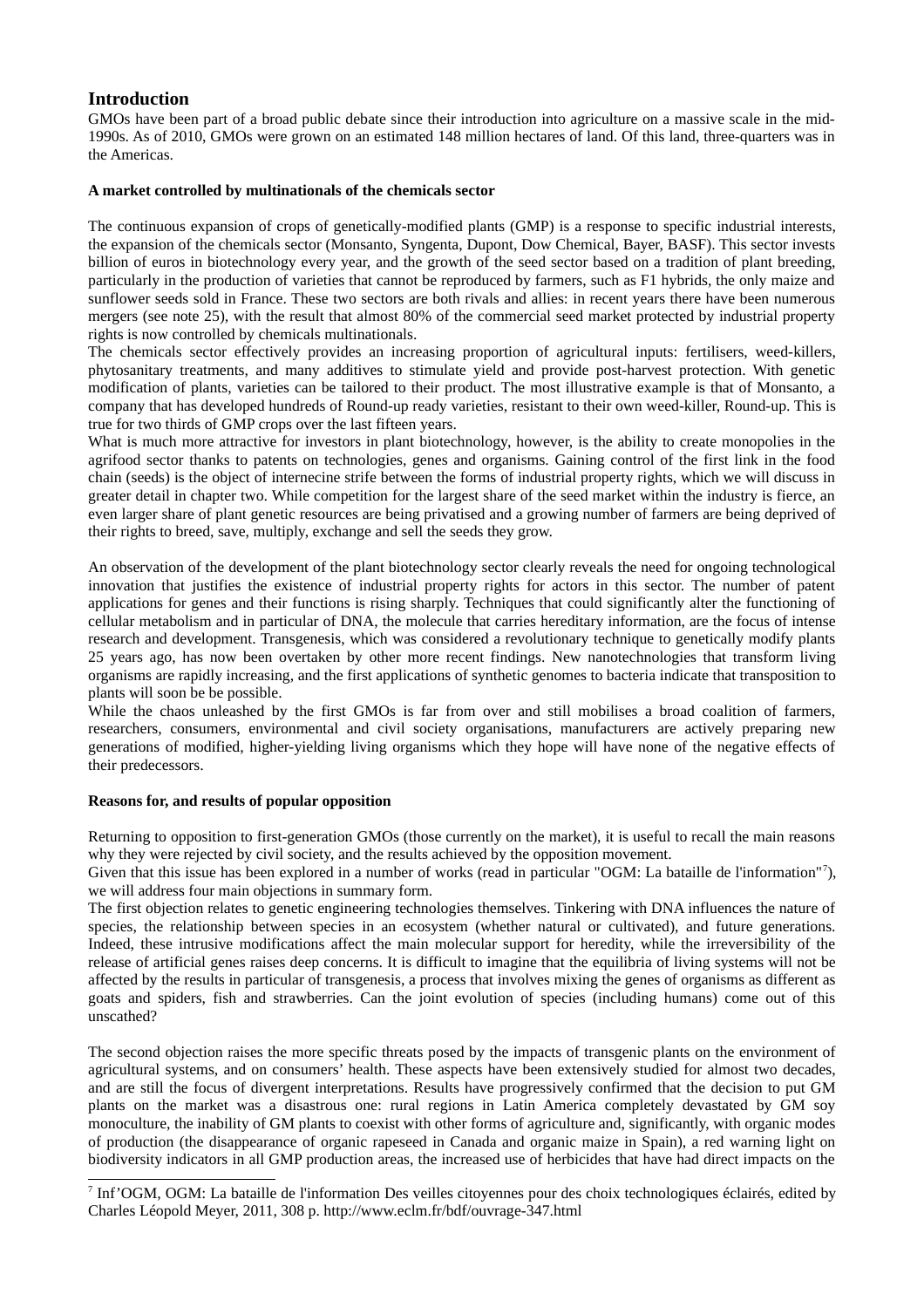health of people living in rural areas, a wave of suicides among farmers who have fallen into debt as a result of GM cotton in India, etc. In terms of the safety of foods from genetically modified plants, there are no credible epidemiological studies that can confirm the absence of health impacts on various target groups. However, several toxicology studies have confirmed the harmful effects of certain GMOs tested on the development of internal organs and deficiencies in blood tests in lab rats. The European Commission is still unable to provide a response to the issue of the toxicity of Mon810 maize. Furthermore, chimeric gene constructs containing ARM genes have been banned for public health reasons after a long debate between experts.

The third complaint arises from new forms of intellectual property authorised on plants whose genes have been modified using technological means, with industrial patents now integrated into the genetic inheritance of living organisms. The right of farmers to resow commercial varieties of plants from seeds they had saved had already been undermined to a considerable extent by industrial seed companies, who claimed plant variety rights to patented varieties. With the gene patents and their functions, transgenetics can be used to monitor intellectual property in farmers' fields. The prosecution of hundreds of farmers in North America by large companies such as Monsanto and the decision handed down by the Supreme Court of Canada in favour of Monsanto in view of the farmers users' rights (Monsanto y. Percy Schmeiser) emphasises the contentious nature of relationships within the industrial farming sector, and justifies the determined mobilisation of farmers' organisations in their rejection of patented GMPs.<sup>8</sup>

The fourth main objection is the lack of democracy in technological choices made. The first issues in this regard became apparent very early on, in the form of difficulties accessing verified information and contradictory studies by experts. Public sources on the evaluation of risks were not much more explicit. A lack of resources and clauses to protect the confidentiality of research projects were frequently cited as excuses for the absence of data. Subsequent official expertise was found to be dubious, ambiguous and a source of debate between groups of experts. Clear conflicts of interest were exposed between decision-makers and manufacturers, with experts becoming adept at the playing the system of revolving doors between agencies providing expertise, ministerial staff, and works councils. Given the difficulties in establishing an open public debate and the bias of the authorities responsible for establishing this debate, civil society mobilisation has come to the fore, creating mechanisms for debate (trials, fora, citizens' juries) to query the basis of guidelines for research on GMPs.

Society's concerns about how appropriate it is or is not grow transgenic plants were widely expressed in the ten years between 1998 and 2008. These struggles have produced significant results that strengthen regulatory frameworks for evaluation and marketing conditions for these plants. Between 1999 and 2004, European directives on biosecurity were completely reviewed, and regulations on the traceability and systematic labelling of products containing GMOs put in place. NGOs and farmers' organisations developed expertise, collaborating with researchers and whistleblowers and conducted independent studies on risk evaluation that produced a number of results on both technical and legal issues. Civic information watchdogs were set up with a number of intermediaries in the regions, covering the territory with with civil society flagging tests. From an institutional perspective, in France in 2008 opponents of GMOs secured the transposition of the European directive of 2001, a moratorium on the only GMP authorised for cultivation, Mon810 maize by Monsanto, and more active participation of civil society in a consultative body (the High Council for Biotechnologies).

<span id="page-7-0"></span><sup>&</sup>lt;sup>8</sup> Noisette C., "Etats-Unis - Une nouvelle plainte contre les brevets et les OGM de Monsanto considérés comme 'sans utilité sociale'. Inf'OGM. June 2011.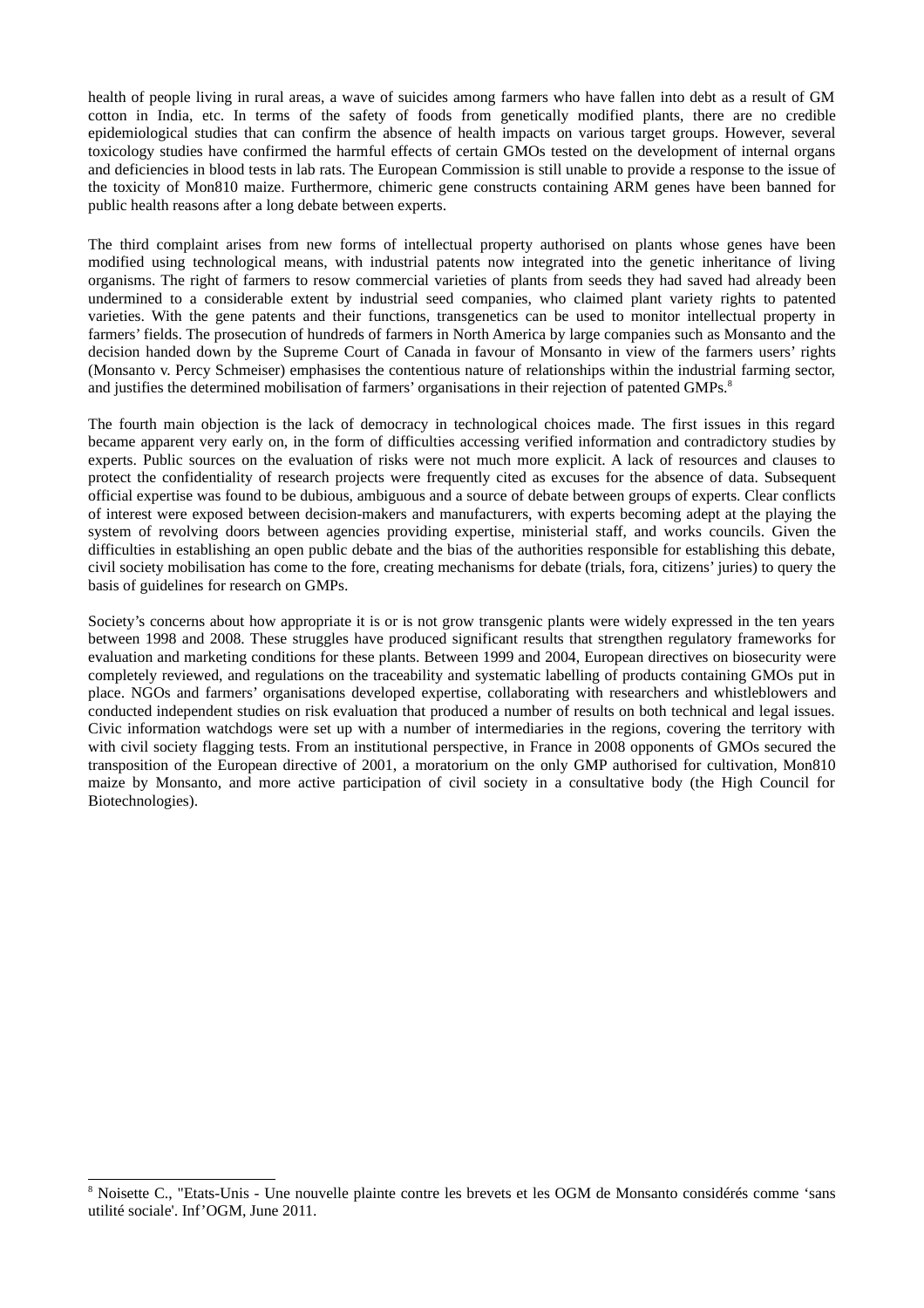## 1. Principles and applications of new techniques for the modification of living organisms

The current regulatory framework for biosecurity on GMPs concentrates essentially on a single technology, transgenesis. Transgenesis produces a transformation of living organism that is so radical that legislators have found it necessary to provide a legislative framework; it is the red line that has put a stop to the unregulated application of biotechnological research on plants. Thus, since 1990 varieties grown in Europe produced by transgenesis have been subject to particular treatment in relation to the evaluation of risks and their release into the environment. Given that transgenesis is used as a reference for experts when setting limits to the transformation of living organisms, which must be subject to the strict application of the law, we will start with a reminder of its characteristics.

We will then present seven of the eight new techniques now assessed by the European Commission. The eighth technique (synthetic biology), which is a product of an even more radical advance in the artificialisation of living organisms, will be addressed separately in Part Three.

All of the techniques for the modification of living organisms presented here in a very simplified manner are in fact series of highly complex processes subject to rigorous protocols that involve a number of technical and conceptual tools in molecular biology. They are difficult to understand even for scientists, and even more difficult to evaluate. At this very high level of specialisation, there are even fewer independent experts given that most funding comes from the private sector and is subject to confidentiality clauses. Therefore, the civic society watchdog on GMOs has decided to decipher what these new manipulations entail, and to understand how plants produced by these modifications compare with current GMPs. With the cooperation of public research scientists, it has been possible to understand the main principles that drive these new developments, so as to provide the public with information that is essential to analysis.

### Brief overview of the evolution of concepts and techniques in genetics

While the earliest notions of the transmission of characteristics from one generation to the next were formulated by Gregor Mendel in the 19th century, it was not until the 20th century that it was shown that DNA was a factor in the transmission of characteristics and that this molecule had a double helix configuration, within which the base elements (nucleotides\* adenine (A), thymine (T), guanine (G) and cytosine (C)) match, like matching steps on a ladder, A with T, and C with G.<sup>9</sup> DNA is present in all cells and assists in the their multiplication, producing identical replicas. While replicating itself, the DNA molecule is open and each piece of the double helix is exposed to proteins that are able to replicate it. During the cell division the two DNA molecules then split into new nuclei in the process of formation. This phenomenon is the basis of all current work on genetics and biotechnology.

With cycles of cell division, the DNA molecules that comprise the genome (all genes in an organism) can become compressed to form chromatin, which itself will be structured as chromosomes. The notion of the gene remains a theoretical construct that is difficult to establish. But in simple terms, a gene could be described as a specific DNA sequence that, when read, will result in protein synthesis.

Information stored in DNA within the nucleus cannot be extracted without RNA\*, which can copy a DNA sequence (this is referred to as the "transcription" of DNA onto RNA) and carry this information outside the nucleus, to the cytoplasm of the cell. There, this information allows certain elements of a set of amino acids to organise themselves into a specific protein (this is referred to as the "conversion" of RNA into protein).

Thanks to technical progress in DNA sequencing methods that consist of identifying the sequence of nucleotides, we can now determine any DNA sequence and, using new polymerisation techniques\* (PCR), reproduce it in a few hours for a few hundred euros. This knowledge of the nature of DNA itself, its double helix formation and, above all, the matches between nucleotides, the genetic code, gene sequences, PCR, and sequencing techniques, has opened up the path to the genetic technologies that are now being developed.

While these discoveries have provided ever more accurate explanations of the nature of information passed on from one generation to another through living systems, other discoveries have led to a re-emergence of notions that are just as important but which have to some extent been neglected, as a result of the focus on DNA research. Thus, work in the area of epigenetics (the study of modifications that can be passed on via hereditary means with no alteration to the DNA sequence) shows that the characteristics of an organism can be passed on through elements other than the gene sequence alone. To a large extent, the "one gene  $=$  one protein  $=$  one characteristic" dogma has been widely contradicted.

It should also be remembered that almost all new techniques described here, have the objective of breeding new varieties of cultivated plants, and are therefore incorporated into programmes where cells rather than the entire plant are selected. Once the DNA of the cell has been modified, the cell is placed in a culture environment containing growth hormones to generate a plant. Nevertheless, in-vitro culture technologies, which have existed for some 50 years and to a large extent been developed for almost all species, are not neutral vis-à-vis natural equilibria and must be questioned, as we do in the conclusion.

## Transgenesis: The reference technique

Drawing on scientific knowledge of the mechanisms of genetic heredity, transgenesis is the product of techniques developed and discoveries made in the 1970s that enabled the modification of DNA and were grouped together under

<span id="page-8-0"></span><sup>9</sup> "Molecular Structure of Nucleic Acids: A Structure for Deoxyribose Nucleic Acid", Nature, no.171, April 25, 1953, pp. 737-738.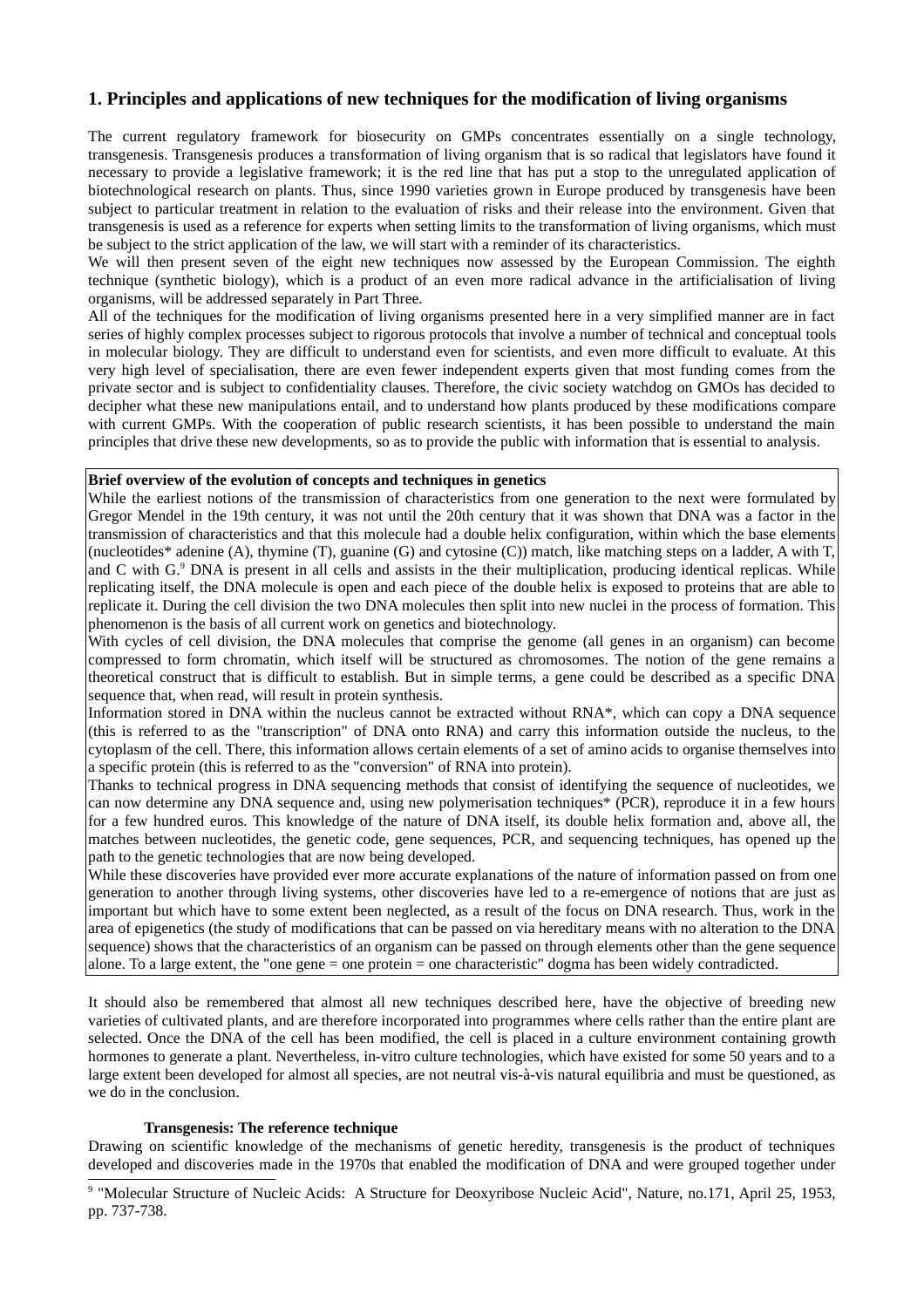the term "genetic engineering". The principle is to transfer a gene from any species to any other, eliminating the need for sexual reproduction and other biological barriers. A DNA sequence from an animal or a human being can, in this way, be transferred to a cultivated plant and express a new characteristic for the species; the gene can then be passed on hereditarily from one generation to the next. In the main GMPs commercially available (Bt maize, RR soy), these are chimeric sequences (of viruses, bacteria, plants) which have been introduced using transgenesis to render the plant insect-resistant or herbicide-tolerant.

Transgenesis has been subject to a number of criticisms. The most fundamental question is that of the routine crossing of natural barriers to reproduction between species. The flows of genes from all kinds of sources that have been distilled by multiple laboratory processes could produce serious, totally unpredictable and uncontrollable systemic imbalances. Furthermore, transgenesis increases instability in how cells function due to the random location of the transgene inserted in the genome of the host organism: for example, it could be located in the middle of the native gene, rendering this gene inoperational. Moreover, an impaired transgene could produce a truncated protein.<sup>10</sup> This is why toxicology tests are conducted on transgenic plants bred for food and agriculture in Europe. A number of cases of disorders in the vital functions of populations of guinea pigs that have ingested these plants have been reported. Although GMPs clear tests and are sold and grown on a large scale, contradictory expertise exists in most cases.

Other threats of disturbances to the environment and agricultural systems have also become apparent. It has been amply demonstrated, for example, that transgenic crops cannot coexist with organic ones: organic maize farmers in Spain and organic rapeseed farmers in Canada who have seen their crops contaminated by transgenic plants from nearby fields have had to stop farming or switch crops.

To remove these obstacles without calling transgenesis into question, plant breeders have proposed both changes to techniques for modifying the genome and have also tried to ensure that the products of certain agricultural techniques using transgenic elements have not been considered as GMPs. In the first category, we have grouped together four techniques for direct intervention in DNA: cisgenesis\*, random and site-directed mutagenesis\*, nucleases,\* and methylation\*. In the second category, we present three particular agricultural and breeding techniques that use transgenesis: grafting, agro-infiltration\* and inverse improvement\*.

## **Changes to genome modification techniques**

### **Cisgenesis: Transgenesis within the species**

Genetic engineering is an attractive tool for plant breeding when one wishes to recover a specific gene, such as that which controls resistance to a pathogen in an heirloom variety or related species, to introduce it rapidly into a commercial variety. In perennial plants, such as fruit trees, this transfer using classic traditional breeding methods via repeated crossbreeding takes more than a decade. For this reason, cisgenesis<sup>11</sup> has been developed in a number of laboratories. In principle, cisgenesis is a technique equivalent to transgenesis apart form the detail that the gene to be inserted is from a plant from the same or a related species to that to be genetically modified. In theory, genes could be transferred naturally via sexual reproduction.

Because the genes of the plant introduced by genetic modification could in theory have occurred naturally in the cultivated plant, researchers maintain that the plant can no longer be considered a GMO. Therefore, the products of cisgenesis should not be required to be examined as genetically modified products. However, the position of the insertion of DNA transferred into the genome of the host plant using this technique remains unpredictable. Moreover, the expression of a gene in a GM product is always uncertain, and can have an undesired effect on the expression of other genes. The uncertainties associated with the random insertion of the cisgene, resulting in the extinction of native genes or even the production of truncated proteins, are the same as those posed by transgenesis.

Thus, while cisgenesis does not have the chimeric element of transgenic GMPs, it does not resolve the issue of the random insertion of the gene and the resulting threat of instability this poses to the transformed plant.

#### Mutagenesis: An increasingly targeted random modification

Mutagenesis is a genetic modification technique that was initially excluded from the scope of European directives on GMOs. It is an old technique (the initial trials were in the 1950s) in which breeders have invested heavily in order to improve it.<sup>12</sup>

<span id="page-9-1"></span><sup>&</sup>lt;sup>10</sup> These disturbances (the inhibition of a gene or a truncated protein) would not disrupt breeders, unless they affect the gene of interest. However, other disturbances to the genome can evade them, as well as experts responsible for evaluation.

<span id="page-9-2"></span><sup>&</sup>lt;sup>11</sup> According to the report by the Dutch Institute of Food Safety (RIKILT): "Food and feed safety aspects of cisgenic crop plant varieties" (http://ikregeer.nl/document/blg-74631).

<span id="page-9-0"></span> $12$  Bayer has announced that it has sold mutated wheat and rice since 2001. It has also indicated that it has sold mutated maize and rapeseed since 1995, and mutated soy in the United States, Argentina and Turkey since 2003 (see note 12). For its part, BASF has developed different varieties of maize, sunflower and Clearfield rapeseed, rice, soy and wheat, which are protected by patents held by BASF and subject to proper use agreements. All are tolerant to herbicides that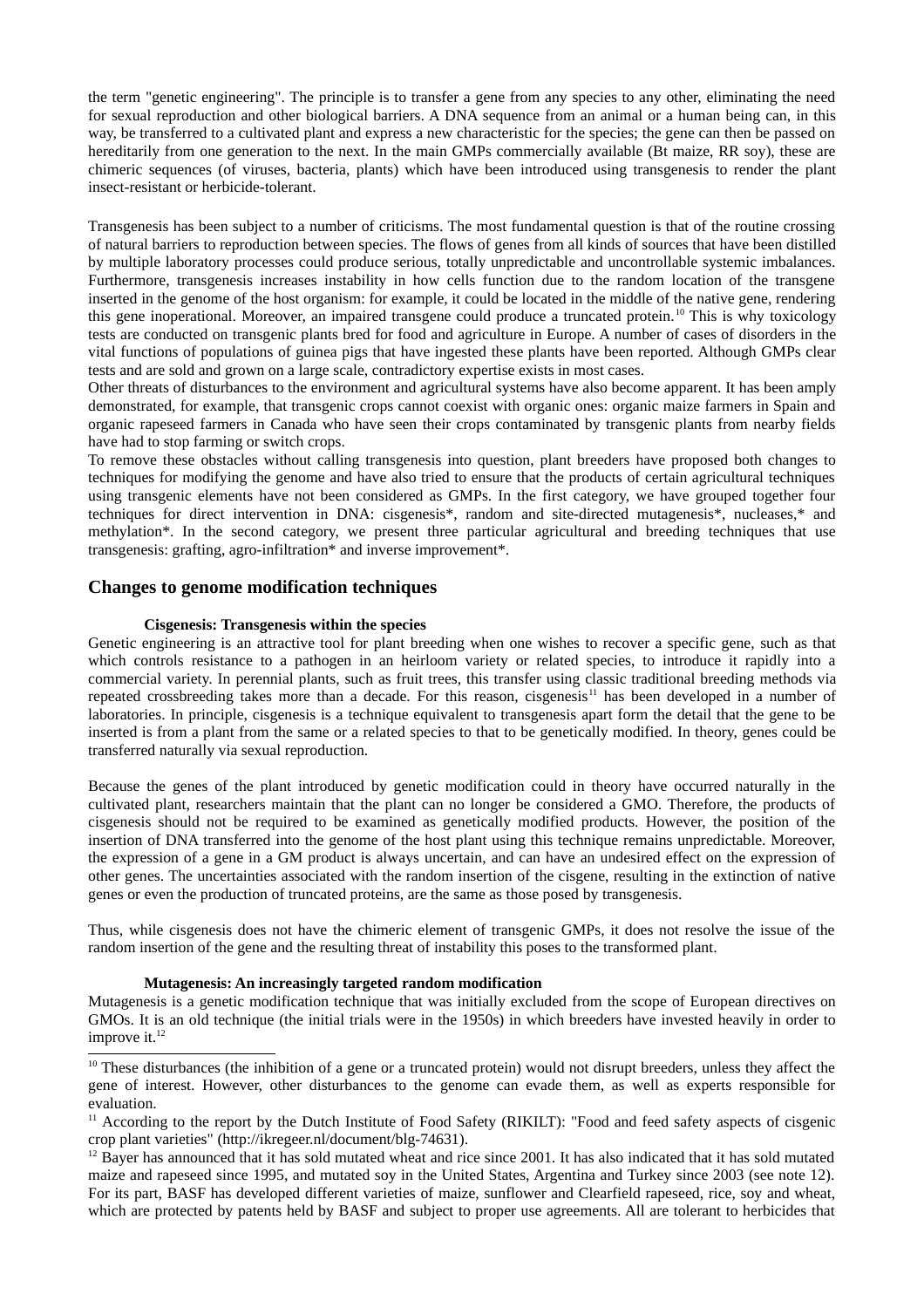The aim of mutagenesis is not to create a new gene, but to modify existing genes. Genetic mutations occur in existing organisms naturally; they are actually one of the most important mechanism in the variability of living systems that allows species to evolve and to adapt to their changing environments. These mutations appear when the cell replicates its DNA. The use of chemical products such as ethyl methanesulfonate (EMS) and physical agents known for their mutagenic properties (X-rays or UV rays) mimics this phenomenon, but considerably increases the rate, scope and concomitance of mutations.

The main problem with mutagenesis is that it causes mutations in DNA sequences in a totally uncontrolled manner. The vast majority of mutant plants yielded by mutagenesis are not viable. The essential task is to find mutated specimens of interest. Efforts to enhance the technique will therefore focus on two aspects: identifying the nature and location of mutations more precisely and rapidly, and refining the guidance system for specific target sequences of the genome.

Thus, when random mutagenesis is used, mutations can now be readily identified using Marker-Assisted Selection (MAS). This is the technique called TILLING (Targeting Induced Local Lesions IN Genome), which combines random mutagenesis via the use of a chemical product with a rapid and accurate selection and identification of resulting mutations. It also describes the phenotypes of plants produced by these cells containing mutations.<sup>13</sup>

The use of random mutagenesis is already widespread; a joint FAO-International Atomic Energy Agency (IAEA) programme lists mutated varieties in a database. With close to 2,500 mutated varieties recorded, this database is not exhaustive, as reporting is voluntary. Since mutagenesis is not subject to any binding census or labelling obligations, a number of mutated varieties are now sold openly without the knowledge of users, gardeners or farmers being aware of this.

The aim of new technical developments such as site-directed mutagenesis, which will consist of introducing mutations into a known target gene whose activity is to be modified, is to increase precision. To do this, part of the DNA sequence of the gene in question is replaced with another sequence defined for the experimental purposes. This sequence can be chemically synthesised in the case of relatively small portions, we then talk about oligonucleotide-directed mutagenesis\* (a small DNA sequence of several dozen nucleotides). The oligonucleotides introduced into plants cells can replace the targeted portion of DNA thanks to a mechanism called homologous recombination. The latter is a universal mechanism for repairing DNA, and is present in living systems ranging from bacteria to mammals. Under normal conditions, it allows a cell to repair a damaged chromosome by copying information destroved by the split onto another (naturally occurring) identical DNA molecule, the sister chromatid. This process can restore all initial information lost without introducing any mutations, or use synthesised oligonucleotides to introduce the mutation into the genome.

Applications of mutagenesis directed by oligonucleotides are actively being developed. In late 2010, for example, Cibus was conducting field trials in the United States, on canola modified to resist sulfonylurea herbicides. In July 2010, Cibus signed an agreement with BASF to introduce herbicide tolerance in BASF varieties of rapeseed and canola.<sup>14</sup>

In terms of risks, random mutagenesis appears to be an uncontrolled mechanism, since the nature, location and number of mutations generated are not controlled *a priori*. Physical and chemical products used to generate mutations significantly increase the number of genetic mutations or rearrangements in a cell, some of which are not identified.

Nevertheless varieties produced by random mutations are marketed without any specific evaluation. Millions of mutated plants are therefore introduced into complex biological systems, i.e. fields and their environment and, as we have seen, without regulation or traceability.

Oligonucleotide-directed mutagenesis is still very experimental: scientists do not know exactly how things occur<sup>15 16</sup>. However, this gap in experts' knowledge itself is not the only problem. The synthesised sequences introduced can, in fact, no longer be identified as of the first cell multiplications, which eliminate any possibility of distinguishing a natural mutant from an artificial mutant protected by a patent through analysis. Industrial patents are more difficult to defend and the responsibility of the manufacturer harder to confront in the event of a problem.

contain certain active ingredients, such as imidazolinone. BASF also sells varieties of mutated sunflower, lentils and even rice. Pioneer Hi-Breed sells varieties of Argentinean canola (Brassica napus) that are tolerant to herbicides or have high oleic acid content, as well as a variety of maize (Zea mays L.) that is midazolinone tolerant. Syngenta sells a mutated variety of maize that is tolerant to herbicides.

<span id="page-10-1"></span><sup>&</sup>lt;sup>13</sup> Boualem A. et al., "A Conserved Mutation in an Ethylene Biosynthesis Enzyme Leads to Andromonoecy in Melons", Science, vol. 321, no. 5890, 2008, pp. 836-838 - "A transposon-induced epigenetic change leads to sex determination in melon", Nature, no. 461, 22 October 2009, pp. 1135-1138 - Piron F. et al, "An Induced Mutation in Tomato eIF4E Leads to Immunity to Two Potyviruses", PLoS ONE 5(6):e11313.doi:10.1371/journal.pone.0011313

<span id="page-10-2"></span><sup>&</sup>lt;sup>14</sup> Meunier, E., "Nouvelles plantes mutées brevetées: des GMP qui cachent leur nom", Inf'OGM, no. 109, March -April 2011, http://www.infogm.org/spip.php?article4754

<span id="page-10-3"></span><sup>&</sup>lt;sup>15</sup> Kochevenko A. et al., "Chimeric RNA/DNA Oligonucleotide-Based Site-Specific Modification of the Tobacco Acetolactate Syntase Gene", Plant Physiol, vol. 132, 2003, pp. 174-184.

<span id="page-10-0"></span><sup>&</sup>lt;sup>16</sup> Beetham P.R. et al., "A tool for functional plant genomics: Chimeric RNA/DNA oligonucleotides cause in vivo genespecific mutations", PNAS, vol. 96, no. 15, July 20, 1999, pp. 8774-8778.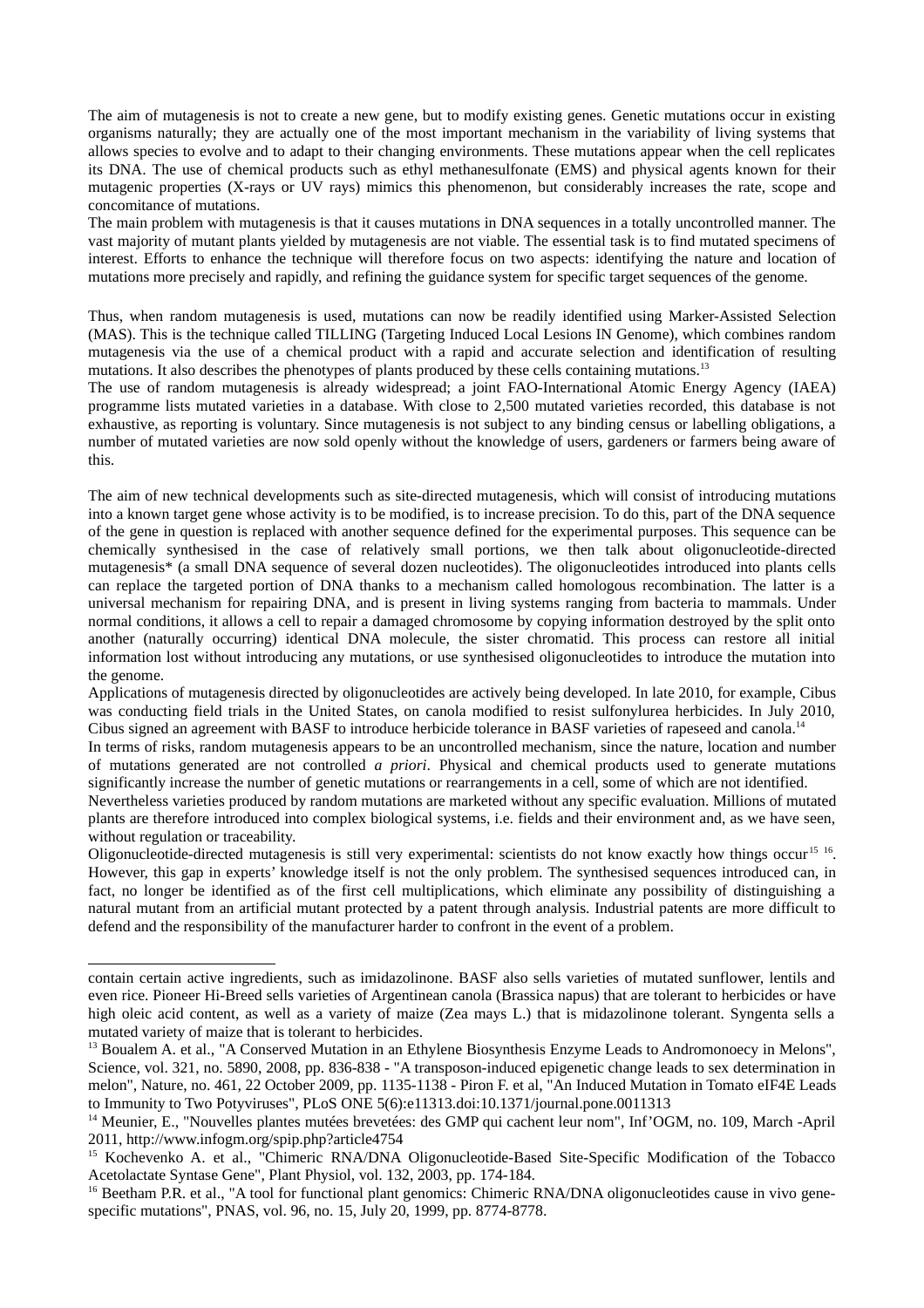

In short, both types of mutagenesis facilitate mutations within a much shorter period of time than spontaneous mutations in nature. In the laboratory, this technique frees itself of the "natural" mutation regulation by the environment in which these mutations occur. Ultimately, the thousands of mutated plants introduced into the environment have not been bred by the natural environment, (based on their local adaptation) and due to the stability of rearrangements caused by mutagenetic stress over time.

### Meganucleases and zinc finger nucleases\*: Precision scissors for DNA

One of the disadvantages of traditional transgenesis techniques is that the transgene incorporates itself anywhere in the genome of the host plant, and can therefore affect its characteristics. The techniques described here involve enzymes and nucleases, which are DNA scissors. Nucleases cut DNA at several precise points on the molecule whenever they encounter a defined sequence. New types of enzymes called meganucleases\* and zinc finger nucleases\* can identify a unique cut site in the genome. As this break in the genome triggers a system that repairs DNA via homologous recombination between the cut site and foreign DNA inserted into the cells of the plant, the foreign DNA is integrated at a specific point on the genome chosen by the experimenter. Meganucleases are naturally-occurring enzymes, whereas zinc finger nucleases are created in a laboratory. The technique can also be used to improve traditional transgenesis and to introduce directed mutations into the plant genome.<sup>17</sup>

These techniques were developed to reduce the uncertainty associated with traditional transgenesis caused by the random insertion of synthetic DNA into the genome of the host organism. However, scientists recognise that in some cases, this does not prevent random insertion occurrence. Therefore, modified cells must still be selected *a posteriori* even if it is facilitated. Moreover, in general the technique requires the introduction of an encoding transgene into the cells of the host for the cutting enzyme. But we do not know what becomes of this gene; is it randomly integrated into the genome, or does it remain a vector that will then be lost? If it is integrated, can it be reactivated in an uncontrolled manner? Might it not mutate and change its specificity, resulting in random cuts in the genome? This last hypothesis is confirmed by the toxicity found in certain cases: scientific literature highlights the existence of toxic zinc finger nucleases, with this toxicity probably due to cuts in places other than in the target sequence. Strategies to reduce or avoid this toxicity are currently being researched. The phenomenon clearly demonstrates that specificity is not

<span id="page-11-0"></span><sup>&</sup>lt;sup>17</sup> Meganucleases are used in several areas in both the plant and animal worlds. As a result, Cellectis has announced on its website that "BASF, Bayer Cropsciences, Pioneer, Limagrain and Monsanto already use Cellectis technology", which consists of meganucleases. Meanwhile, in November 2010 Precision BioScience Inc signed a partnership agreement with BASF with a view to generate and sell mutated plants obtained using Precision BioScience Inc meganucleases. Zinc finger nucleases are also experiencing a boom; there are plans to use them in several fields, ranging from genetic therapy in humans to the modification of the plant genome.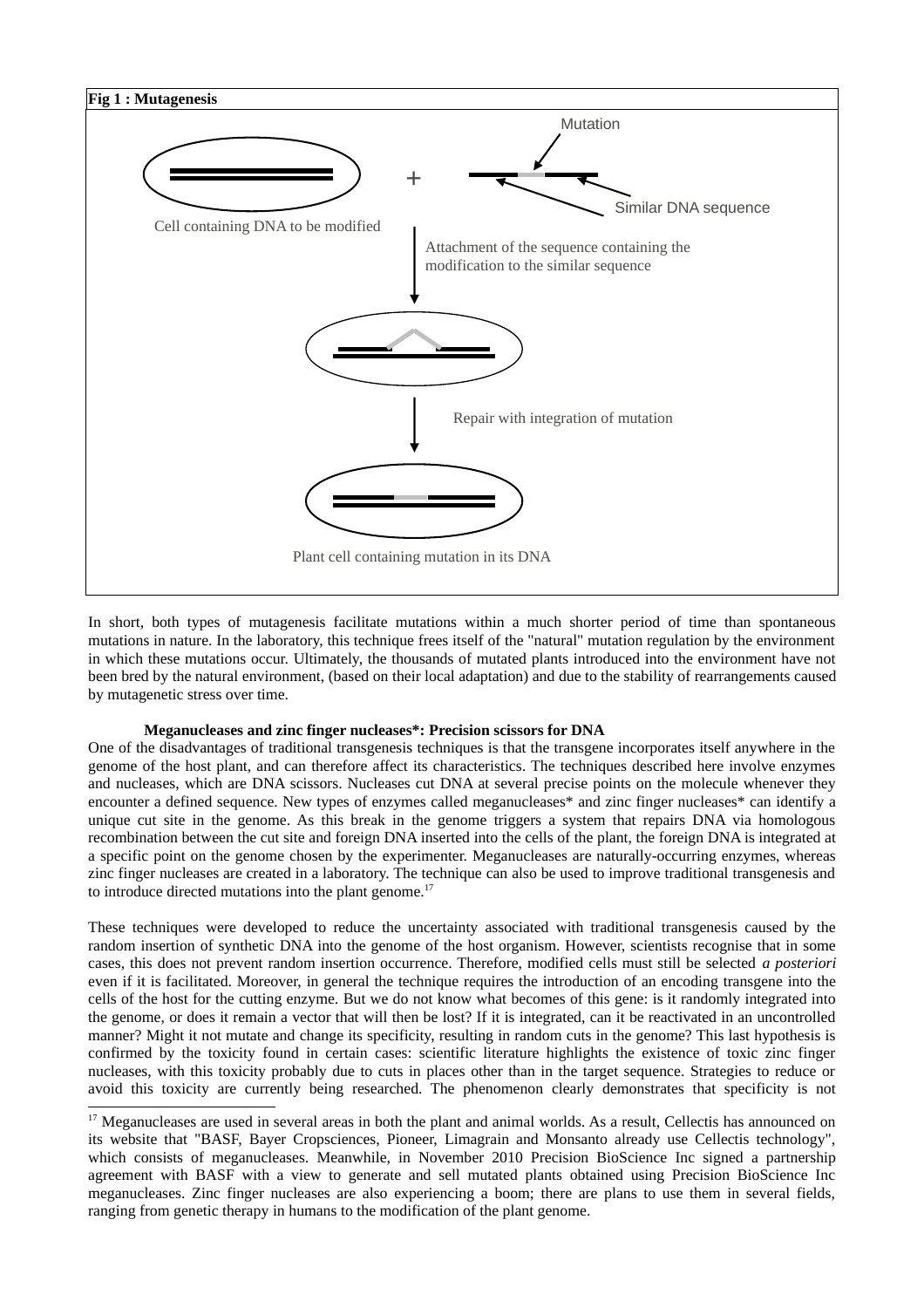

guaranteed, and that the technique can still result in cuts elsewhere in the target sequence. (See diagram below)

#### Methylation can be used to switch off genes

It is also possible to act on genetic expression without intervening directly in the DNA sequence by inserting molecules that can partially but permanently block a given characteristic. DNA methylation is a process that intervenes naturally in epigenetic phenomena that result in reversible hereditary changes in the expression and functioning of genes, without altering the DNA sequence. Thus, the methylation of a DNA sequence modifies the expression of one or more genes by altering not the sequence itself, but the number of chemical molecules - methyle radicals\* - attached to this sequence. These methyl radicals can be introduced artificially via the introduction of an RNA that matches the gene to be switched off, or even a particular transgene that allows the synthesis of this RNA. The RNA then triggers methylation in the cell of certain plants and the targeted gene will no longer express itself.

These new profiles of expression, which therefore depend not on the DNA sequence but on their "state", can be passed on from one generation to the next if the sequence concerned is found in germ cells. Thus, this technique can be used to modify the phenotype of a plant without modifying its genetic sequence. Unexpectedly, if we follow the principles of traditional genetics, it has been demonstrated in a rapeseed population that individuals could be genetically identical but possess different physiological and agronomic characteristics.<sup>18</sup> These differences are the product of epigenetic characteristics that open up new paths for researchers for the breeding and improvement of plants that have hitherto been little explored.

Methylation is a product of a new field of research in biotechnology, acting on the environment of the genome without directly affecting the DNA sequence. It remains highly intrusive (introducing synthetic RNA molecules) and experimental, with little evaluation to date of the risks of instability.

<span id="page-12-0"></span><sup>&</sup>lt;sup>18</sup> Hauben M. et al., "Energy use efficiency is characterized by an epigenetic component that can be directed through artificial selection to increase yield", Proc Natl Acad Sci USA, 2009 Nov 24,106(47), pp. 20109-20114.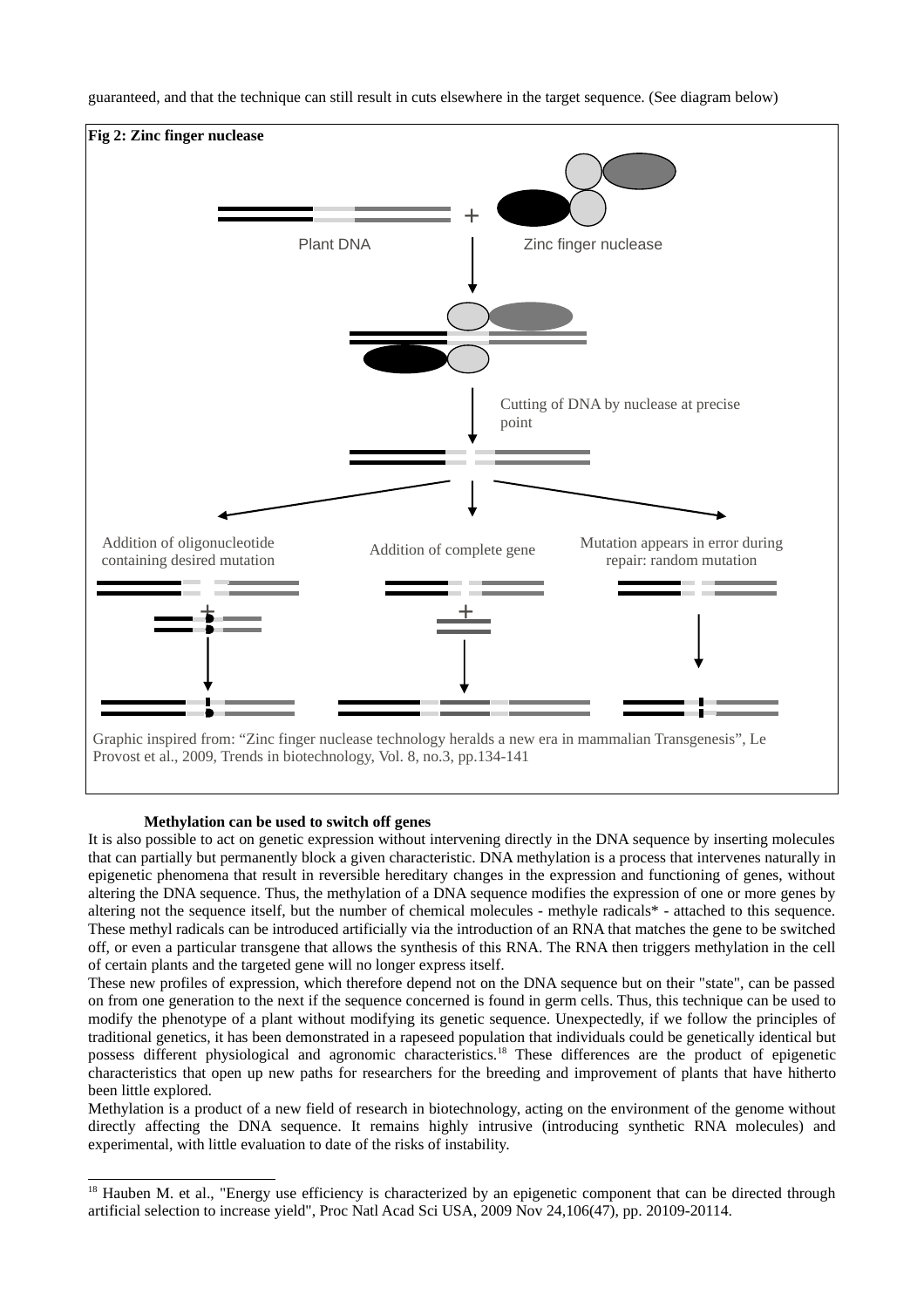The main lesson to be learnt from our knowledge of methylation is that the environment of the genome can modify genetic expression permanently. At the very least, this could radically alter technophiles' views of how a cell and an organism operate, a view that is based on a reductionist approach to genetics, limited to the DNA sequence.

### Specific agricultural and breeding techniques that use transgenesis

European experts must also assess agricultural and selection techniques that partially use transgenesis, or some part of the process. Some of these techniques, such as grafting, are very old. What is new here is the grafting of a non-GM scion onto GM rootstock, and therefore to determine the nature of the grafted plant. Other, more recent techniques indirectly introduce transgenesis in a number of ways. In the case of agro-infiltration\*, for example, it is not the plant itself that is transgenic, but an infectious, non-pathogenic bacterium that is genetically modified to stimulate production of a particular protein. The plant then plays a supporting role. Another breeding technique, inverse improvement\*, sees the involvement of transgenesis at certain stages but these transgenes are no longer present in regenerated plants that will be marketed.

### Grafting: The transmission of genetic modification via GM rootstock

Plant grafting is a very old gardening technique that is very widely used in viticulture and for fruit trees. Grafting consists of naturally fusing a plant organ (the stem or shoot), called a scion, onto the stem of another plant that can be of a different species, the rootstock. To combat certain diseases common in industrial monocultures, breeding programmes consist of adding non-transgenic scion of conventionally-bred varieties to transgenic rootstock. The reverse is also possible, with transgenic scions added to non-transgenic rootstocks.

Thus, the question is to determine whether the characteristic of the transgene carried by the rootstock or the scion is found in the whole plant or not. More than a decade ago, researchers at Inra in Versailles revealed the possibility of such a transfer in the case of tobacco (Palauqui et al, 1997, The Embo Journal). This possible transfer of products from the transgene of a rootstock to a scion has been confirmed by more recent scientific work, but for all that these works do not show the passage of the transgene itself.<sup>19</sup>

The best-known use in France is the field trial conducted by the Colmar INRA in Alsace on stocks of transgenic vine destroyed by reaping. These vines had been genetically modified to resist the grapevine fan leaf virus carried by nematodes. The field trial was authorised within the framework for legislation on the dissemination of GMOs; therefore, it would seem to have been agreed by Inra and the regulations that the rootstock remained a GMO. As far as the whole plant itself is concerned, experts still seem very prudent in their opinions. Thus, in a publication dated 15th March 2010 on this test, the scientific committee of the High Council for Biotechnologies (HCB) notes in relation to this test that "in the absence of knowledge on the transfer of products from the transgene of the rootstock to the scion, the non-transgenic scion is subject to the same measures as products that are transgenic from the outset: flower buds shall be destroved before flowering and the products of pruning and trimming shall be incinerated".



<span id="page-13-0"></span><sup>&</sup>lt;sup>19</sup> Dunover et al., Science, 2010; Molnar et al., Science, 2010; Buhtz et al., BMC Plant Biology, 2010.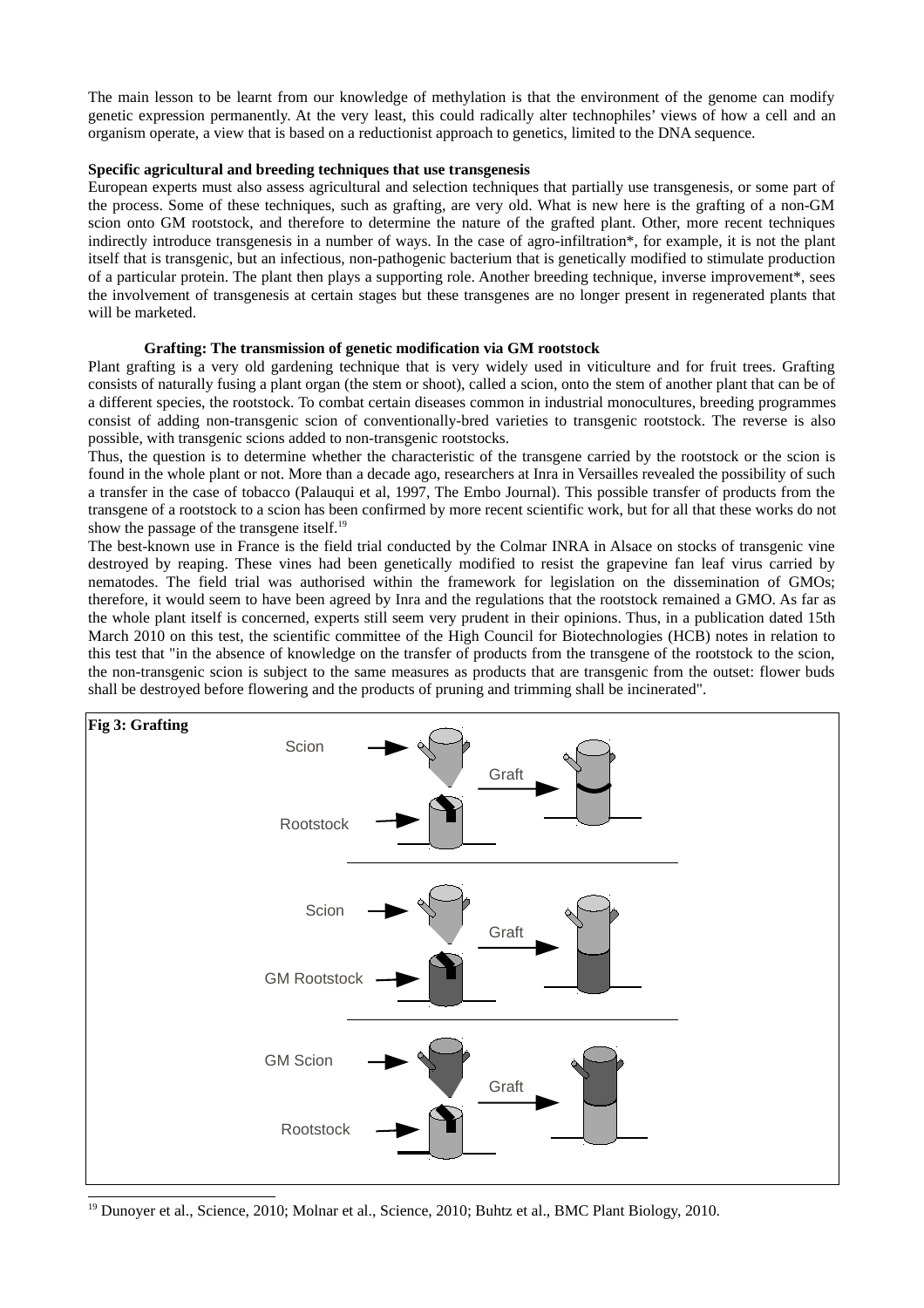## Agro-infiltration: The plant, factory for a modified bacterium

It is easier to produce a new protein for industrial and/or pharmaceutical purposes from a genetically-modified bacterium than from a plant whose genome is more complex and more difficult to transform. On the other hand, cultivated plants can, in some cases, be used as a factory by GM bacterium to produce a given protein on a larger scale. The technique of agro-infiltration uses the genetically modified bacterium Agrobacterium tumefaciens to infect whole plants without being pathogenic. The genetic construction of interest, inserted into A. tumefaciens beforehand, can then be transferred into a greater or lesser number of the cells of the plant that will produce the protein of interest, without integrating the genome of the host plant. This technique is now on the list of new techniques, as its use has been adapted to obtain greater quantities of transgenic proteins.

Infection can occur in one of two ways. One is via the use of a solution in which plants are soaked. In this case, all the cells of mature leaves on the plant (except for those in the process of formation) are infected and end up expressing the protein of interest. This is referred to as magnifiction.<sup>20</sup> The other method involves the application of a solution sprayed directly onto plants in the field. In this case, the solution also contains an abrasive product that damages the plant cell wall and allows bacteria to infect the plant. The plants then take two to three weeks to express the genetic construction introduced into most of their tissue. In both cases (plants that have been soaked or sprayed), the genetic construction has not been integrated into the genome of the infected cells, with the modified viral sequences in the bacterium constituting independent replication units (replicons).<sup>21</sup> Thus, the transgene is not passed on to the next generation. Used mainly to produce proteins for pharmaceutical purposes, these two techniques differ in the objective of a more or less widespread production of proteins of interest, with the company Nomad proposing a technique that can produce up to one tonne of proteins per hectare under cultivation.

As part of the dissemination of A. tumefaciens modified in the field, several questions arise for which there is no answer as yet. Thus, the probability of the plant forming seed that may or may not contain the virus-protein construction of interest is poorly understood, but *a priori* not zero. In this case, there could be a transmission of the plant to subsequent generations and the plants produced will therefore become GMPs. In addition, the extent of the presence of modified A. tumefaciens in the environment is not known.<sup>22</sup> Yet fields of crops are sprayed on a massive scale with a genetically modified bacterium without monitoring the infection of plants around these fields, unless the areas covered by the crop are so extensive that only the centre of the field needs to be sprayed.

#### Reverse breeding revives the parents of hybrid plants

An increasing number of plant breeding techniques use transgenesis. At times, transgenesis is used during one phase but the transgene is not preserved in subsequent phases, and will not be found in the plant put on the market. One highly sophisticated technique for breeding hybrids, reverse breeding, is now under evaluation by European experts,

In the modern breeding of industrial plants, the most widely-used technique is that which produces hybrids by crossing "pure" lines. These hybrid varieties, known as F1 varieties, cannot be reproduced by farmers in their fields, since these varieties do not retain their genetic structure. And as they can only be reproduced via the specific crossing of the parental lines of these F1 varieties, the latter are jealously protected from competition by breeders. Reverse breeding aims to identify the parents of hybrid plants with the desired characteristics. In their analysis of the ability of certain plants to reproduce without fertilisation, scientists have discovered how to inhibit or "control" the natural genetic mixing that occurs during cell division, known as meiosis, which is referred to as modified meiosis or apomixie\*. Modified meiosis is achieved in various stages with the use of chemical products or known mutants in genes involved in meiosis, or even by adding a transgenic sequence. One point worthy of note is that if a transgene is used to modify the meiosis, the latter will not be present in the regenerated plant. This technique is not yet used commercially in plant production, but companies aim to be able to rediscover the lineage of parents to produce F1 plants using this method.<sup>23</sup> Reverse breeding based on blocking the genetic mixing that occurs during cell division affects one of the key elements in evolution, and this approach strengthens the questions relative to the normalisation of varieties sold. On the one hand,

plants are deprived of their ability to generate variability within their population, reducing their "natural" adaptation to their environment; on the other hand, these plants, which have been normalised since the transgene has been suppressed, have undergone profound genetic transformations that combine different techniques based on the use of chemical products, mutants or transgenes whose effects have not been evaluated.

<span id="page-14-1"></span><sup>&</sup>lt;sup>20</sup> Marillonnet S. et al., "Systemic Agrobacterium tumefaciens-mediated transfection of viral replicons for efficient transient expression in plants", Nature biotechnology, vol. 23, no.6, 2005, pp. 718-723.

<span id="page-14-2"></span><sup>&</sup>lt;sup>21</sup> Gleba Y. et al., "Viral vectors for the expression of proteins in plants", Curr. Opi. In Biotech., no. 18, 2007, pp. 134-141.

<span id="page-14-3"></span><sup>&</sup>lt;sup>22</sup> Response from Yuri Gleba to a question at the HCB seminar held on 1-2 December 2010.

<span id="page-14-0"></span><sup>&</sup>lt;sup>23</sup> Wijnker E. et al., "Managing meiotic recombination in plant breeding", Trends in Plant Science, Volume 13, Issue 12, 23 October 2008, pp. 640-646.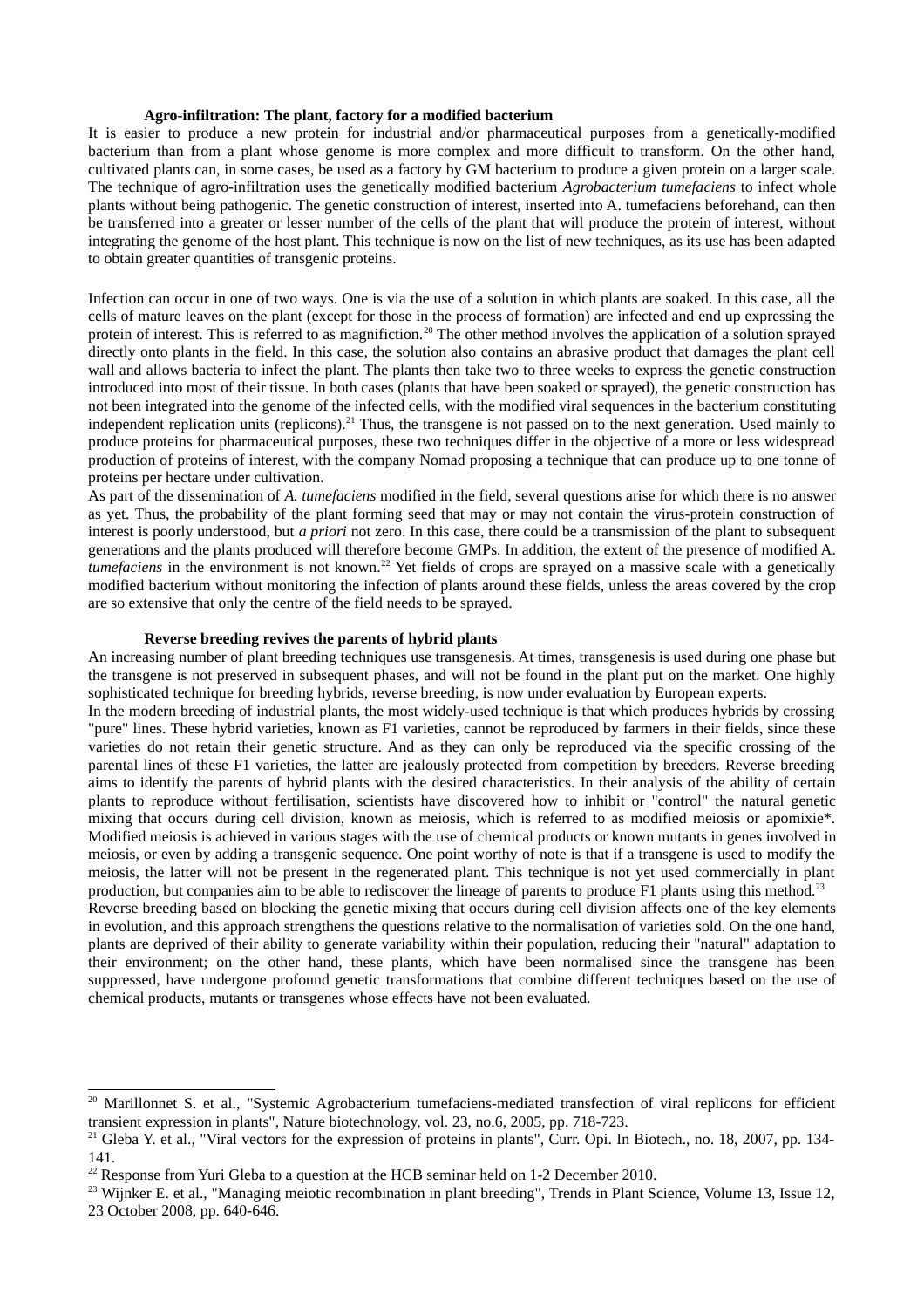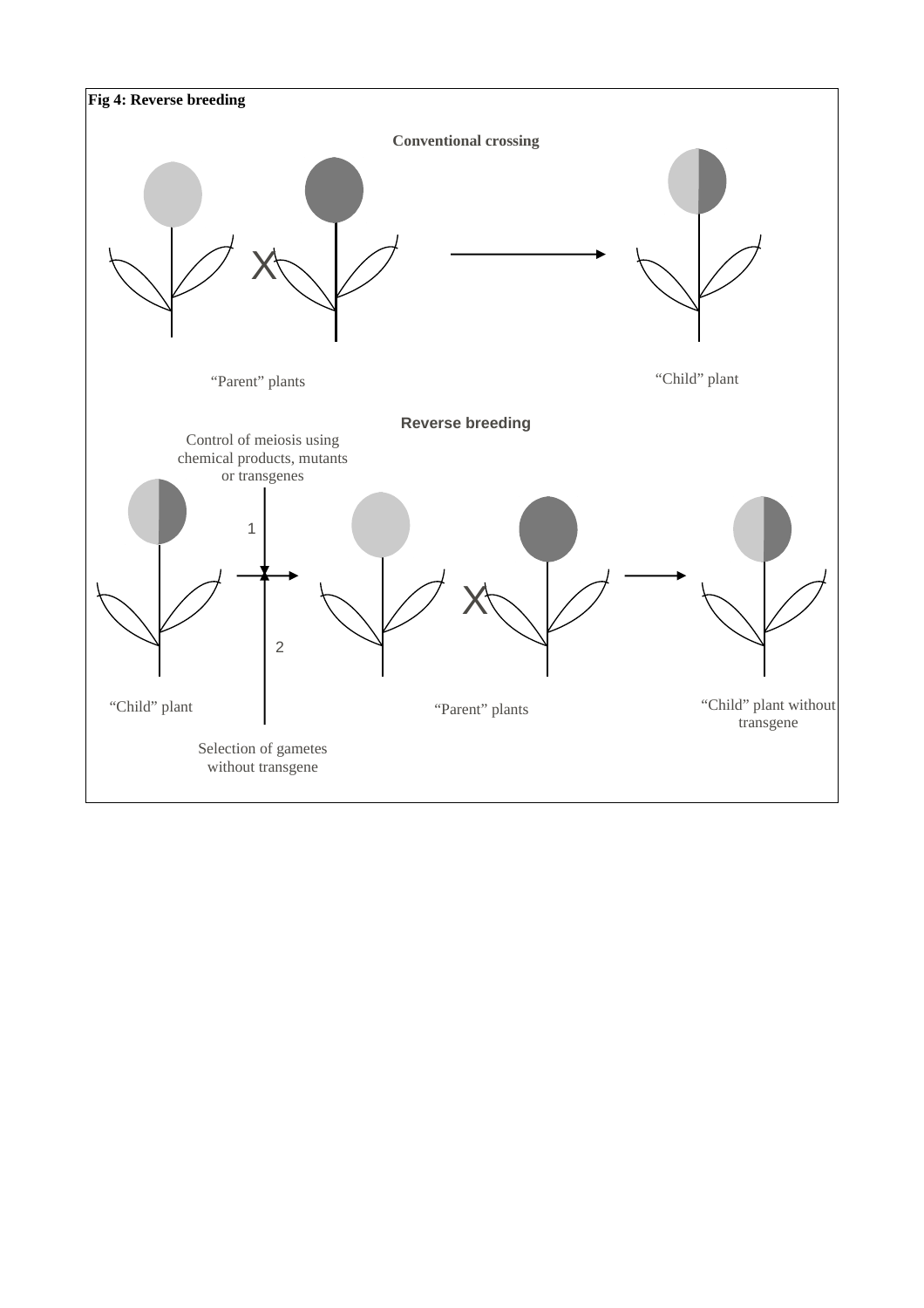## **Summary presentation of each technique**

| <b>Technique</b>                             | Nature of sequence used                                                                                | <b>Insertion</b>                                | Targeted/ran- | Heritabil-     | Probable opinion of                                                      |
|----------------------------------------------|--------------------------------------------------------------------------------------------------------|-------------------------------------------------|---------------|----------------|--------------------------------------------------------------------------|
|                                              |                                                                                                        | in genome?                                      | dom insertion | ity            | <b>European experts</b>                                                  |
| <b>Transgenesis</b>                          | Transgenesis (Promoter +<br>gene of interest from sexu-<br>ally incompatible organism<br>+ terminator) | Yes                                             | Random        | Yes            | GMO already recorded                                                     |
| <b>Cisgenesis</b>                            | Cisgenesis (Promoter +<br>gene of interest from sexu-<br>ally compatible organism +<br>terminator)     | Yes                                             | Random        | Yes            | GMO but outside scope of<br>law                                          |
| Mutagenesis via<br>oligonucleotides          | Oligonucleotides                                                                                       | Yes                                             | Targeted      | Yes            | GMO or not GMO but out-<br>side scope of law                             |
| Mutagenesis via<br>meganuclease              | Oligonucleotides                                                                                       | Yes                                             | Targeted      | Yes            |                                                                          |
| Mutagenesis via<br>zinc finger nuc-<br>lease | Oligonucleotides                                                                                       | Yes                                             | Targeted      | Yes            | GMO but outside scope of<br>law (except if complete gene<br>is inserted) |
| <b>DNA</b> methyla-<br>tion                  | Transgene                                                                                              | Yes                                             | Random        | Yes            | GMO or not GMO but out-<br>side scope of law                             |
| <b>Grafting (GM</b><br>rootstock)            | Transgene<br>Cisgene                                                                                   | Yes                                             | Random        | N <sub>0</sub> | GM plant / fruits, non-GM<br>seeds (if scion is not GM)                  |
| <b>Grafting (GM</b><br>scion)                | Transgene<br>Cisgene                                                                                   | Yes                                             | Random        | Yes            | GM plant                                                                 |
| <b>Agro-infiltration</b>                     | Transgene in an independ-<br>ent construction of the gen-<br>ome                                       | No (except<br>if viral<br>$DNA +$<br>transgene) | No insertion  | N <sub>0</sub> | GMO / Not GMO                                                            |
| <b>Reverse breed-</b><br>ing                 | "Natural" mutant or trans-<br>gene                                                                     | Yes                                             | Random        | No             | GMO / Not GMO                                                            |

## General considerations in relation to new techniques for the genetic modification of plants

With a brief explanation of the principles of new technologies for the genetic modification of plants, the man in the street can make several observations in relation to the current development of biotechnologies used in plant breeding.

First of all, we can but be amazed by the astounding speed of biotechnological innovation and the complexity of processes; just as we have familiarised ourselves with certain modifications and attempted to analyse the associated risks, these modifications are replaced by new techniques. However, this sentiment is soon tinged with a sense of indignation at the repeated headlong rush to produce increasingly artificial systems inserted in plants grown for agriculture and food: there is no recognition for the extent of public opposition to GMOs. At this point, we could acknowledge the technological exploits of molecular biology and the results of fundamental research that they could produce; but, as we are well aware, the return on investment is expected elsewhere: in the development of elite plants that will be cultivated in the future on hundreds of thousands of hectares. These research efforts are financed by laboratories to be applied to plant breeding and produce plants in uncontrolled environments. And in spite of their differences, these techniques have a number of points in common.

## Reductionism as a credo

The conceptual framework for experiments is still most often the product of an approach that has long been criticised as reductionist, as it only considers the living system in its genetic and molecular aspect, an aspect which itself is often limited, as indicated earlier, to an old dogma that no longer stands: "one gene - one protein - one function". As we have seen, most techniques for the genetic modification of supports for heredity are conducted on the cell, and not on the whole plant. When the DNA of the cell has been modified, the plant is regenerated using other laboratory techniques, multiplication in test tubes via in vitro culture, then the greenhouse cultivation before the experimental field trials. This creates new conditions that are very far removed from natural reproduction and farming modes at each stage.

## **Technical solutions for moving bevond transgenesis**

New techniques for the modification of plant DNA often aim to correct, conceal or respond to the limitations of and errors in earlier techniques, such as transgenesis, which was but a prelude to the techniques to come. For example, it is the excessively random nature of the first forms of mutagenesis that encouraged researchers to focus on transgenesis, in order to "enhance precision". The exponential progress made in molecular marking, however, now means that it is possible to monitor the "random" mutagenesis mechanism with greater precision, without the need for several generations of cell multiplications and multiplications of plants in order to be able to measure its effects, as was the case thirty years ago. Research into transgenesis is at the heart of this progress in molecular marking. It has thus made its main "rival" technique, mutagenesis flavour of the day, a flavour which it must soon replace: the number of new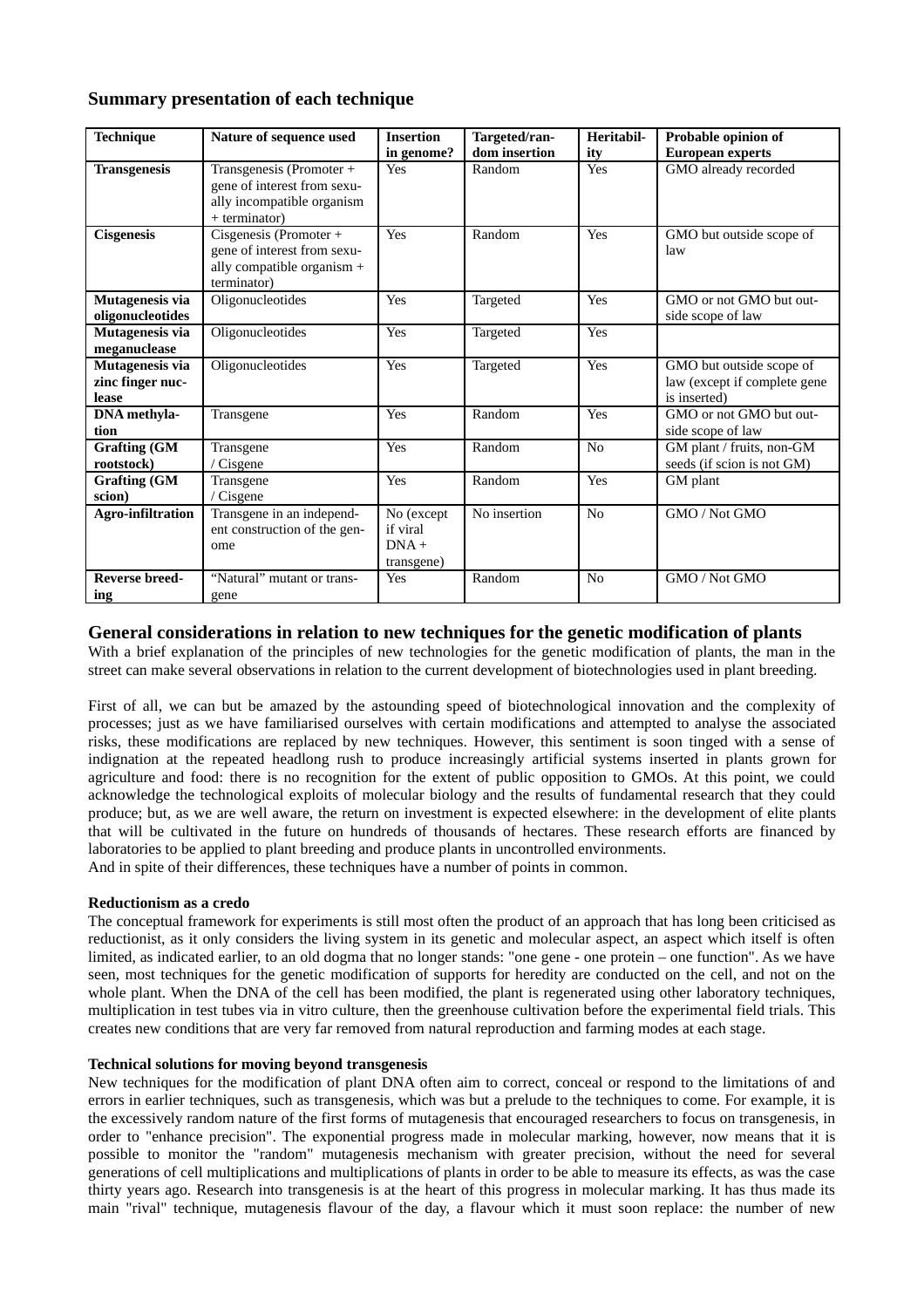varieties the product of site-directed mutagenesis available on the market is now catching up with these new transgenic varieties

Industrial investment in new site-directed mutagenesis techniques that to a large extent suppress its random nature has caught up with much of the investment in transgenesis. Transgenesis is no longer just a tool in a box of tools that is becoming ever more diverse. The performance of these toolsoften improves when they are combined.

## Avoiding the evaluation framework

All of these new techniques have been developed to create GMOs without these organisms being considered as GMOs in the eyes of the law. The companies that spend considerable sums on developing these procedures have every interest in doing so if they wish to avoid procedures for the evaluation of GM plants. The legal framework that influences potential returns on investment in research and development becomes an essential factor that determines the technique(s) chosen by businesses for development of a given technique. At present, this manifests itself in three at times contradictory priorities:

- Setting rules for access to the market whose costs and constraints favour the creation of monopolies, but also certain techniques and monopolies at the expense of others. Tensions in relation to European regulation, which for 20 years have affected transgenesis alone, while ignoring other genetic engineering techniques, demonstrate how manufacturing strategies fit into, and affect, debates on regulation (for example, European companies such as Bayer have favoured breeding plants that are herbice-resistant through mutagenesis and that are not considered GMOs under European regulations):
- Protecting industrial patents on elements that can be easily identified using simple methods of analysis and that remain stable for as long as possible through successive multiplications or recombinations of living organisms;
- Research into non-identifiable genetic modification techniques that create products that can be presented as "traditional" to consumers who resist uncontrolled attacks on the natural equilibria of living organisms.

Yet, given the extent of ignorance among nano-engineers of the functioning of the agro-ecosystems to whose disruption they shall be contributing via the risks associated with the new techniques referred to in this brochure, we can find the same potential imbalances in the living systems inherent to plants that have been transformed by transgenesis. As a result, we believe they should all be included within the scope of the regulatory framework on the biosecurity of GMOs.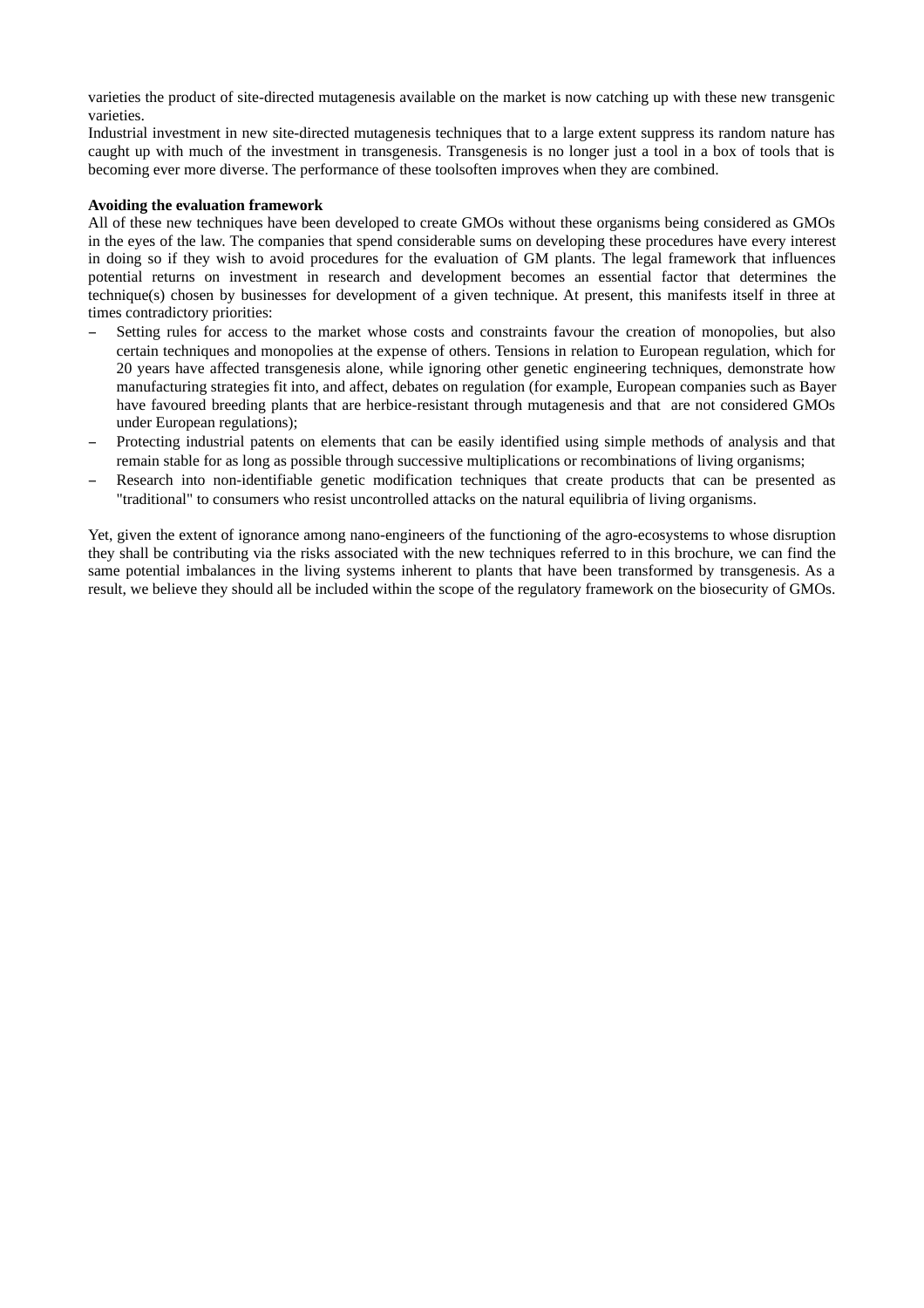## 2. Evolution of intellectual property rights to modified plants

A significant proportion of investment in plant biotechnology research is allocated to genetic engineering and the molecular marking of varietal innovation. Plants are modified in the depths of their genome in a sufficiently discreet manner for them to avoid regulatory frameworks on the biosecurity of GMPs, while at the same time being exposed to the same approaches to appropriation via industrial property rights.<sup>24</sup> In this way, new techniques create new rules for market access that benefit some businesses and are detrimental to others. Indeed, these rules can result in the exclusion of techniques that are the product of popular knowledge and accessible to people, such as the determination of varieties cultivated according to traits that are easily identifiable in fields to the exclusive benefit of techniques that are accessible only to businesses with the capital necessary to implementing them, such as the identification of varieties according to molecular marker. Thus, forms of industrial property will adapt to changes in techniques, at times competing with each other but often mutually legitimising and reinforcing each other.

In the plant breeding sector, the consolidation of the seed market continues. In 2008, it was controlled by nine companies: Monsanto, Syngenta, Dupont, Limagrain, Dow Agrosciences, KWS, BASF, Bayer and Land O'Lake. A study by Philip H. Howard of the University of Michigan on the period 1996-2008 illustrates this consolidation. Above all, this study clearly demonstrates that the international seed market is now dominated by chemicals and pharmaceuticals companies that have acquired seed companies (in full or in part) already present in the market, with some of these acquired companies having already taken over other seed companies, which in turn owned other seed companies $^{25}$ )

The take over of plant breeding by chemicals sector will have two major consequences: firstly a trend towards the production of plants dependent on other chemical products developed by the company, the best-known example being the famous transgenic soy plant that is tolerant to Monsanto's Round-Up herbicide; and secondly the greater investment in molecular transformation and the appropriation of plants through patents. This strategy to conquer the market will come up against the interests of traditional seed companies, which have built their monopolies on another system of industrial property: the New Plant Variety Certificate (NPVC) (see box below).

Whether on an international, European or French level, these industrial property rights on plant varieties and seeds are regulated by different laws, conventions, treaties and accords. An exhaustive explanation of these different regimes would require a separate volume of its own. Here, we will merely present them in diagrammatic form (see  $p. 19$ ) – with the inherent limitations associated with this presentation  $-$  in order to summarise this complex system.

What we are interested in going here is identifying the role of the actors in this Monopoly ofliving organism-grabbing. How will new techniques be included in these frameworks on industrial property? How will they contribute to amending them? What scope do farmers and gardeners now have vis-à-vis to use seeds? An explanation of these issues is proposed based on two testimonies.

To help understand the evolution of the strategies adopted by business in relation to patents, the speech by of Francois Meienberg as part of the "No patent on life" community campaign analyses the claims made by businesses when filing for patents at the European Patent Office, and provides a few keys to current trends. Guy Kastler"s speech provides the perspective of farmers, with an analysis from the Semences Paysannes Network based on the analysis of changes in property rights to seeds in Europe and elements on the games played by manufacturers in the drafting of the new European legislative framework.

## The two main forms of industrial property of plants

Patents: A patent granted to an individual or legal entity constitutes an industrial property right to an invention. The patent provides an exclusive right of exploitation, authorising the holder to prohibit third parties from exploiting the patented invention. An "invention" meets three fundamental criteria: novelty (no information on this invention was available prior to the application for a patent), inventiveness (the conception of the invention should not be obvious to an expert in the given field) and the possibility of industrial application (whether for manufacture or for use). Once granted, the patent requires that the whole invention be made public (to ensure that it can be replicated once the patent has expired). While the period of validity of a patent may vary, it is generally twenty years. Finally, patents are only valid on territories covered by the structure that has issued the patent.

In Europe, patents are granted and managed by the European Patent Office (EPO). Created upon the signing of the

<span id="page-18-1"></span><sup>&</sup>lt;sup>24</sup> We will use the term "industrial property" rather than intellectual property when referring to plants or living systems, unless we are referring to citations. The term "intellectual property" encompasses the protection of creations of the mind through convright, for example, and innovations that must necessarily have an industrial application. Given that claims to intellectual property over a living being are highly questionable, we prefer to refer to the source of their legitimacy: the industrial development of a technique or process while providing legal protection for a monopoly on an innovation.

<span id="page-18-0"></span> $25$  Howard P., "Visualizing consolidation in the global seed industry: 1996 - 2008", Sustainability, no.1, 2009, pp. 1266-1287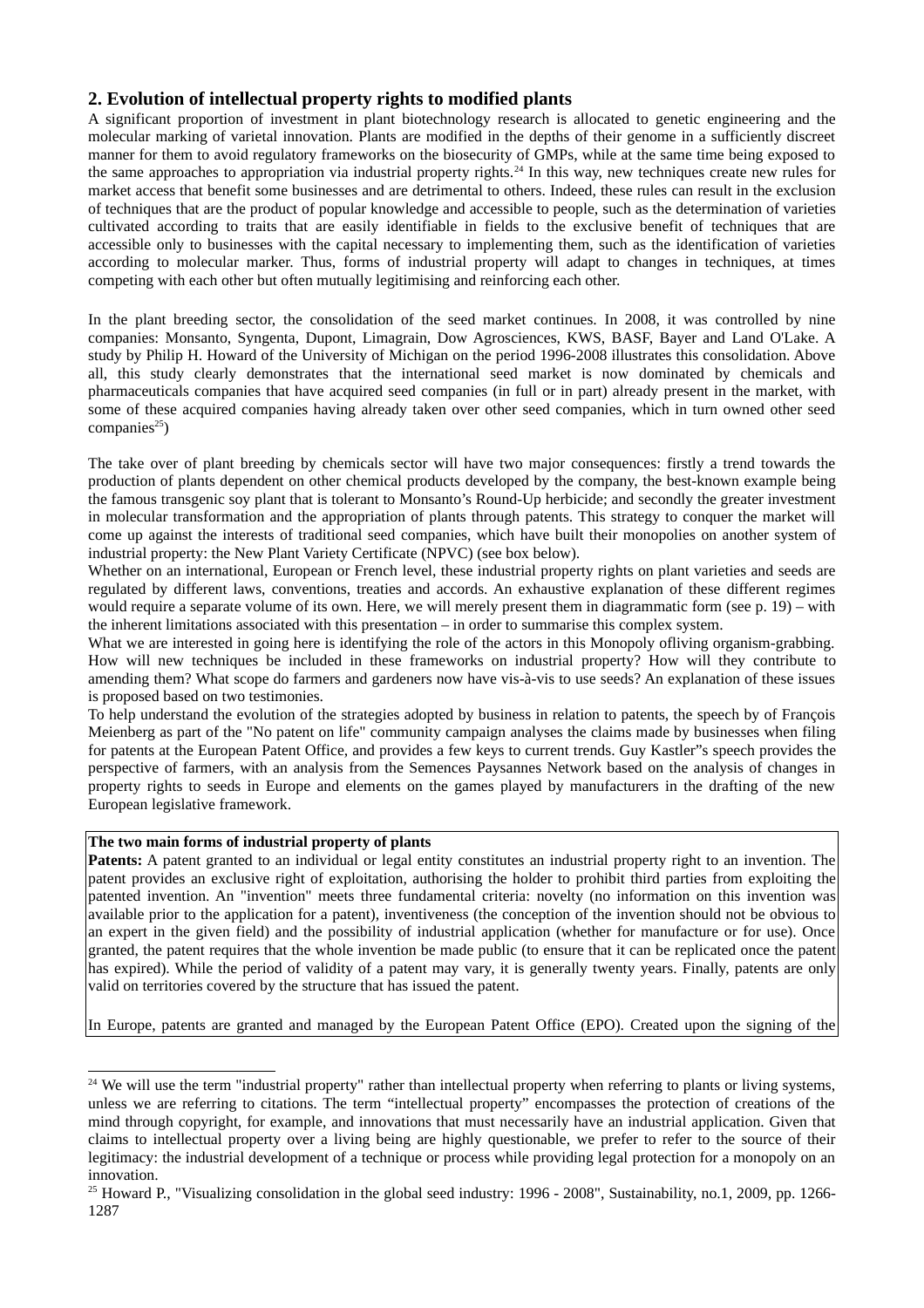European Patent Convention by a number of European countries in Munich in 1973,<sup>26</sup> the EPO is not under the control of the European Union: it is a multinational organisation whose management is appointed by its member States, but which does not have a political structure of governance to which these managers must report. Note that the European Union has introduced specific legislation for "the legal protection of biotechnological inventions" (Directive 98/44).<sup>27</sup> For the specific area of plants, there is a fundamental difference between the US and European patent systems: In the United States, genes, plants, processes for breeding new varieties and varieties themselves can be patented, whereas in Europe, only genes and certain processes for breeding new varieties can be patented. Industrial property of varieties is exercised by the rules of the New Plant Variety Certificate of the UPOV.

Plant variety rights: Discussed at a conference held in Paris in 1961, the International Convention for the Protection of New Varieties of Plants ("the UPOV Convention") has now been ratified<sup>28</sup> by 69 countries. The objective of the UPOV is to ensure "the international recognition of the rights of plant breeders". Thus, this convention provides "a sui generis form of intellectual property protection which has been specifically adapted for the process of plant breeding and has been developed with the aim of encouraging breeders to develop new varieties of plants",<sup>29</sup> a system that consists of the issue of a New Plant Variety Certificate (NPVC). Four main conditions must be met in order for a NPVC to be issued for a variety. The first three criteria ("DUS") are those relevant to listing in the catalogue of varieties: it must have characteristics that (i) distinguish it from known varieties; (ii) are uniform within a population of plants of the same variety; and (iii) are stable over time. The fourth criterion is novelty. Originally, the characteristics in question were exclusively phenotypical but, since 1991 and the review of the UPOV, they have been characteristics that are the product a genotype, or of a combination of genotypes.

## Different levels of regulatory framework for industrial property for plants

### **International level:**

 $UN = The$  genetic resources that are the product of biodiversity are placed under the sovereignty of States. States can authorise companies to use them in exchange for benefit sharing. => Convention on Biological Diversity (CBD)

 $FAO =$  Biodiversity should be protected, but companies must have access that is as free as possible to all agricultural genetic resources. Plant resources associated with food and agriculture are thus the product of the CBD.  $\Rightarrow$ International Treaty on Plant Genetic Resources for Food and Agriculture (ITPGRFA). Contains the recognition of farmers' rights.

**WTO** = All States must have a system in place for the protection of inventions, including those that relate to plants.  $\Rightarrow$ **Trade-Related Aspects of Intellectual Property Rights (ADPIC)** 

A hundred countries have come together to adopt a system for the protection of new varieties of plants, different to the  $\alpha$  patent.  $\Rightarrow$  Union for the Protection of New Varieties of Plants (UPOV)

 $UN = As$  a minimum, rules on the protection of intellectual property rights must be harmonised at international level. => World Intellectual Property Organisation (WIPO)

### **European level:**

European Union - Directive on the legal protection of biotechnological inventions. => Directive 98/44 - A patent system for the European Union is currently being established within this framework.

European Union – Regulations to implement the 1991 UPOV convention. => Council Regulation 2100/94 (amended  $\mathbf{b}$  v 1768/95) – This regulation puts in place the Certificate for the Protection of New Varieties of Plants according to **UPOV** regulations.

Europe (47 countries, including the 27 in the EU) - Text establishing rules for the issue of patents in particular on genes and plants. => European Patent Convention – Established the European Patent Office in Munich. Patents issued are applicable, on request, to all or some of the 47 signatory states. Patents on varieties are not possible.

<span id="page-19-2"></span><sup>27</sup> http://eur-lex.europa.eu/smartapi/cgi/sga\_doc?smartapi!celexplus!prod!

<span id="page-19-1"></span> $^{26}$  http://www.epo.org/patents/law/legal-texts/html/epc/1973/e/contents.html

CELEXnumdoc&lg=FR&numdoc=31998L0044

<span id="page-19-3"></span><sup>&</sup>lt;sup>28</sup> http://www.upov.int/export/sites/upov/fr/about/members/pdf/pub423.pdf

<span id="page-19-0"></span><sup>&</sup>lt;sup>29</sup> http://www.upov.int/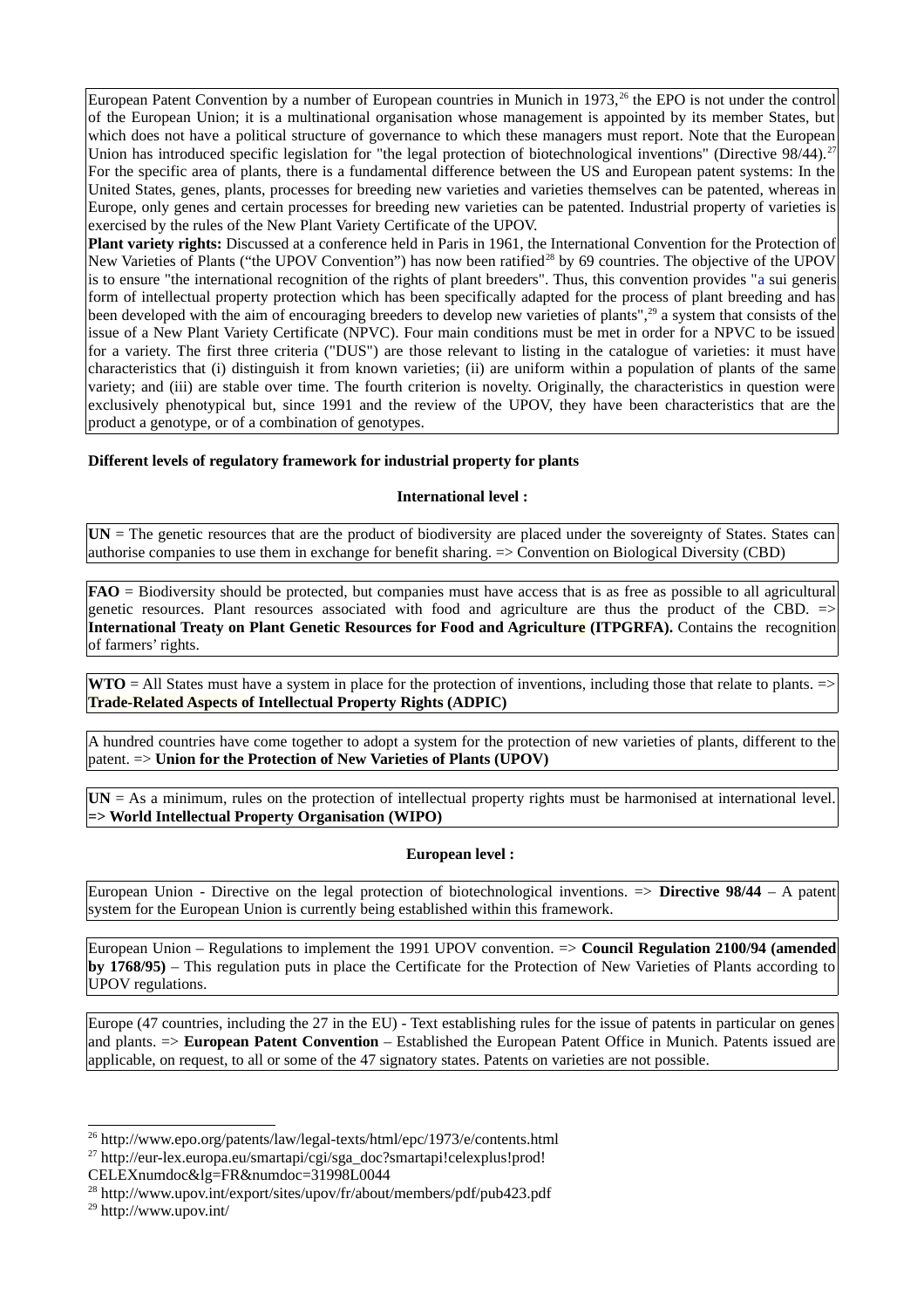France - Protection of new varieties of plants according to UPOV regime of 1970. => French Plant Variety Protection Certificate. Currently undergoing reform to align with UPOV 1991

France – Direct application of Council Regulation 2100/94 on the Community New Plant Variety Certificate.  $\Rightarrow$ **Community NPVC in France** 

France - The issue of national patents via the Institut National de la Propriété Intellectuelle. => French patent on genes or technology for obtaining new varieties (little used due to existence of European patent)

### A new European framework for plant patents

François Meienberg, Bern Declaration

The purpose of patents is to promote innovation, to be a driving force for innovation by establishing legal monopolies. But the correlation between patents and innovation follows an upward curve at a certain level of protection, and a downward curve after an "optimal" level of protection. Beyond this point, protection hinders innovation. Therefore, all States are obliged to manage their position on this curve, lest they see a decline in innovation at national level.

For States, this policy of innovation should not necessarily take precedence over other policies, like respect for human rights, the protection of biodiversity (according to the convention on biodiversity), and even the rights of farmers, breeders and consumers – the right to food. In agriculture and food specifically, such are the ties between the various components (farmers, breeders, consumers, biodiversity) and intellectual property, that modifications to one element affect all others.

The report by the Special Rapporteur for the United Nations,<sup>30</sup> Olivier de Schutter, recalls that States have an obligation to respect the right to adequate food. Within this framework, the implementation of legislation or measures that hinder farmers' access to an informal seed exchange system could be in breach of this principle, as it could deprive farmers of a means of making their livelihood. Two other passages in the report are fundamental to an understanding of patent issues in the area of food: "States have an obligation to protect the right to food", by legislating on the activities of patent holders and breeders in order to prevent any violation of the right to food of farmers dependent on these elements, to enable them to continue tilling the soil and "States have an obligation to fulfil the right to food [...] by actively reinforcing access to the resources and the means required to ensure their subsistence". Once in place, it was found that no common system for all States in the world could fulfil these obligations. So in 1999, the IPGRI (International Plant Genetic Resources Institute) established that "the ideal *sui generis* system that would meet the needs of all countries does not exist". And in 2002, the British Commission on Intellectual Property Rights indicated that "Given that patents can impose restrictions on the use of seeds by farmers and researchers, developing countries should not, in principle, issue patents on plants and animals, which is allowed under the Treaty on ADPIC. Rather, they should envisage different sui generis systems for plant variety protection".<sup>31</sup> Based on the above, it would appear that the ADPIC and UPOV systems cannot function without becoming an attack on the right to food.

#### European frameworks for the protection of intellectual property

Intellectual property has been formalised in several frameworks. The international convention that oversees regulation in this area consists of the Treaty on Trade-Related Aspects of Intellectual Property Rights (ADPIC). This text, which was adopted as part of the WTO accords of 1994, has been signed by 120 countries. Article 27 states that patents shall be available for any inventions, whether products or processes, in all fields of technology, provided that they are new, involve an inventive step and are capable of industrial application". It should be noted that the notion of inventiveness is the most difficult to prove; it is the basis for 99% of challenges to patents that have been confirmed. The notion of "novelty", for its part, is enforced with particular rigour. Member States are not helpless in the face of the above, since article 27 goes on to state that "Members may also exclude from patentability inventions, the prevention within their territory of the commercial exploitation of which is necessary to protect order public or morality, including to protect human, animal or plant life or health or to avoid serious prejudice to the environment". Yet this provision is almost never used. Finally, article 27 contains an additional provision, the importance of which we will see later: " Members may also exclude from patentability: b) plants and animals other than micro-organisms, and essentially biological processes for the production of plants or animals other than non-biological and microbiological processes. However, Members shall provide for the protection of plant varieties either by patents or by an effective sui generis system or by any combination thereof".

<span id="page-20-1"></span><sup>&</sup>lt;sup>30</sup> "Le droit à l'alimentation, Politiques semencières et droit à l'alimentation: accroître l'agrobiodiversité et encourager l'innovation", Note of the Secretary-General, 23 July 2009.

<span id="page-20-0"></span> $31$  Executive summary and full report available at: http://www.iprcommission.org/graphic/French Intro.htm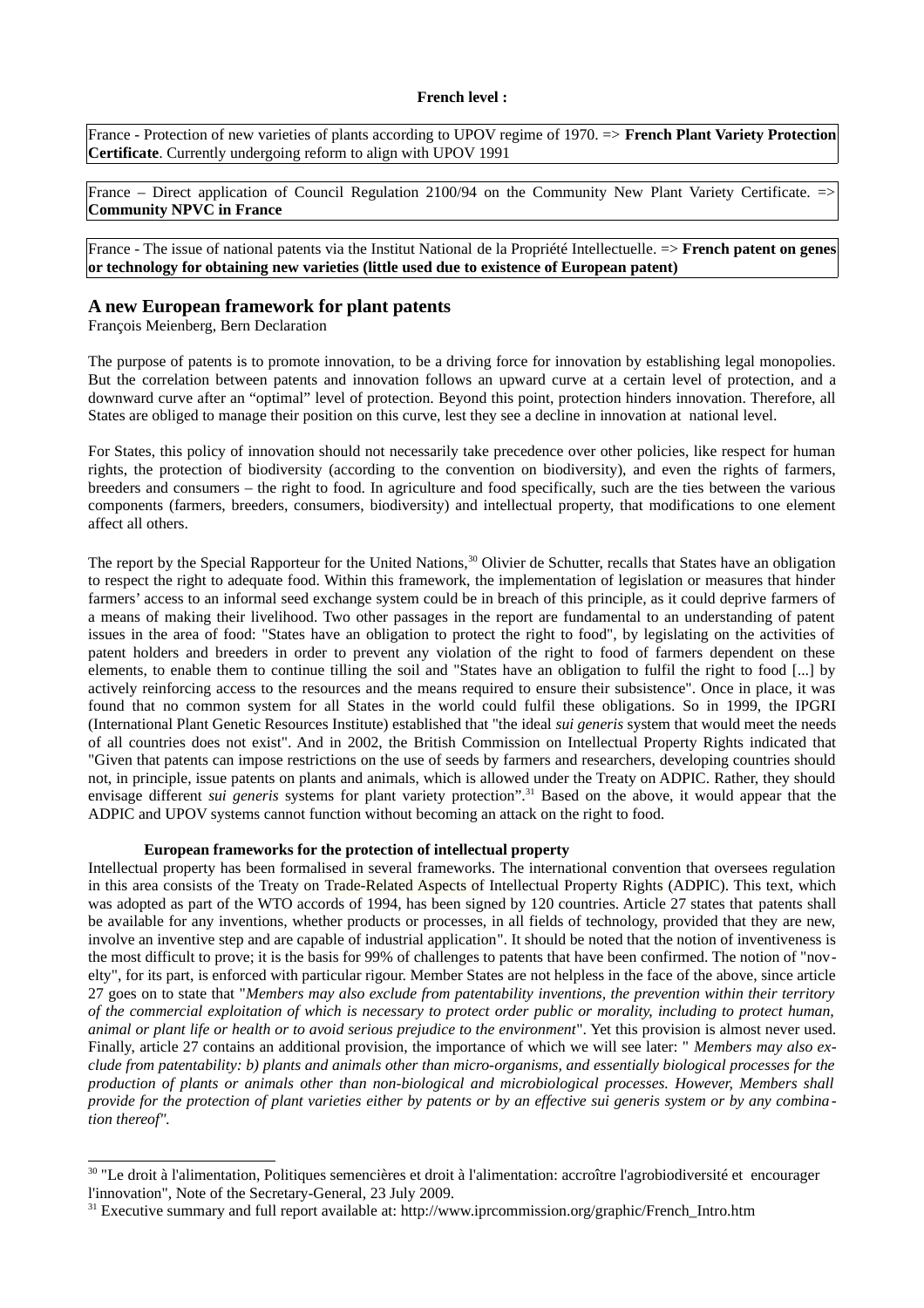This international text has been implemented in the European Union as part of Directive  $98/44$ /CE,<sup>32</sup> which in its article 4.1 addresses this notion of the non-patentability of plant varieties, since they are protected by another industrial protection system (the law on new plant varieties): "The following are not patentable: a) plant and animal varieties; b) essentially biological processes for the production of plants or animals". To illustrate the complexity of this specific point and the issues, details are provided in later parts of the text, details which warrant a mention her. Thus, article 4.2 states that "Inventions which concern plants or animals shall be patentable if the technical feasibility of the invention is not confined to a particular plant or animal variety". Meanwhile, article 4.3 states that, "Paragraph 1, point b) [article 4.1b] shall be without prejudice to the patentability of inventions which concern a microbiological or other technical process or a product obtained by means of such a process". All of the above would suggest – albeit with certain restrictions - that numerous methods for improving varieties, as well as plants obtained using these methods, could be patented in Europe.

Of course, these patents extend to all "biological matter" obtained from "biological matter" or the patented "process". In the field of biotechnology article 9 is of particular interest, as it sets out what is covered: "The protection conferred by a patent on a product containing or consisting of genetic information shall extend to all material, save as provided in Article 5(1), in which the product in incorporated and in which the genetic information is contained and performs its function". In short: a patent on a gene and its function extends to any product that contains this gene and in which the function of the latter expresses itself.

Finally, the "privilege" of the farmer is assured in this text, with article 11.1 stating that " the sale or other form of commercialisation of plant propagating material to a farmer by the holder of the patent or with his consent for agricultural use implies authorisation for the farmer to use the product of his harvest for propagation or multiplication by him on his own farm ". In Switzerland, legislation has made much more specific provision for this type of case: article 35 of its Federal Law on Patents for Inventions states that "any accord that restricts or repeals the privilege of farmers in relation to foodstuffs and animal feed is null and void".

In Europe (in the geographical sense of the term, i.e. 38 countries, including the 27 countries of the European Union), the European Patent Convention is also an implementation text. The latter determines elements that can be patented for patents of the European Patent Office, aware that the same provisions as those of the European directive apply. Rights under a patent are set out in national legislation and apply equally to patents granted by the European Patent Office. The Office was created in 1977, when the European Patent Convention signed four years earlier came into force. The European Patent Office (EPO) handles all procedures associated with patents in Europe. The EPO Board of Directors, which is made up of representatives from Contracting States, exercises legislative powers for the Office, is competent on the political issues of the Office and oversees the activities of the Office. However, parting from general rules, national differences can emerge. Accordingly, a significant difference exists between French intellectual protection and its British equivalent in the area of chemical substances and proteins. In the United Kingdom, a patent on a gene means de facto coverage of all functions of proteins encoded by this gene, even if they are not described in the patent. In France, the gene patent only applies to functions in fact described in the patent.

In the EU as a whole, patent applications in the area of genetic engineering have been in decline for a number of vears, with professionals in the agricultural sector opting for NPVC instead.

### Business strategies: Research into patentable techniques

Nowadays, patents have an unexpected advantage of revealing the positions of companies in terms of the limitations of genetic engineering. Thus, according to Monsanto, "success in improving plants using transgenic means is low due to the presence of a number of factors, including the unpredictability of the effects of a specific gene on the growth of the plant, the response of the environment, the low frequency of the transformation of maize, the absence of control over the gene once it is inserted into the genome and other undesirable effects of transformation events and processes of tissue cultures".<sup>33</sup> Or, according to Syngenta, "most phenotypical characteristics of interest are controlled by more than one genetic locus, with each contributing to varying degrees to this characteristic".<sup>34</sup> In the case of the latter, it is the limitation imposed on biotechnologies by genetic functioning itself that is presented as a limiting factor by the company.

Thus, we have seen that plant varieties were not patentable as such. Therefore, companies have put "tools" in place that enable them to transform certain elements present in plants into inventions, and therefore to obtain patents whose protection extends to these plants. These tools include, for example, the quantification of components of the plant (fatty acids, proteins, etc.), the description of phenotypical characteristics (number of leaves, size of the plant, yield, growth, etc.), the detection of resistance to biotic and abiotic stress, the genomic analytical examination of genetic sequences present in nature, or even mutagenesis. Ultimately, all of these practices allow a patent to be obtained that, while it does not concern varieties, would despite everything allow companies to obtain intellectual property of plants, and furthermore that is relevant to all plants that will be affected by the procedure used or in which these protected

<span id="page-21-1"></span><sup>&</sup>lt;sup>32</sup> Directive 98/44/EC of the European Parliament and of the Council of 6 July 1998 on the legal protection of biotechnological inventions", Official Journal L213 of 30.7.1998, pp. 13-21.

<span id="page-21-2"></span><sup>&</sup>lt;sup>33</sup> Monsanto patent, no. WO2004053055, "Transgenic maize with enhanced phenotype".

<span id="page-21-0"></span><sup>&</sup>lt;sup>34</sup> Syngenta patent, no. WO2008087208, "New maize plant".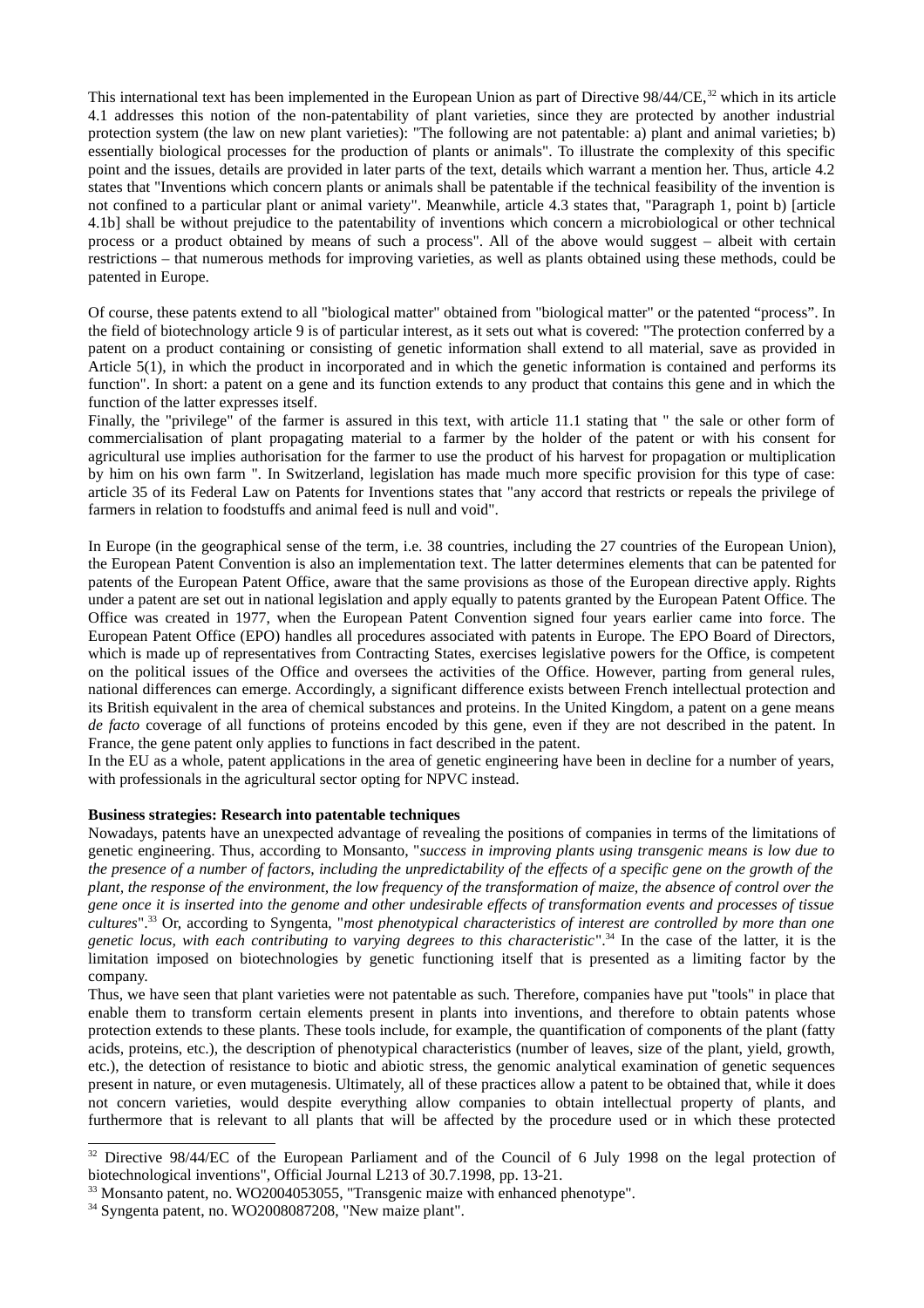characteristics might persist. To date, existing techniques that target DNA and allow patents to be obtained consist of DNA marking: this technology is not aimed at a specific region of the genome, but demonstrates the distribution of elements and general structures in the genome using identified markers. These tags, also called markers, are known DNA sequences that are generally short and repeated. The results will then be used to establish other comparisons and study correlations with certain phenotypical properties – market assisted selection (MAS): the correlation of specific DNA sequences with sought-after phenotypical properties. Thus, this method aims to find correlations between genetic markers and a genetic property (characteristics) that cannot be reduced to a single gene, since it is based on the interactivity of various parts of the genome. For companies, this work with markers produces the possibility to extend the protection provided by their patents to whole plants: the presence of a patented marker giving notice of ownership of the organism. However, on examining the Broccoli Case we will see that a plant breeding process that uses markerassisted selection cannot be patented.

The example of the TILLING technique follows the same lines: the exposure of a plant to various sources of stimulation in order to produce mutations in the plant and its subsequent analysis to identify and locate these mutations, allows plants to be patented. Some people refer to biopiracy in the field, the biopiracy of biodiversity. The general principle consists of marking existing biological biodiversity using simple technical tools and, in doing so, reducing the biological diversity of agriculture (seeds, animals) that are accessible to all, by appropriating it through exclusive property rights. These tools could be particularly effective for appropriating the genetic resources of centres of biological diversity. Thus, laws on patents are deformed to allow the appropriation of the basic resources of world food production. Some specific examples illustrate the latter phenomenon of appropriation, which consists of demanding a more general application in the patent application. In its patent entitled "Compositions and methods of plant breeding using high density marker information", no. WO2008021413, Monsanto writes: "The methods of this invention can be used to improve any non-human organism. More specifically, these methods can be used to improve mammals, such as mice, pigs, cows and birds" (page 1037). Another example is that in its patent application WO2008121291, where the company states that "soy has a thin genetic base when compared to that of other cultures (...) As a result of this thin genetic base, soy is more likely to be affected by disease and attacked by insects. Exotic genetic resources possess resistance to disease, insects, nematodes and environmental stresses, etc. Breeders create bridges between cultivated and exotic genetic resources" (page 81).

#### The broccoli case

A patent application for broccoli filed by the firm Plant Bioscience Limited Norwich is currently being challenged in court. An examination of this case, that was filed by companies and Limagrain in particular, illustrates everything we have just seen in concrete terms: the avoidance of patent laws, the importance of existing legal definitions, and the approach of companies themselves in these areas.

The company entitled Plant Bioscience has obtained a European patent (EP 1069819) on "A method for the production of Brassica oleracea with elevated levels (...) of glucosinolates (...) that include: (a) The crossing of wild species of Brassica oleracea and improved lines; and (b) the breeding of hybrids with a high rate of  $(...)$  glucosinolates (...), superior to those initially found in improved lines of Brassica oleracea. [...] An edible Brassica plant produced using the method. [...] 10. Edible part of a broccoli plant produced using the method. [...] 11. Broccoli seeds produced using the method". However it should be remembered that in its article 53, the European Patent Convention clearly states that "European patents shall not be granted in respect of: (b) plant or animal varieties or essentially biological processes for the production of plants or animals; this provision shall not apply to microbiological processes or the products thereof". Consequently, the Technical Board of Appeal of the European Patent Office has raised a number of questions, such as " if a non-microbiological procedure for plant production that contains plant breeding and crossbreeding bypasses article 53(b) EPC, in particular due to the fact that it contains an additional technical characteristic as an additional stage or as part of any stage of breeding and cross-breeding?". Put more simply, does the fact that it has carried out molecular marking (which can be seen as a microbiological procedure for analysis that facilitates acquisition, but is not an acquisition procedure) allow it to obtain a patent on a conventional plant (obtained through cross-breeding and breeding) despite the ban on patenting biological processes contained in the law? The response of the Grand Board of Appeal of the European Patent Office to this question was that a conventional breeding procedure involving plants or animals cannot be considered an invention, even if it includes an additional technical characteristic.

### The Argentinian soy case

The case filed by Monsanto in Europe in 2005 to recover royalties not received<sup>35</sup> in Argentina on its Round-up Ready soy (RR) is another example of the legal battles in relation to the industrial property of cultivated plants. Monsanto sought to recover its royalties from importers of RR soy meal, since they had not been paid by Argentinean producers, Argentina does not recognise patent rights on plants. The decision of the European Court of Justice ruled against the company, recalling that "article 9 of Directive 98/44/CE of the European Parliament and of the Council of 6 July 1998 [...] does not confer protection to patent rights [...] when the patented product is contained in soy meal, where it does not

<span id="page-22-0"></span><sup>&</sup>lt;sup>35</sup> Furet A., "Affaire des royalties sur le soja argentin: la Cour de justice de l'Union Européene statue contre Monsanto", Inf'OGM, July 2010. http://www.infogm.org/spip.php?article4495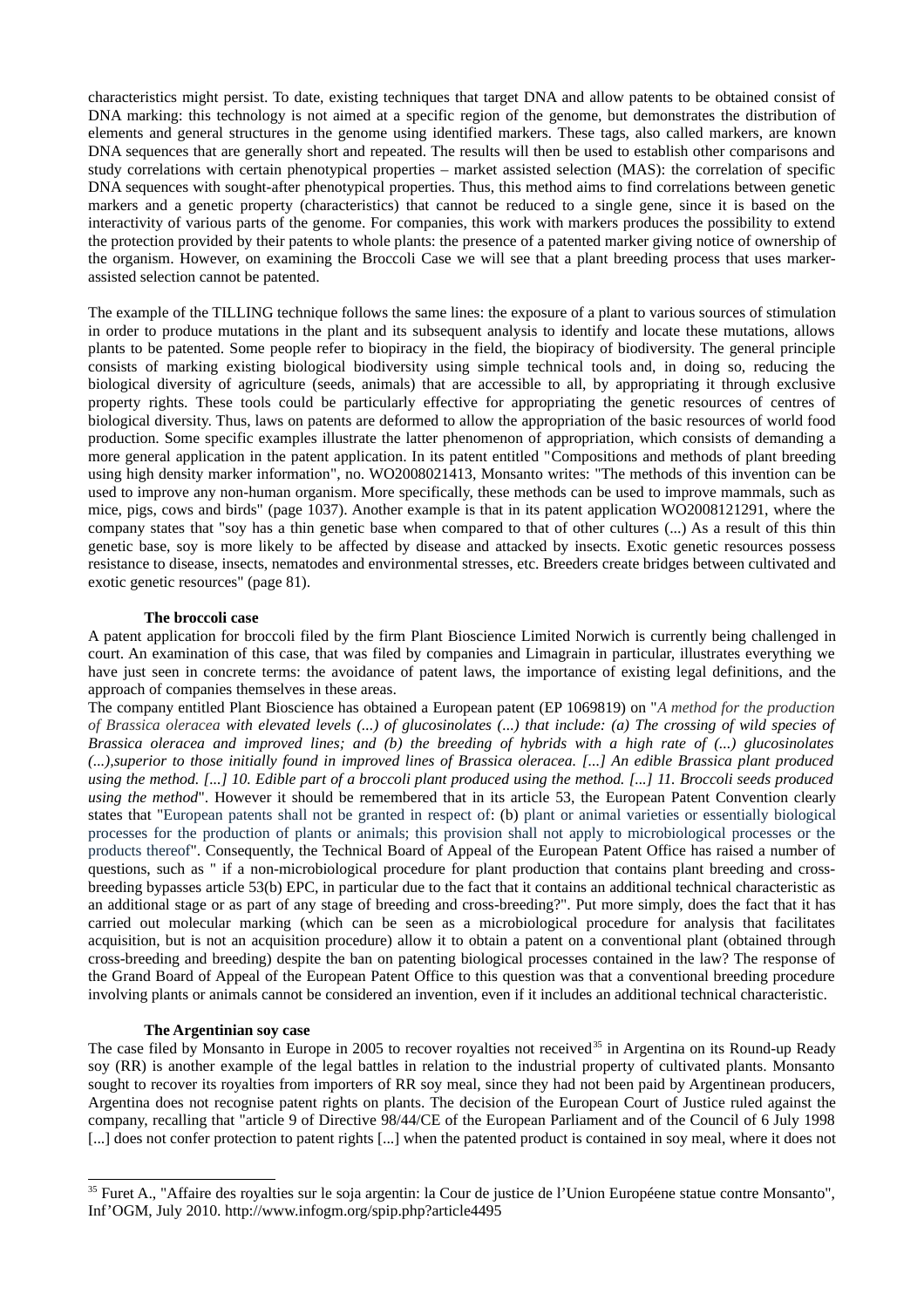exercise the function for which it is patented".<sup>36</sup> In short, the patent on RR soy meal is on the genetic modification that makes it resistant to RoundUp, concerns the farmer but not the European consumer, for whom this would make no positive difference. Debates/disputes in relation to patents are nowhere near resolved, with the issue being, as we shall see, the industrial protection of plants in the field.

Apparent trends clearly show this. As for Monsanto, the company has pulled out all stops to assert its rights: prosecution of farmers, court cases against Argentina, then in Europe. The Broccoli case also shows that there are strong divergences among agricultural actors themselves. Thus, the association Croplife, which brings together the main biotechnology companies such as Syngenta and Monsanto, hoped for a positive response from the European Patent Office on the patentability of a conventional plant based on the presence of a technical characteristic in the course of its production. For their part, the European Seed Association, the ISF, agricultural trade unions and NGOs have campaigned for a negative response.

### Patents and NPVC: Indexing genetic information strengthens the industrial property of seeds Guy Kastler, Réseau Semences Paysannes

From the beginnings of agriculture to the first green revolutions in the 1950s, it was farmers who bred all the plants we eat. Since then, the seed industry has merely drawn on this immense diversity to develop strains that have been adapted to petrochemicals and replaced 9 out of every 10 farmers with polluting waste from fossil fuels. By limiting the seed market exclusively to varieties that have been standardised and stabilised by industry, the seed catalogue prevents competition from farmers' seeds that have been stored in collections of "plant genetic resources". In 1961, Europe refused to patent seeds and opted for another form of industrial property law, the plant variety right (PVR), to regulate competition between breeders while at the same time legalising biopiracy to their sole advantage: recording the description of the morphological characteristics of a plant, whether newly-bred or already existing in farmers' fields without yet having been recorded, allows a claim to be made for ownership of any seed sold that produces plants with the same characteristics. The "breeder's rights" to freely use a variety protected thus to create another variety, results from this specific element of the NPVC: how is it possible to identify beyond doubt the parents of a plant that is the product of cross-breeding by simple observation of its morphological characteristics?

A NPVC to a variety is delivered on the basis of three specific criteria (DUS), established by the Union for the Protection of New Varieties of Plants (UPOV): varieties must be different from all varieties previously recorded, uniform (made up of identical plants) and stable (the characteristics of the variety are maintained through the first harvest of each batch of seeds sold). Originally, DUS was measured exclusively on phenotypical characteristics. Since the new UPOV convention of 1991 it has related to "characteristics the product of a genotype or combination of genotypes", opening the door to molecular or genetic characterisation. These characteristics do not correspond to farmers' seeds, as the latter are sometimes indistinctive, but above all heterogeneous and unstable, as they are constantly adapting to their environments.

#### Farm seeds become counterfeit

In 1994, the European Union published regulations for the application of  $UPOV<sup>37</sup>$  accords dating back to 1991. These European regulations describe farm seeds as counterfeits and extend the protection of the NPVC to varieties that are "essentially derived" from the protected variety, extending it to the product of the harvest. However, due to resistance from farmers, the proposed ban of farm seeds that farmers save from their fields to resow did not extend to 21 of the most important farm seed varieties. Only one obligation to pay royalties to the breeder was established. However, breeders have encountered great difficulties in recovering royalties on varieties of farm seeds that they have protected, since the variability of plants that evolves with each cycle of reproduction means that they cannot prove at a reasonable cost and beyond doubt, that a plant sown by a farmer is indeed of their variety rather than another one (thus clearly demonstrating the instability of varieties).

The extension of protection provided by the NPVC to the "essentially derived" variety, to which a competitor need only add patented genetic information, allows licence fees to be shared between the owner of the NPVC on the variety and the owner of the patent on the gene: this opens the door to new varieties of GMOs in Europe. Extending the protection to the product of the harvest makes this NPVC a higher performance tool than the patent. Indeed, it does not require the expression of the function of patented genetic information in order to be exercised: in the case of the dispute on Argentinean soy meal cited above, Monsanto could have recovered its royalties from European importers had it protected its varieties containing a patented gene with an NPVC.

In 1998, Europe legalised patents on genes and combinations of genes and their functions (Directive 98/44). Industrial property then became more easily identifiable, using an inexpensive molecular analysis on farm seeds, the contaminated harvest or the competitor's variety. The owner of the NPVC on the variety containing a patented gene can thus claim a sufficient presumption of counterfeit to effectively claim the payment of royalties on farm seeds in the same way as the owner of the patent in the event of the use of "their" genes by a competitor.

<span id="page-23-1"></span><sup>&</sup>lt;sup>36</sup> Decision of the Court (Grand Chamber) of 6 July 2010, Official Bulletin of the European Union of 28 August 2010, C 234/7

<span id="page-23-0"></span><sup>&</sup>lt;sup>37</sup> Union for the Protection of New Varieties of Plants, of which the European Union is a member.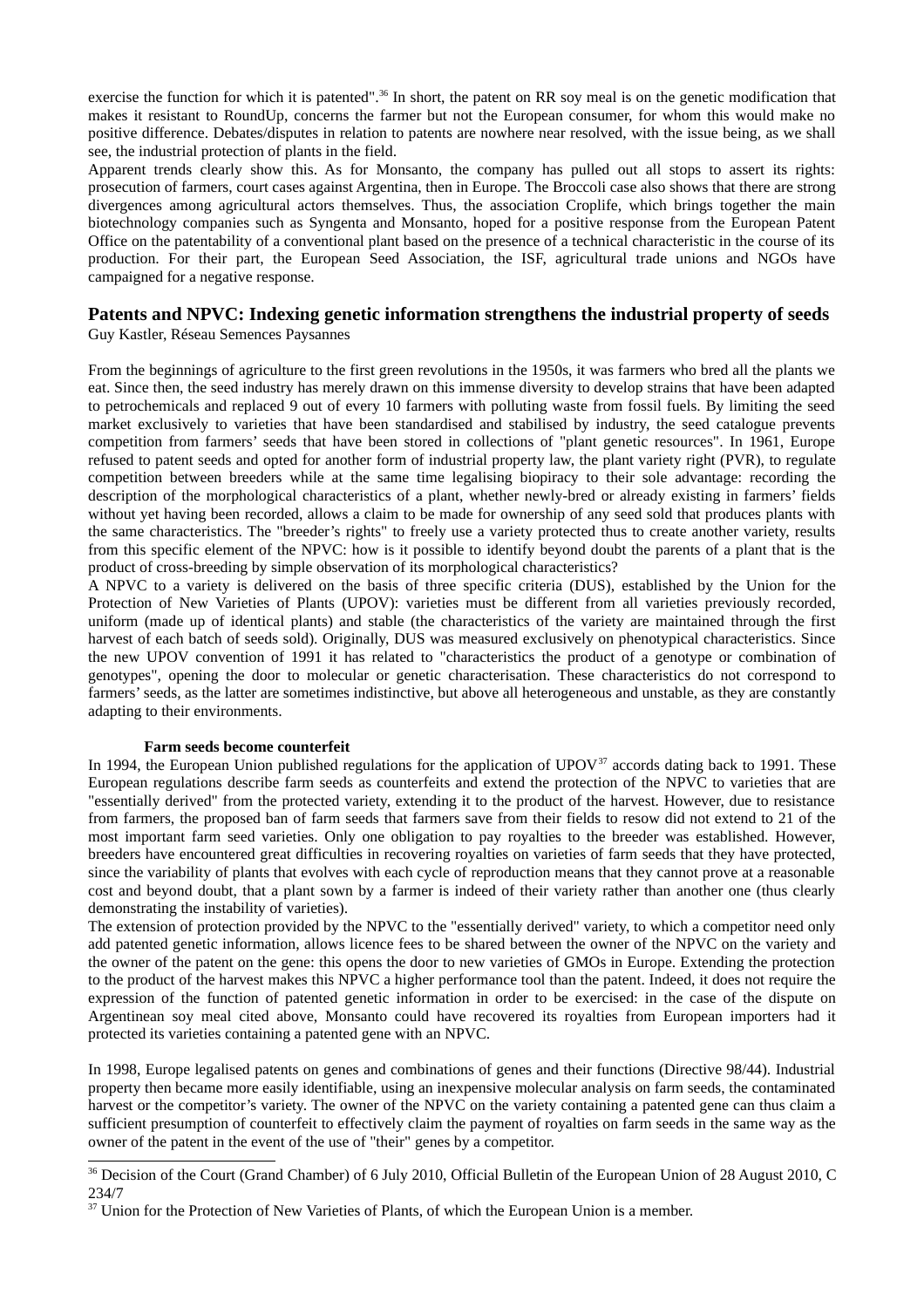### Lack of clarity of property rights

With transgenes subject to compulsory information under the directive on the release of GMOs into the environment (2001/18), plant breeders know if the variety they are using to select another does or does not contain patented genes. This is no longer the case with new patents filed on genes produced by unregulated technologies such as site-directed mutagenesis, or even genes whose function has only been identified. Thus, a variety that is specifically herbicidetolerant to may be the result of breeding plants cells that have a "natural tolerance" in artificial laboratory conditions, or breeding the tolerant gene of a "natural mutant" found in the field via marker-assisted retro-cross-breeding; these biological breeding procedures cannot in theory be patented in Europe. Chemical mutagenesis, or direct ioniser can produce a variety that is similar from all points of view; this is a patentable microbiological process. It is however impossible to distinguish a plant produced by a first variety from another plant produced by a second variety, using genetic or molecular analysis. Although the first plant is the product of a traditional breeding method, and the second is an unregulated GMO, on which consumers are provided with no information. Moreover, the first plant is only covered by a NPVC (in Europe), and can therefore be freely used to breed another variety. The second is covered by an NPVC and by the patent on the microbiological breeding process, the protection of which extends to all plants to which it confers tolerance to herbicide.

The presence of this tolerance gene that can be identified by genetic or molecular analysis does not constitute sufficient evidence of patent conterfeiting, as it could result from a "natural" mutant process. However, it does constitute sufficient grounds for court actions that more often than not do not lead to actual court cases, but to an "out of court settlement" between the firms in dispute that favours the firm with the greater financial and legal resources, as a settlement always costs much less than endless legal proceedings, even when one is sure of victory in the case of such cases. This surreal situation is possible due to the fact that the only information available when seeds are sold is the name and characteristics of the protected variety indicated when the NPVC is filed with the Community Plant Variety Office (CPVO), which says nothing about the patented genetic combinations contained in the protected variety. Patents filed with the European Patent Office (EPO), on the other hand, do not indicate the varieties in which it is used. The CPVO knows nothing of the presence or otherwise of a patented gene and the EPO knows nothing of the varieties protected by NPVC in which the patent is used. Thus, consumers do not know what they are buying and eat genetically modified plants, while breeders do not know if the resources they use for their breeding are free of licence fees or not. It is not until the end of the process of developing a new variety that they learn whether or not a patent can prevent its sale.

This does not prevent some of the patents from claiming an extension of their rights to the whole food chain. This accumulation of the patent and of the NPVC thus facilitates the sale of these "illegal GMOs" to those who do not want them, impedes industrial innovation, and accelerates the concentration of the industry, which is already exists in the case of transgenic GMOs. This benefits those who hold the largest patent portfolios, most of whom are from the US. It also puts paid to the right of farmers to resow part of the seed that they have saved from their harvest or to breed their own seeds. Indeed, farmers have even fewer resources than breeders for determining the existence of these patented genes and, when they do discover them in their varieties following an "accidental" contamination, they have no technical tool for isolating these genes and extracting them from their seeds: the fear of possible unforeseen legal proceedings will soon dissuade them from resowing part of the seeds harvested or using them to breed their own varieties.

#### Latest developments to renew the European framework

One of the stated objectives of the evaluation of European legislation on property rights to plants entrusted to consultants GHK by the European Commission on 4 May 2010 in the name of "cost cutting" is the harmonisation of national laws in a move towards a single NPVC and a single European patent. Several other avenues for the evolution of these laws are also explored:

As regards "*genetic resources*", the pharmaceuticals industry is increasing the number of its initiatives to ensure the application of obligations to "reach a prior agreement on benefit sharing" (ABS) resulting from the Convention on Biological Diversity in European law, in order to facilitate their access to expertise and to traditional medicinal plants that would enable them to prepare new patented synthetic molecules. As a result, large seed-producing countries (France and Germany) are preparing to incorporate their national collections into the multilateral system of the ITPGRFA<sup>38</sup>, which enables the seed industry to sidestep these obligations. This system repeals the prior agreement on access to genetic resources by a State, and exonerates the owner of an NPVC from having to share financial proceeds on the grounds that it is leaving "the resource free for research". The owner of a patent, for their part, is under no obligation to indicate where the genetic resource has been identified. As regards the NPVC, a task force at DG Sanco (Directorate-General for Health and Consumers) is looking into various means of allowing plant breeders to "recover funds lost through farm seed use", i.e. their royalties each time a farmer resows part of their crop. It proposes to involve States in the hunt for counterfeits, in particular by requiring the name of the variety used to be included in the obligations of eco-conditionality, with which all farmers must comply in order to access CAP subsidies, and the market. The European Commission is also proposing to include seeds in the Anti-

<span id="page-24-0"></span><sup>&</sup>lt;sup>38</sup> International Treaty on Plant Genetic Resources for Food and Agriculture, www.planttreaty.org/index\_fr.htm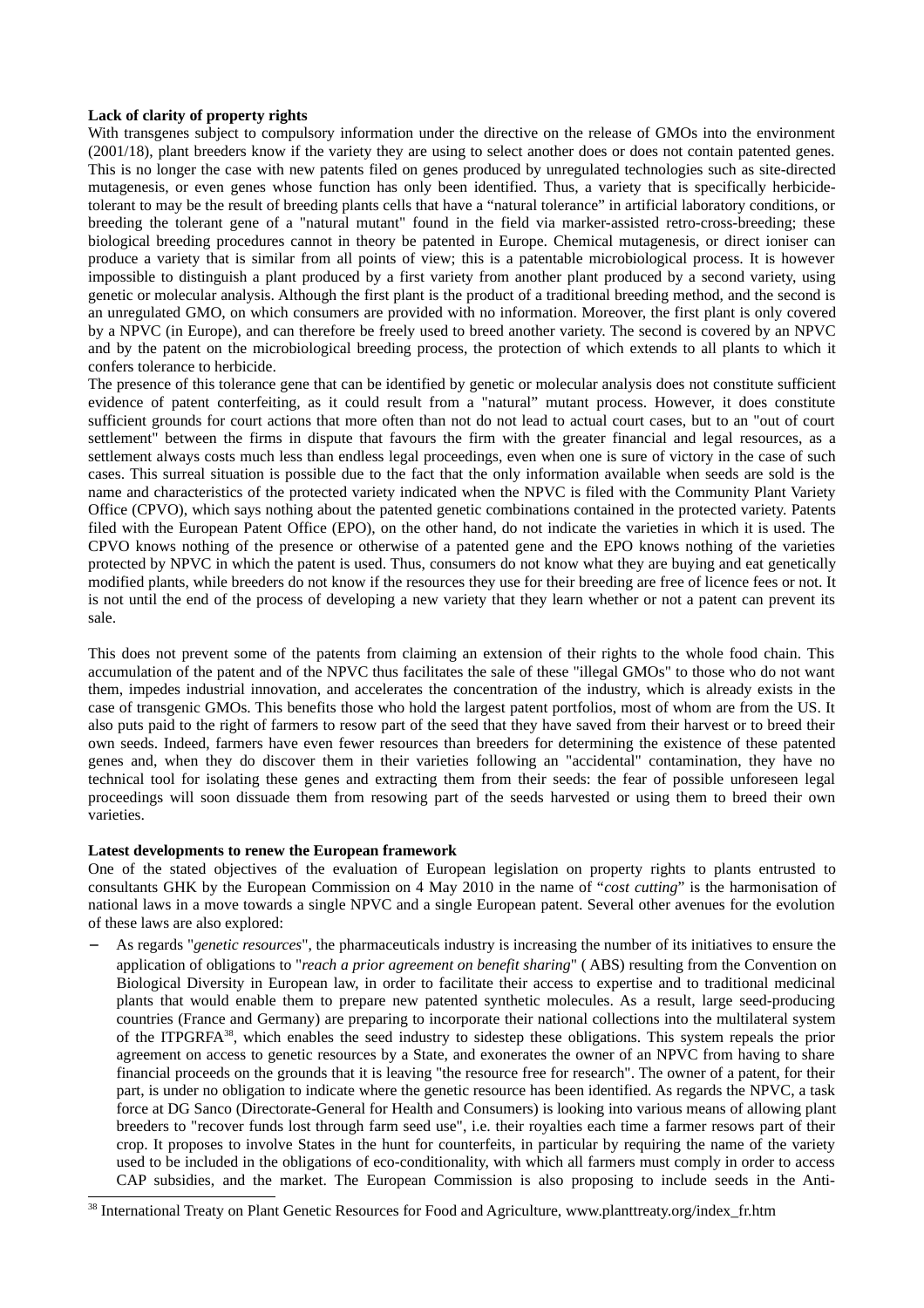Counterfeiting Trade Agreement currently under negotiation. Molecular marking to distinguish two different varieties can also be used as additional means to "prove" that a farm seed or imported variety is counterfeit.

As regards the patent (Directive 98/44), the Dutch government supports the request made by its seed industry to extend the "breeders' rights" to any form of patent that currently limits the use of seeds for research or selection. The French Seed Companies Union has, for its part expressed its concerns in light of the multiplication of unidentifiable patents that protect genetic information contained in seeds. It underlines the risks of a total freeze on innovation by companies with the largest portfolios of patents, a situation that is aggravated when these patents protect "native" genes (those which already exist naturally)<sup>39</sup> and is demanding that breeders' rights be granted. The German government is also preparing an initiative to support the evolution of plant patent law.

### Farmers rights in the regulatory battle

Behind the opposition by European industrial seed companies to the "seed patent"- which does not exist in Europe since plant varieties are excluded from this patent - we can witness the bargaining that might take place at farmers' expense taking shape: agreement to limit the extension of protection provided for patents on "native" genes and the exemption of research, on the condition that the possible combination of the NPVC and the patent be retained, and to force farmers to pay royalties on all farm seeds payable under the NPVC. This would also be a way of reinforcing the legalisation on biopiracy. Thus, the debate on the GM or non-GM nature of organisms that are the product of new genetic technologies resembles a new episode of the commercial disputes between various factions of the industry that is now focusing on the limits on patent protection, whereas the problem lies in the very existence of industrial property rights on the living organisms, and not in their limitations. It is a matter of urgency that in this debate, farmers raise:

- The recognition of their rights, as set out in the ITPGRFA, to conserve, use, exchange and sell their farm seeds and protect their knowledge
- The ban on any form of patent on seeds, their genes or the modification of the same using genetic technologies, as well as of the NPVC of 1991, which renders farm seeds counterfeit.

## General considerations in relation to the appropriation of living organisms

Industrial property law is evolving in line with techniques, allowing what some denounce as an appropriation of living organisms. This use of the law is confirmed in the trend seen in patents filed between 1980 and 2008, with a fall in the number of patent applications in the area of genetic engineering alone and an increase in the number of patent applications for conventional improvement procedures associated with genetic engineering. With the substantive work currently in progress to ensure that new biotechnology techniques are not considered GMOs, the use of molecular markers in plant improvement procedures that result in a patent being granted, would indicate that companies are simply aiming to obtain industrial property rights to native genes and selection techniques. If this occurs, biotechnology techniques will probably not be further developed unless they allow a plant to be modified and industrial property to be obtained.

Moreover, the intended use of these patents is not always aimed at a commercial application, with a number of patents allowing companies to adopt a standby position, keeping a highly efficient tool to improve competitiveness (to say the least) in reserve. In the medical field, some researchers are mobilising to denounce their inability to conduct their research as a result of patents on genes involved in diseases, which in a different way illustrates that patents hinder research rather than promote it.

While industrial property law in itself is not new, the growing concentration of the seed sector in the hands of chemicals companies as part of an approach driven more by financial considerations than productive ones certainly is.

This economic phenomenon changes the parameters of the problem, since these companies are far removed from the world of agriculture, and somewhere along the way their policies seem to have drifted away from taking the working conditions in the farming sector into account. Moreover, we have seen that while modes if industrial property differ according to company strategies - NPVC for seed companies producing new varieties, and patents for chemicals companies that produce genetic modifications – the combination of these two systems is liable to result in the almost complete appropriation of living organisms and plant genetic resources.

<span id="page-25-0"></span><sup>&</sup>lt;sup>39</sup> Cases brought in Munich against patents on broccoli shoots and wrinkled tomato had to respond to this question of extending the protection of an invention that consists of "determining the genes that give rise to a particular property" to the protection of "production" of this property within a plant via natural procedures (traditional marker-assisted breeding).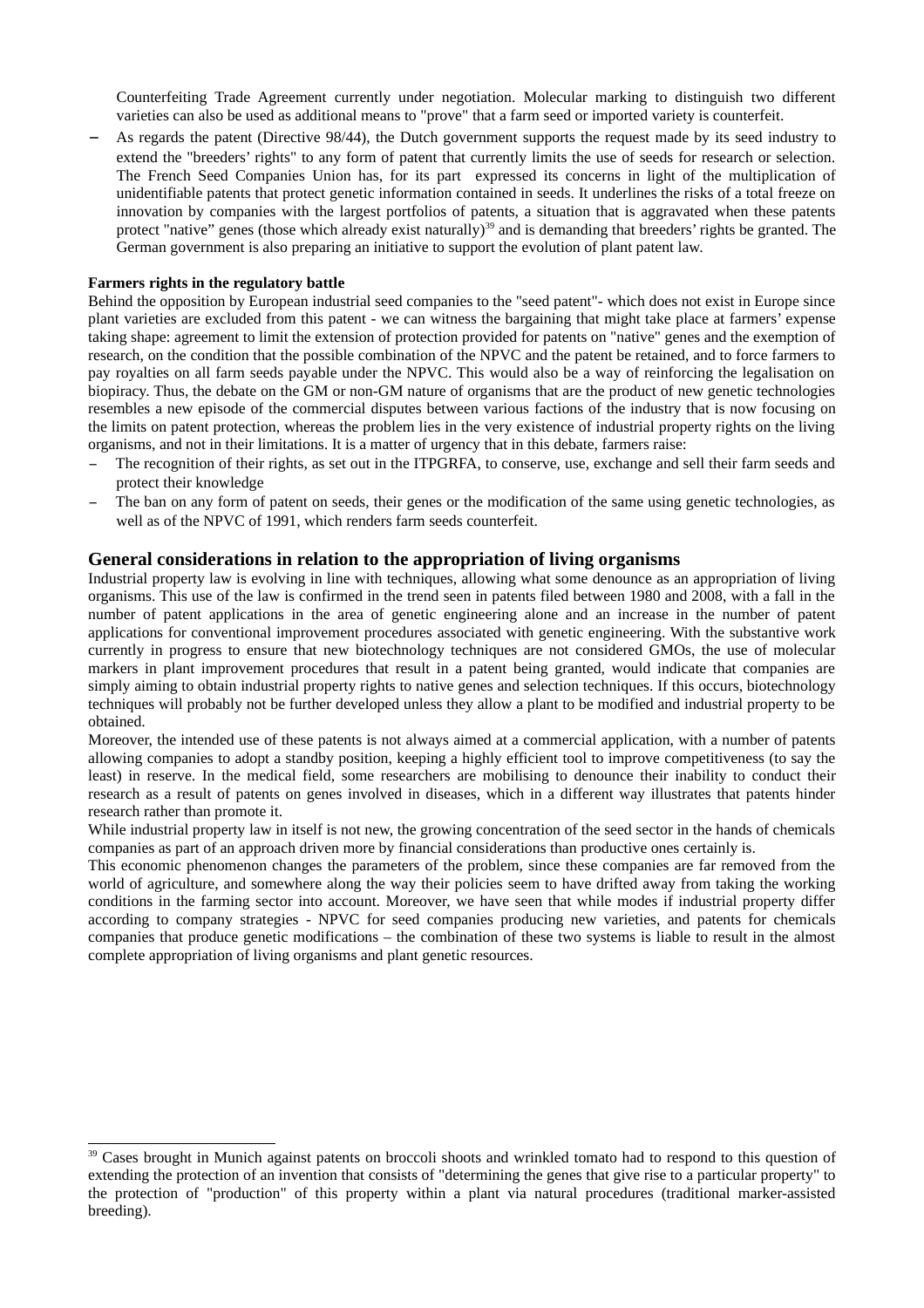## 3. Epistemological and ethical issues

In this third section, we have sought to consider the reasons for this persistent move towards a greater artificialisation of living organisms. Of the eight techniques under discussion at European level, one has not been developed in the first section of this brochure: synthetic biology. We have decided to address it here with the epistemological and ethical questioning of new techniques for the modification of living organisms, as it prolongs and systematises the orientations of other techniques, proposing to create a totally synthetic, non-natural organism. In his first intervention, B. Eddé in the first speech explains its principles and raises the epistemological positions of researchers involved. While the synthetic living organism is the end product of the evolution of techniques in which biological engineering sciences come together, it is also the product of a vision of the world. The limitations of techniques are presented in greater detail and within a broader framework in a second speech by F. Jaquemart, who raises the in-depth social debate on the headlong rush to growth in a finite world. In a third speech, S. Pouteau critically analyses the scientific method. She states that we have all of the elements needed to avoid treating living systems like a Lego set, which raises question of the approach to developing these techniques, the values implied, and the world in which we want to live.

## The principles of synthetic biology

## Bernard Edde, BEDE

Synthetic biology has flourished since the early 2000s; it is noted for original avenues of research and technologies, and particular epistemological and philosophical positions. The term resurfaced in the late 1990s to refer to a set of approaches that aim to design, construct (two major terms) or modify (minor term) living organisms that possess properties that are not found in nature. Nowadays it is a recognised discipline involving several hundred companies and thousands of laboratories.

Today, more than 18 European programmes are contributing to this work and, as a result, it benefits from considerable public and private investment. Its stated objectives are both cognitive (it is by reconstructing life that one can understand it) and aimed at highly ambitious applications: "To satisfy the unlimited needs of man within the context of limited resources" (Endy, 2005). Synthetic biology is a typical example of techno-science, where there are close ties between scientific discoveries and technical applications to the point that they become one. There is no more time for reflection on and analysis of a scientific innovation, as it is immediately taken over in the economic sphere to develop techniques that have industrial applications.

### The different avenues of research in current programmes

There are four main avenues of research: the constitution of a bank of "bio-bricks" - proto-cells - minimal cells - and the engineering of intercellular communications.

### **Bio-bricks**

These are collections of DNA segments, copied/pasted from natural DNA sequences, or via direct chemical synthesis, that encode biological data of "elementary components": proteins or protein domains (enzymes, binding domains, interactive proteins, etc.), promoters, terminators, cloning and recombination sites, etc. The objective is to provide the base elements for assembling functional systems.<sup>40</sup> Once inserted in the appropriate vectors, these DNA constructs can be introduced into host organisms either via traditional transfection techniques or as much more ambitious projects, such as synthetic genomes (see below).

What is the difference between this and traditional genetic engineering? For scientists in this area of research, the issue is precisely to avoid the inherent limitations on the effectiveness of these techniques. Bear in mind that more complex functions involve a number of genes. For example, the biological synthesis of artemisinine, a therapeutic compound used to treat malaria, requires 11 different genes to be introduced into bacteria or yeast. The resulting complexity cannot be controlled using traditional techniques. For new synthesisers of living organisms, the control provided by engineering sciences and modelling methods would facilitate a specific description and prediction of how this system operates. Moreover, interfaces are standardised (restriction sites) to allow bio-bricks to combine at will (in 2008, the collection contained some 3,200 elements, all combinable with each other). In short, the approach is gradually moving towards an increase in synthetics, inasmuch as DNA sequences are no longer obtained by copying existing genomes but rather are devised by their designers and chemically synthesised using increasingly effective DNA synthesising equipment. In terms of application, enzymes that cut DNA, such as zinc finger nucleases, are a product of this approach (see figure on page 12).

By using the standardised elements of the bio-brick collection, synthetic biologists can already, to a point, programme living systems in the same way a computer scientists programmes a computer.<sup>41</sup>

The two key words in these works are rationality and machine, since they determine the approach adopted by the researcher.

<span id="page-26-1"></span><sup>&</sup>lt;sup>40</sup> In general, these systems contain one or more active elements (encoding DNA sequences for enzymes, scaffolding proteins, transcription factors, etc.) and regulating elements (sequences that regulate DNA) that modulate the expression of agents according to complex schemas: oscillations, amplifications, feedback, etc.

<span id="page-26-0"></span> $41$  http://biobricks.org/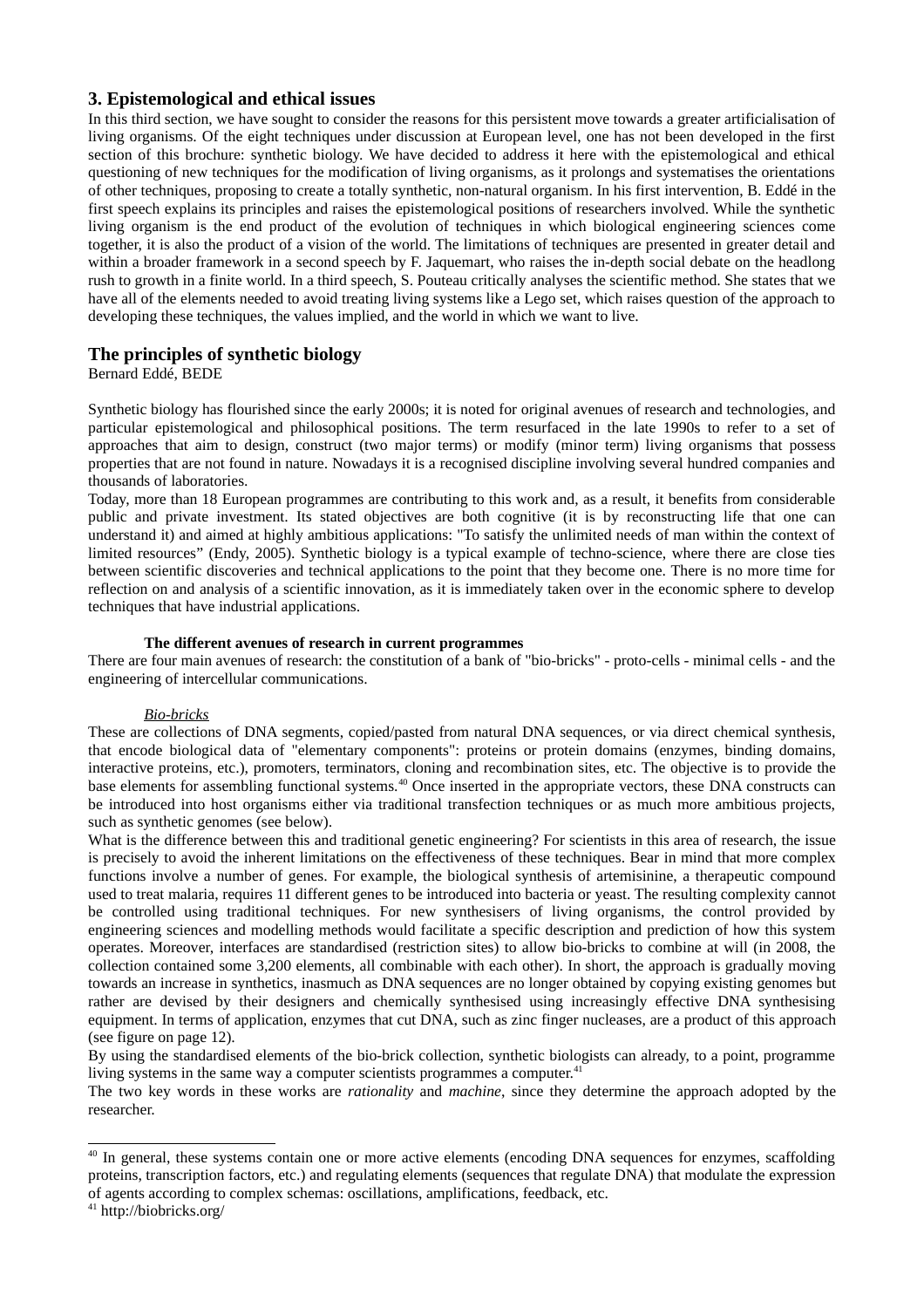### Synthetic cells (proto-cells)

This is an approach firmly rooted in an older tradition of research into the conditions for the emergence of life. Its ultimate aim is to build living systems in a completely artificial manner, in the form of self-reproducing machines. The first phase consists of developing artificial encapsulation systems, such as lipid vesicles that form a semi-permeable border with the environment ("proto-cells"). The synthetic devices inserted in these vesicles must then ensure all general survival and auto-reproductive functions, as well as specialist functions required in view of their applications. However, this avenue of research is still in its infancy and possible applications appear somewhat far off.

#### Minimal cells

At first glance, this avenue of research appears closer. It anticipates the fact that the obstacles encountered by traditional genetic engineering will emerge again with bio-bricks, due to the interference of recipient organisms. Existing organisms have been fashioned by evolution over billions of years; as a result, they represent a certain "engineering logic" of nature and are, at the same time, the product of particular historical contingencies. Eliminating what is contingent in order to preserve only what is essential to their survival and reproduction would therefore, according to this approach, reduce their complexity and minimise the interference they could produce on the functioning of systems inserted.

Thus, the specific aim is to replace the genomes of existing organisms with simplified genomes, obtained via the chemical synthesis of DNA. Organisms thus modified would be used as "cell frames" into which required combinations of systems could be inserted on demand, with a view to intended applications.

Work done in this area to date has shown that 15% of genes of the E. Coli bacterium could be eliminated by modifying the genome. With the constant improvement in the performance of equipment, the direct synthesis of DNA has become the predominant technique. It has allowed the synthesis first of small viral DNA (X174, polio), then of the genome of a bacterium (DNA of 500,000 bases). Finally, in May 2010, J.G. Venter and his laboratory announced the complete synthesis of the genome of the mycoplasma mycoides bacterium (a million bases) and its transplant into a related species. According to the authors, this experience is but an initial stage that aims to provide "evidence of the concept": an entire genome can be artificially produced and replace the natural genome of a bacterium. The bacterium "created" thus<sup>42</sup> is viable, can proliferate and has at least some properties of the donor bacterium.

Therefore, according to the authors, one could create organisms capable of performing tasks as diverse as producing biofuels, decontaminating the environment on demand, or even synthesizing medicines and functional food... Will these promises be kept? Will organisms obtained thus be viable in the long-term? The experience described does not provide an answer to these questions. The synthesised genome is an almost a perfect copy of a natural genome, with various micro-organisms used in its "production", which puts the creative nature of the experience and its basis in the "synthetic" into sharp relief. Moreover, the analysis of the properties of man-made bacteria is far from exhaustive. The main role historically given to the genome is disputed, and other less controllable factors, in particular epigenetic factors, can come into play. In short, it remains to be seen that experience of the microorganism in fact constitutes "proof of the concept", that it can be generalised to apply to other organisms (with walls, as in the case of plant cells), that the complexity of the genome can in fact be reduced and that artificial devices can be introduced there and function in a predictable, reliable manner.

### The engineering of communications between cells

With this type of approach, we start to see a greater influence of systematic thought and the biology of systems, the approach that guides them is to consider that biological devices, whether natural or man-made, are not intrinsically accurate and reliable, but make a lot of noise and are random. Rather than seek to render them reliable by eliminating the random element of their operation, the idea is to come up with a superior biological approach for populations. The way an organism operates is no longer considered independent of its interactions with individuals of the same species, let alone those with different species.

Let's take the example of artemisinine: rather than inserted the 11 genes involved in a single individual to be multiplied to infinity, this approach could favour the use of several populations that each receives a subset of genes. The intermediate products secreted by a population would then be metabolised by others in a system where different populations cooperate to produce the desired compound.

Thus, the objective is no longer to modify a given organism in depth, which, according to the authors, cannot lead to reliable functioning, but rather to design "synthetic ecosystems" oriented, thanks to the genetic modification of different populations or species, towards the production of the function sought.

#### **Epistemological and philosophical positions**

From the outset, researchers in synthetic biology have declared their ambition to "create" new life forms. On an epistemological level, there are two characteristics. The first can be illustrated in a quote by physicist Richard Feynman ("What I cannot create, I do not understand") often cited by synthetic biologists, who thus call into question the relative separation, even though it has already been undermined in part, between knowledge initiatives and applications. In synthetic biology, both approaches are thus closely linked and lie fully within the techno-science paradigm.

<span id="page-27-0"></span> $42$  The title of the article, which was published in the magazine Science in July 2010 (vol 329, pp 52-56), refers to the ambition to "create": "The creation of a bacterium cell controlled by a chemically synthesised genome".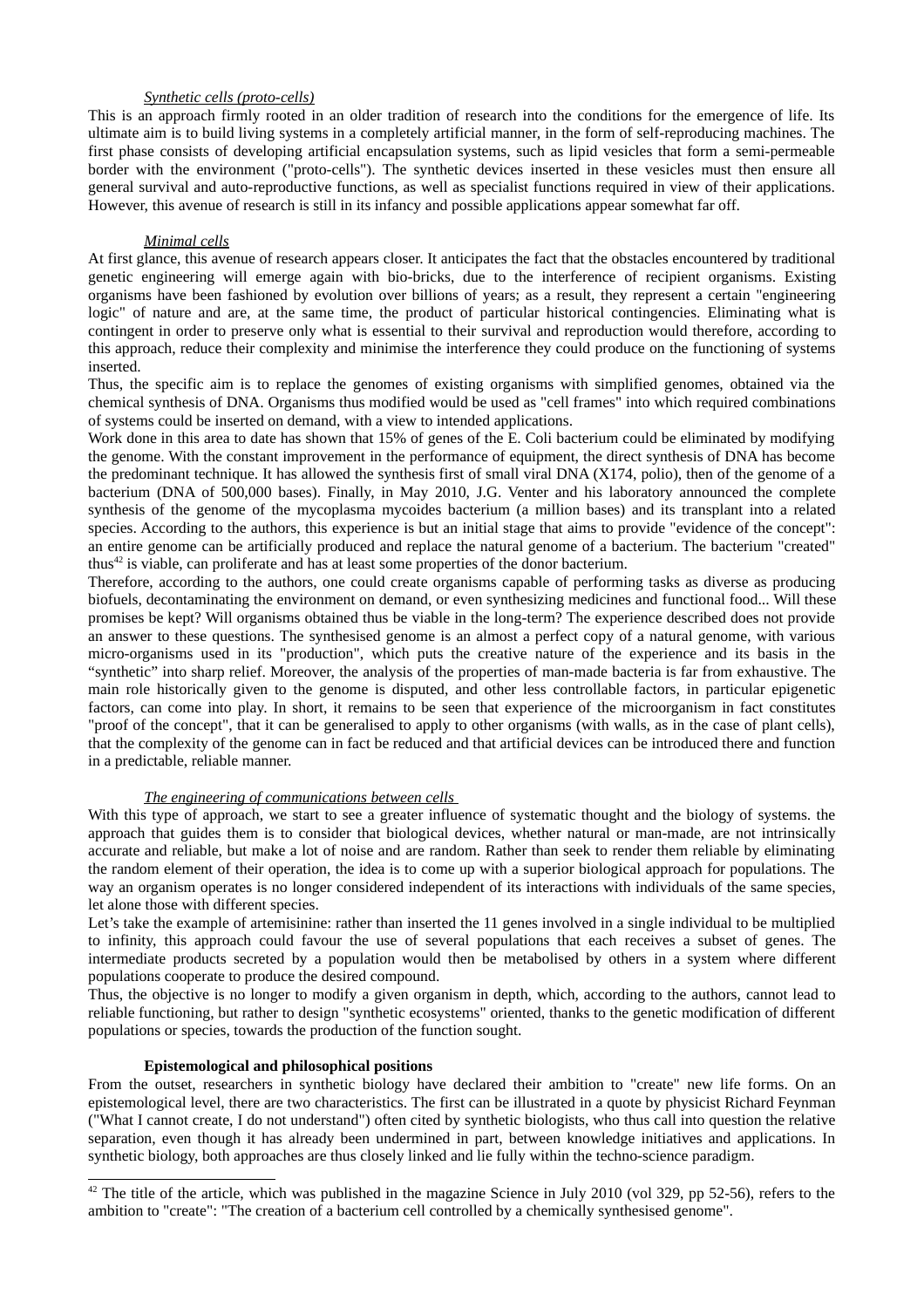The second characteristic concerns the role played by the concepts and methods that arise from engineering in knowledge of living organisms. The aim is no longer to obey the natural processes that give rise to living beings, which by necessity are imperfect due to historical contingencies linked to evolution, but to rationalise them, and translate them into simple engineering principles, to think of them as an arrangement of detached pieces conceived from scratch, rather than as whole entities. This is the engineering approach vs. the approach of nature.

These epistemological positions reflect more or less explicit philosophical standpoints. What does it mean for human beings to create living beings, to push the artificialisation of beings and of nature to the extreme? How will this affect the foundations of our relationship with others, and with the world? How will it affect our conceptions of living systems and of the inanimate?

## An analysis of genetically-modified organisms for social change

Frédéric Jacquemart, GIET

"In my opinion, it is imperative that in our Western modernity we consider new ethics for technology, in order to review our relationship with technical objects to be other than something based on power and consumption". Marie-Hélène Parizeau

### Reclaiming the fullness of language

"When the wise man points at the Moon, the fool looks at his finger", goes the old Chinese proverb. Indeed, the fools are not the only ones concerned; this way of seeing things is widespread. If something moves, we talk about that thing and not about the context, both past and present that has made that thing appear and have a meaning.

When it comes to GMOs, this principle is even recorded in the law: GMOs are evaluated on a case-by-case basis, since each case is different. In view of our high intelligence, we are able to take particular characteristics into account. Except that by doing so, we validate *de facto* everything that is general and philosophically previous, without analysing it. Here, the expression "philosophically previous" means, for example, the decision that being able to do something is enough to justify doing it. Thus, for GMOs, no other justification has ever been discussed by the bodies concerned.<sup>43</sup> We have the know-how, so we create them, and observe to see what happens (without really knowing what we are looking for...).

The new techniques described in this fascicle are just the most recent developments in a bid to dominate and control nature that dates back to the very beginnings of science. Scientific ideology has barely changed since the 17th century, when Descartes declared his intention to "become the master and possessor of nature",<sup>44</sup> or when Sir Francis Bacon declared, in the New Organon that, "first of all, the science we now possess is not for inventing arguments, but arts... and different intentions produce different results: the aim here is to conquer and enslave the adversary by working to this end (in this case, Nature)".<sup>45</sup> The main problem with current technical developments lies in the way we relate to living things and nature in general. It is for this reason that rather than fixate on the problems posed by each of these new techniques, we prefer to attempt to situate them in the vast context of the relationship with living organisms and nature.

On a societal level, one of the most serious, anti-democratic acts with the most serious consequences in the history of modern techno-science has been to deprive citizens of the right to express their opinion and imposing techno-scientific language as the only possible choice, thereby hiding the very nature of the problem at stake.

"Science-based", "Sound science": these are the sorts of expressions experts and political decision-makers revel in, repeating them as though they were psalms quoted by "scientists". It is not just this attitude, which is scientific in the extreme, confines people to blind sectarian belief;<sup>46</sup> but it's a pure incantation divorced from reality, with a failure to observe the minimum level and basic rules of scientific reasoning even in the authorisation submissions for GMOs.<sup>47</sup>

<span id="page-28-0"></span> $47$  According to a recent ANSES report, the minimum requirements for the admissibility of statistical tests are not met in

<span id="page-28-1"></span><sup>&</sup>lt;sup>43</sup> A distinction must be drawn between motivation (I want to do something) and justification (I have the right to do something). The latter refers to ethics, in which the WTO has declared that it could not formulate an acceptable argument in the evaluation of GMOs...

<span id="page-28-2"></span><sup>&</sup>lt;sup>44</sup> Descartes, "Discourse on the Method ". The phrase that follows this classic quote is also extremely significant: " This is a result to be desired, not only in order to the invention of an infinity of arts, by which we might be enabled to enjoy without any trouble the fruits of the earth, and all its comforts, but also and especially for the preservation of health, which is without doubt, of all the blessings of this life, the first and fundamental one".

<span id="page-28-3"></span><sup>&</sup>lt;sup>45</sup> Here, the term "arts" refers to "techniques". On the birth of science and its close relationship with alchemy and religion, one can refer to the volumes of Nissim Amzallag: La réforme du vrai, Ed. Charles Léopold Mayer, 2010, and La raison malmenée - de l'origine des idées reçues en biologie, CNRS Editions, 2002.

<span id="page-28-4"></span><sup>&</sup>lt;sup>46</sup> For more information on scientism as a modern religion, read "Lettre ouverte aux scientistes" by Matthieu Calame (Ed. Charles Léopold Mayer) and texts by the same author on the GIET website: http://www.giet-info.org/file/Fonction %20sociale%20et%20politique%20des%20savoirs.pdf and http://www.giet-info.org/file/Les-chercheurs.pdf. Two other publications clarify this problem with current democracy: Technology and science as an ideology, by Jurgen Habermas, (Gallimard) and Biotechnologie, nanotechnologie, écologie. Entre science et idéologie, by Marie-Hélène Parizeau (Quae).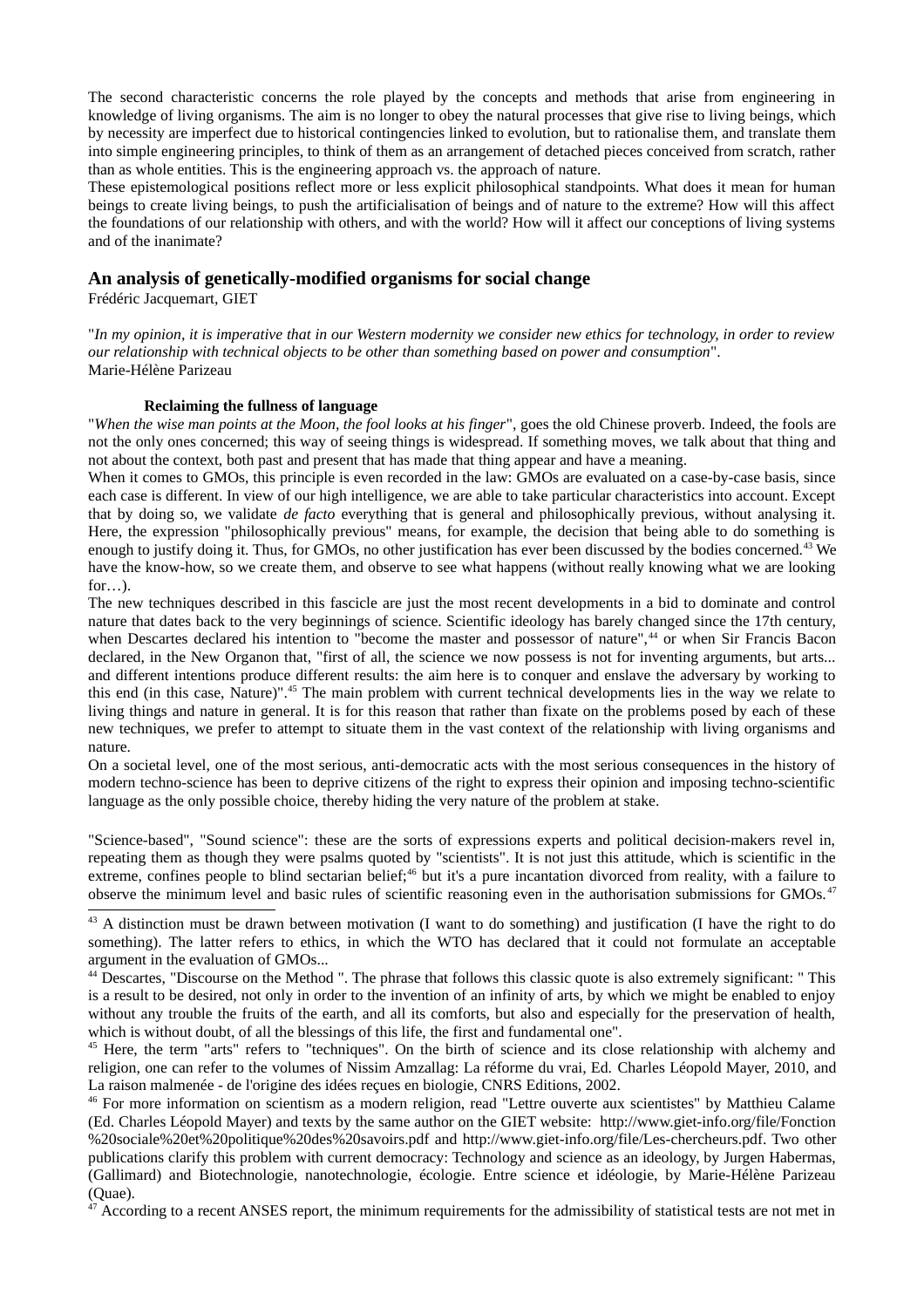Nevertheless, citizens are forced to use only techno-scientific arguments, although this is not the fundamental issue at stake, even though this aspect should be treated seriously. This obligation comes from the WTO, the European Commission and national bodies, but also simply from culture, which imposes on each person scope for the acceptability of arguments.

Can we believe that people get arrested of their own free will, appear in court and, in most cases, have rulings handed down against them because there is a gene that provides resistance to antibiotics in a given GMP? This demonstrates the power of cultural inhibition: the very people in revolt stop themselves from expressing what really motivates them: the oppression of scientific ideology emanates from the dominant global paradigm. The return to democracy involves reclaiming language in its fullest expression.

#### **Modernity as a context**

Modernity is characterised by one major fact that requires a profound change in ethics: human activity (and therefore, technoscience) has achieved such a degree of efficiency in its interaction with nature that alterations in the latter are becoming significant. It would appear that for the first time in human history, human beings are no more by law to the world<sup>48</sup> and that, as a result, its actions must be now validated from the perspective of the continued existence of the human race in a natural world that can still accommodate it, a continued existence that is no longer *a priori*, as was once implicitly the case.

Already, we can see how useless it is to carry out a case-by-case analysis of GMOs, since by proceeding in this manner one places oneself de facto in the traditional ethical context, which, while part of our cultural inheritance, is both obsolete and questionable. The evaluation of GMOs and, bevond this, the evaluation of technologies in general as currently occurs, is missing the most essential point.

Nature is comprised of elements - living and non-living - connected to each other to form an extremely complex dynamic network of interactions. Philosopher Michel Serre<sup>49</sup> called such a system "biogea". Like any network for interaction, this biogea has an organisational form<sup>50</sup> that depends on constituents and modes of connection between them, with the constituents and connections themselves dependent on the organisation of the system, a circular structure typical of self-organised systems. This organisation in itself is constantly evolving, and we have found that to date its spontaneous nature is compatible with the existence of humans. Tinkering with this organisation may cause it to be no longer compatible with our existence as a species, or our existence could be rendered much more difficult than it currently is. Again, it is this situation, where our presence in the world as a species is clearly becoming dependent on our actions that characterises the modern age and requires a radical cultural change in order to adapt to this modernity.

It is impossible to infer global behaviour of a complex system based on local data. One of the main issues is to find out if impossibility is caused by the system itself, or is merely a de facto one, with the latter hypothesis leaving open the possibility, in the future, of making this type of prediction. At any rate, it is currently not possible to make such a prediction<sup>51</sup> of the effects of our actions on the organisation of the biogea using scientific analysis.

And yet, the issue, which, again, is nothing less than our own survival as a species, requires us to carry out an evaluation of the GLOBAL effect of new technologies, or at least of recent ones. We will not cease to act, or even to innovate, but we can no longer do so with our eyes shut. This need for a change in the issue of the evaluation of actions has begun to emerge in the public awareness. This is illustrated in a paragraph from a tender launched by the French government in 2011:<sup>52</sup>

"Standard models for the evaluation of health and environmental risks focus on predictable consequences and, more often, on measurable and probable impacts. Rradical uncertainty and indirect consequences are, to a large extent, excluded. Such dimensions are however essential in complex natural and socio-technical systems. It could be appropriate to engage in in-depth analysis of risk-evaluation. [...] In order to predict which response could result from a given action, one could, for example, replace that (vis-à-vis a complex natural system taken as such to determine the "level of organisation") with which there is interference, without attempting to anticipate the form of responses resulting from said interference".

Thus, the objective is no longer to determine the consequences of an action, but to evaluate the seriousness of said action on the organisation of the biogea, without seeking to predict how the disrupted system will express itself.<sup>53</sup>

<span id="page-29-2"></span><sup>49</sup> Serres M., Biogea, Éditions Dialogues, 2010.

<span id="page-29-0"></span><sup>53</sup> Irrespective of the result of this tender, an approach to this issue will be set out in an upcoming booklet to be

the dossiers, and yet have been validated by European bodies (AESA). The toxicology evaluation is reduced to almost zero, while the allergenicity evaluation would be laughable if the subject were not so serious. In the case of the latter, expertise is said to be based on "the weight of evidence" (sic). In other words, there are no data to support the conclusion.

<span id="page-29-1"></span><sup>&</sup>lt;sup>48</sup> Jonas, H., Le principe responsabilité - une éthique pour la civilisation technologique, Ed. Du Cerf, 1990.

<span id="page-29-4"></span><span id="page-29-3"></span><sup>&</sup>lt;sup>50</sup> The area of organisation is to be taken here in its everyday sense. One can prefer the structural or dynamic variety. <sup>51</sup> This is due to the fact that these complex natural systems are characterised by the existence of emerging phenomena that have no logical connection to what has caused them. Elements for reflection on this issue can be found in the R. Prost film "2+2=bleu" (http://giet-info.org/articles.php?lng=fr&pg=117)

<span id="page-29-5"></span><sup>&</sup>lt;sup>52</sup> The RiskOGM tender, the aim of which was to provide the State with elements that allow decisions to be made in relation to GMOs. The tender received a response from GIET and the ITUS team from INSA in Lyon, along with PEUV.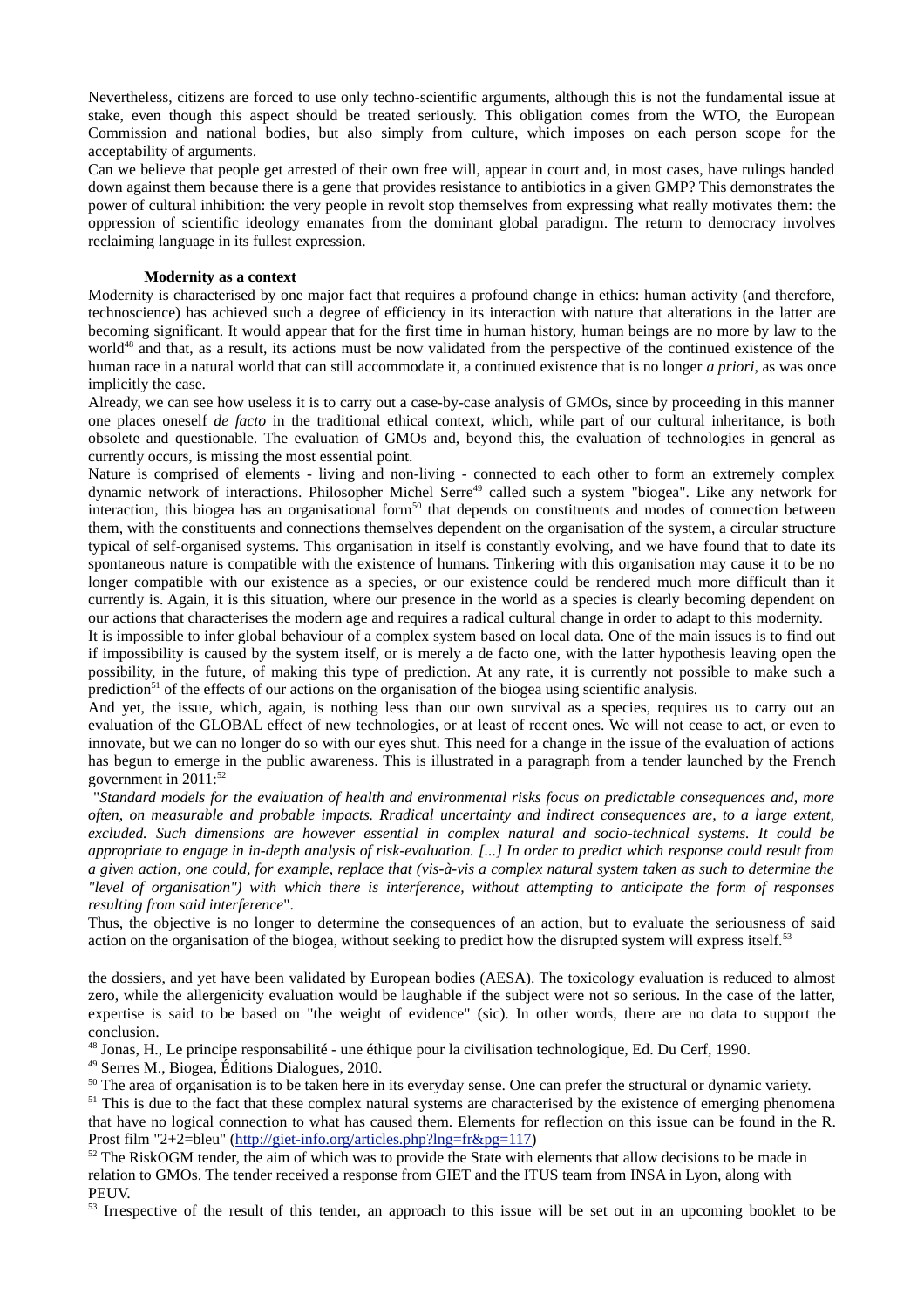## Repositioning ourselves in the general evolution of techniques

After his work on the evolution of species, visionary philosopher Francois Meyer (1912-2004)<sup>54</sup> shifted his focus onto the evolution of the sciences and technology. He showed that such evolution was not linear and gradual, as is often believed, but rather resembles an exponential curve: after a long period in which it is virtually unchanged, the curve can rise sharply in an almost vertical manner towards an unreachable infinity.



Whether it be due to the power available, the number of publications, the rate of renewal of objects produced by technology or other factors, the current explosion of techno-scientific knowledge and know-how is clear.

The invention of plastics, for example, has provided a boost to other techno-sciences, including biology. Working with microplates rather than with glass tubes and benefiting from the ability to fix molecules using polystyrene have led to a considerable acceleration in the development of microbiology, immunology, genetic engineering, etc. Directly or indirectly, these developments foster development in other areas and limit the technical obstacles to this evolution.<sup>55</sup> Inter-potentialisation and the removal of technical obstacles account for an evolution of the type we now see: the greater the level of development, the stronger the potentialisation. After a start-up period for the system, it explodes.

While we are unable to analyse this phenomenon here.<sup>56</sup> it would nevertheless be appropriate to draw out a number of essential aspects in relation to how we look at new techniques for the modification of living organisms:

1) The technological explosion has resulted in an unprecedented capacity to act on nature, resulting in the destruction

published by PEUV in this collection.

<span id="page-30-1"></span><sup>&</sup>lt;sup>54</sup> Mever F., L'accélération évolutive, Librairie des sciences et des arts, Paris, 1947; Problématique de l'évolution, PUF, Paris, 1954; La surchauffe de la croissance. Essai sur la dynamique de l'évolution. Collection Ecologie. Favard. Paris.  $1974$ 

<span id="page-30-2"></span><sup>&</sup>lt;sup>55</sup> The transformation of the cultural brake on innovation into the development of innovation, on the other hand, has removed a factor of control that prevented the technological explosion.

<span id="page-30-0"></span><sup>&</sup>lt;sup>56</sup> On this subject, see the intervention of Frédéric Jacquemart at the "Statut de la science dans la société contemporaine" symposium held on 30-31 August 2008, http://www.giet-info.org/articles.php?lng=fr&pg=90.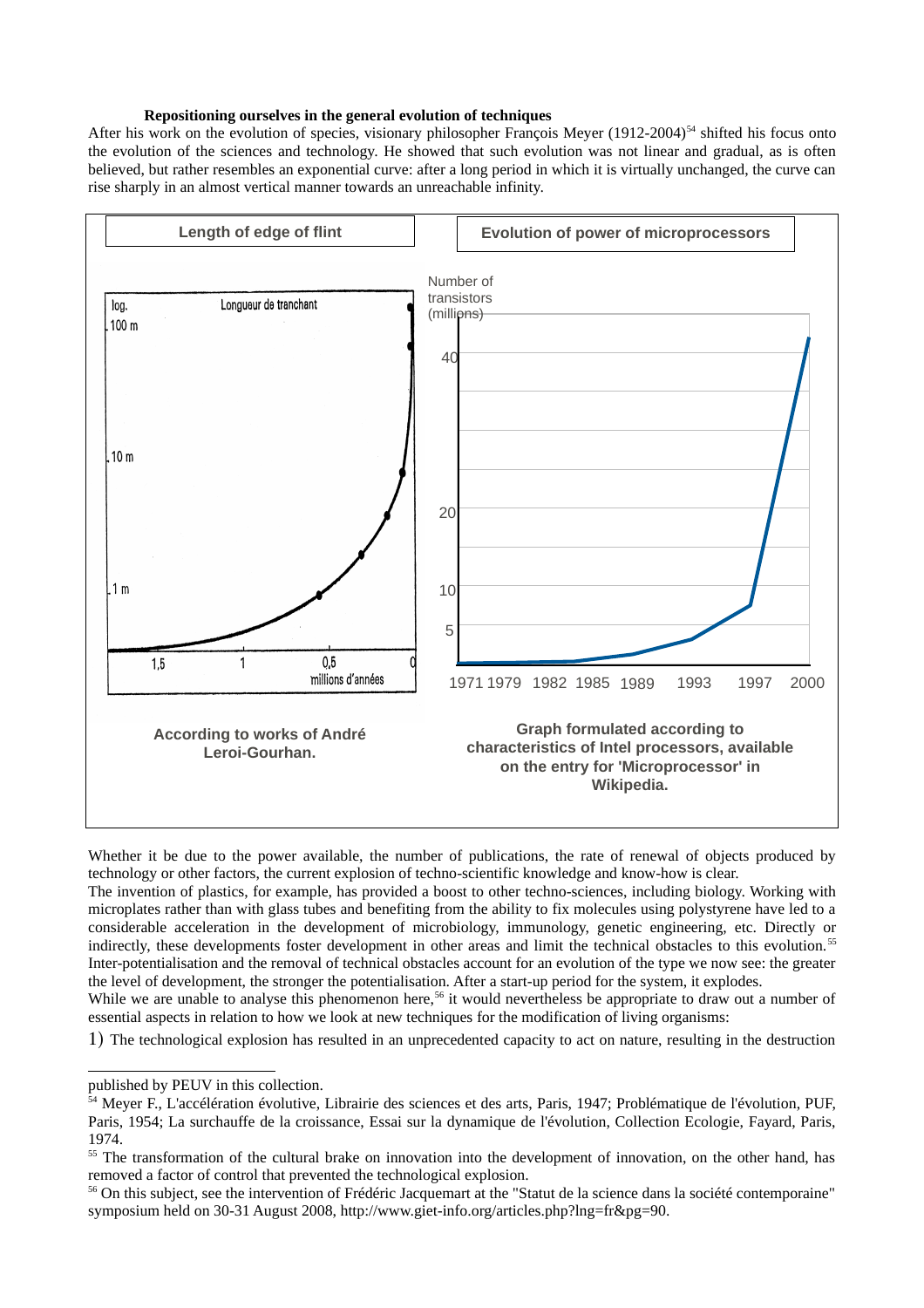of which we are aware. Considering the general speed of progress in techno-sciences, it would appear that this power, sought by Descartes and Bacon (see above) is totally different in quantitative terms to that available in the  $17<sup>th</sup>$  century, or even the 19<sup>th</sup> century. The quantitative difference is such that in qualitative terms, it is altogether different, a new situation: catching a tonne of something is not the the same but just heavier than catching a gram of something : in qualitative terms, it is something altogether different. This new situation, never before seen in human history, requires new ethics, a new way for people to relate to the world, and to this break with the past;

2) One cannot carry one to infinity in a finite world. It is curious that scientists do not appear to be able to understand this evidence. This means that, at our current point in this techno-scientific evolution, that this self-amplified process will stop, whether we like it or not.<sup>57</sup> And a fact all too often overlooked by politicians, among others, is that society evolves alongside technology. The evolution of society incorporates the possibilities offered by technological development, and becomes dependent upon them. The automobile does not reproduce on its own; it does not pollinate. Technically, we know how to stop it. And yet, even if there were a veritable will to do so, due, for example, to its harmful effects on the biogea, no one could voluntarily make such a decision. The pursuit of technological growth increases the dependence of societies, and results in ever increasing fragility in the face of change... and this at a time when it appears that this profound change will occur, whether we like it or not, whether we assist it or not.

Yet it is this growth that is cited as a justification a priori for all research, and which also justifies a priori the sacrosanct "freedom of research", pursuing objectives from the  $17<sup>th</sup>$  century but in a historical context that has become incompatible with such positions. Greater knowledge in itself can no longer justify a given action. Modernity requires another opinion and further analysis, in another context, with this analysis to involve civil society.

### **Necessarily restraint**

The biogea, as well as all of the beings that inhabit it, is organised. It is an obvious fact, but no one pays enough attention to obvious facts. What matters to us now is whether or not our actions jeopardise the organisation of the biogea. If so, the precautionary principle is justified, and there is no need (nor is it possible) to describe the events whereby these organisational changes would have manifested themselves. Thus, it would be appropriate to see what determines the possibility of being organised.

The main characteristic of an organisation, which we shall say is the product of chance, is that it is different from chance.<sup>58</sup> Essentially, what is organised is opposed to "random occurrence". If everything and anything is possible, there is no organisation. Therefore, organisation will be what puts paid to the totally random range of possibilities.<sup>59</sup>

For example, even if the current state of an object that is organised (one possible arrangement of the atoms that comprise it) is just as likely to be the product of any other arrangement of these same atoms, and which itself is the product of random occurrence, in our opinion it is impossible for this state to be the "direct" result of a lottery selection. Through this "direction", it is clear that in essence, the resolution of the paradox implies a need to draw on the notion of historicity.

If, to the eye of the observer, it is clearly impossible for a random process to produce an organised being (equivalent to a lottery drawn from all possible states), it implies that what is organised for us is extremely rare in relation to all possible states.<sup>60</sup> Thus, the probability of making an error when confirming the non-random nature of what appear to us to be organised, is infinitely low (but knowledge is a gamble). Thus, what is organised must necessarily represent (in the philosophical sense of the word) a very small category of realisable outcomes, but a category of distinct elements. The unorganised appears to us to be an immense category of equivalent elements.

Unless the world we contemplate is no more than an illusion, we have come to the conclusion that the real world supports our notion of organisation and that, therefore, another major condition for the emergence of an organisation (and form) is the major restraint on what it is possible to achieve, which is an historical restraint in itself.

It is clear that transgenesis transgresses two fundamental organisational principles. Taking a genetic sequence that has an evolutionary path, to artificially (intentionally) introduce it into an entity with a different history is tantamount to denying *de facto* the relevance of historicity in the organisation of systems, without raising the issue itself. The principle of restraint has also been breached. All genetic exchanges are restricted. In our opinion, although a very large number of genetic exchanges occur, they do not happen in a random manner. Sexual relations are obviously very restricted (hence the rather hollow idea of the "species barrier"<sup>61</sup>), but viruses also have very strong constraints in terms of molecular adaptation, as do bacteria "pili".<sup>62</sup> Even the transfer of DNA created in bacteria is not totally random.

<span id="page-31-1"></span><sup>&</sup>lt;sup>57</sup> Hence the need for a change in the global paradigm, a veritable cultural metamorphosis, cf. http://metamorphoseculturelle.org.

<span id="page-31-2"></span><sup>&</sup>lt;sup>58</sup> This apparent paradox has not been seen for a long time; nevertheless, it would be advisable to specify the state of chance, *i.e.* its relationship with the observer.

<span id="page-31-3"></span><sup>&</sup>lt;sup>59</sup> Jacquemart F., Préliminaires à une théorie générale anthropocentriste des objets mous. Scientific thesis, Paris VI,

<span id="page-31-4"></span> $60$  A formal demonstration was provided by F. Jacquemart, op. cit. A simplified version can be found at: http://www.gietinfo.org/articles.php?lng=fr&pg=120

<span id="page-31-5"></span><sup>&</sup>lt;sup>61</sup> Clearly, the restraints do not need to observe the categories created by scientists. What is important is the extent of any restraints, not the category.

<span id="page-31-0"></span> $62$  A type of tube that allow bacteria to exchange genetic material.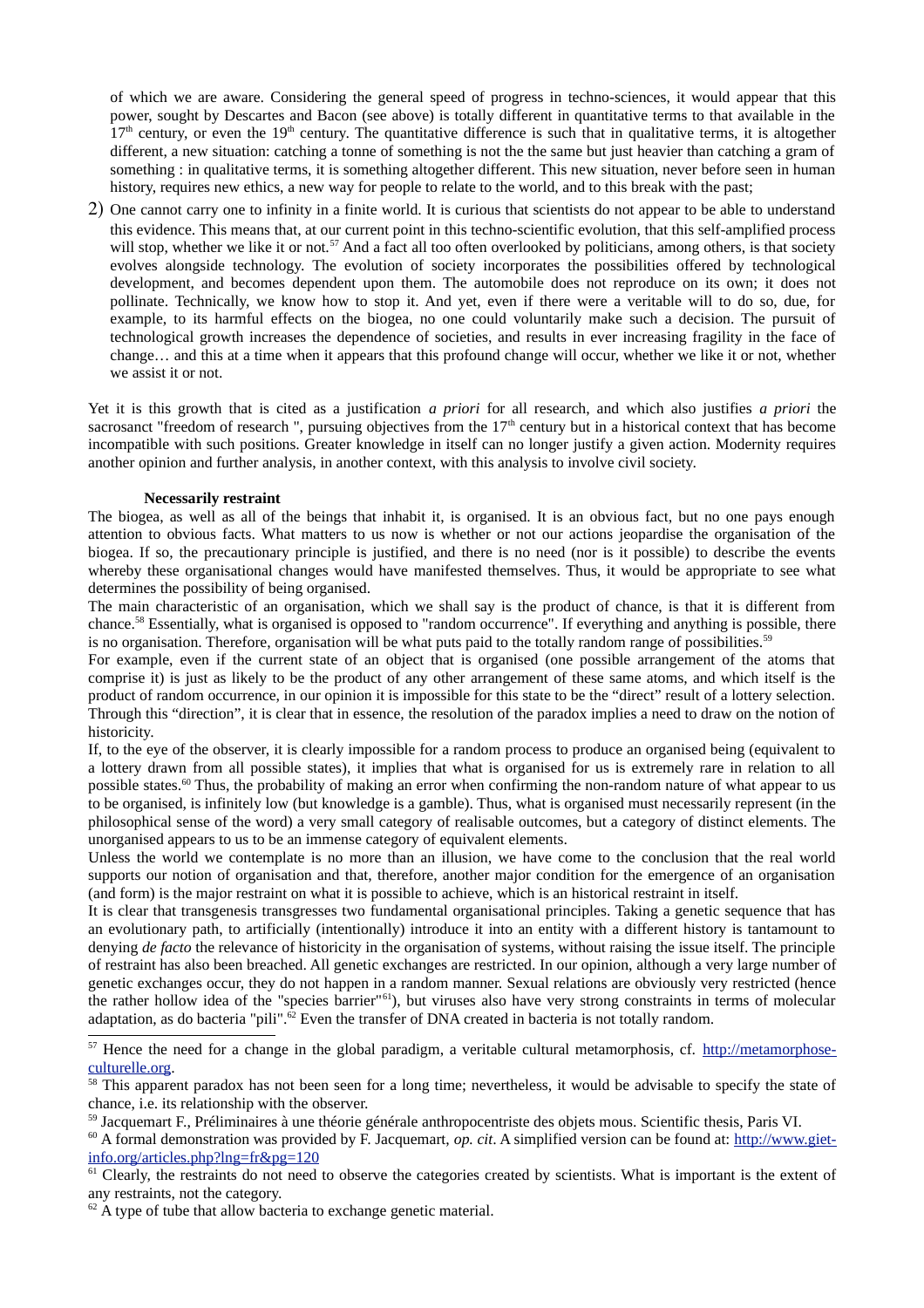With regards to synthetic biology, not only is it a clear part of this rush towards infinity described above, but it also aims to produce "components and systems that do not exist in nature".<sup>63</sup>

With regards to the creation of new DNA bases, which have never existed, it is said that this has the advantage of preventing the dissemination of organisms thus created, which cannot survive without technical assistance. This can be valid as part of a traditional evaluation of local causalities, but compared to a global evaluation the transgression is even greater than in the case of transgenesis.

Another (global) approach is possible and necessary. Time should be taken to develop it sufficiently before rushing headlong into developments, blinded to our own capacity to exist.

## What epistemological questions arise?

Sylvie Pouteau, INRA

From GMOs to synthetic biology, the same desire for control is expressed against what constitutes the most fundamental properties of life: freedom, autonomy, the ability to set our own rules and to contravene them through creativity, inventiveness, and the proliferation of the diverse and the colourful.

#### And vou will be like Cartesian gods

If we wonder about the meaning and rationality of technical evolution, we should bear in mind that scientific enterprise is more about the exploration of the possible than a philosophy of knowledge.

Facts are not made up... until after they have occurred, i.e. created through experimentation: fundamentally, the world is concocted in the retort, as in the age of the alchemists; biotechnologies are the obvious illustration of this. With these techniques, the imagination overlaps with reality: far from having been overwhelmed by the Enlightened, imagination has retained all of its vitality and prolificacy. Thus, GMOs that are possible, or probable, with a few makeshift repairs here and there would already have become "MMOs": man-made organisms. Yet to date, there is nothing to suggest that this imaginary vision will never come to fruition; only the proof of experimentation will provide the answer to this question. But we are right to pose the question: what metaphysical exercise are we undertaking? What is our imaginary world?

As explained above, the most spectacular developments in new technologies are due to synthetic biology; this discipline is radicalising the Promethean approach of biotechnologies. That said, little has in fact changed since René Descartes in terms of substance. It must not be forgotten that, in the imaginary Cartesian world, the model of the god who produces living machines is Man himself. "I assume their body to be but a statue, an earthen machine formed intentionally by God to be as much as possible like us. Thus, not only does He give it externally the shapes and colours of all the parts of our bodies; He also places inside it all the pieces required to make it walk, eat, breathe, and initiate whichever of our functions can be imagined to precede from mere matter and to depend entirely on the arrangement of our organs".<sup>64</sup>

With God having departed the science scene (at least have seemed to), the (human) model is now free to take over the manufacture of living organisms, or at least to imagine it. With synthetic biology, utopia seems within reach. We are no longer dealing with the springs and pulleys mentioned in Descartes' works, but "bio-bricks", protocells, and minimal cells. While the composition may have changed, the aim is still to produce living robots from basic elements. With synthetic biology, the world of the cyborg has opened wide before us. We already knew how to compensate for deficient biological functions with artefacts (drips, pacemakers, artificial stomachs, stents, etc.). Now, we can invent new molecular assemblages and new functions, such as meganucleases and zinc finger nucleases. Consideration is also being given to introducing biological devices into instruments to make them more sensitive, retroactive, etc. In reality, if we adhere to the definition provided at the start by Clynes and Nathan Kline<sup>65</sup>, we will see that the life of the cyborg began long ago, with the beginning of technology: flints, the plough, the telescope, the mobile phone. We craft, we produce, we create, to use the words of Gilles Deleuze and Félix Guattari. But what is it we are machining?

#### Technology according to model: An externalisation of our organic impulses

Can we manufacture life after all?

Only the hypothesis of a genetic programme can entertain the illusion that by merely introducing a synthesised genome into an existing bacterium can a living cell be "created".<sup>66</sup> On the contrary: far from demonstrating that living organisms are the product of genetic determinism, does synthetic biology not demonstrate that what cannot be produced, at least

<span id="page-32-1"></span> $63$  http://www.synbiosafe.eu/index.php?page=synbiology

<span id="page-32-2"></span> $64$  Descartes R. (1662), Treatise of Man, translated into French in 1664, cited in Canguilhem G. (1965)

La connaissance de la vie, Vrin, Paris, (published in 2009), p. 143.

<span id="page-32-3"></span> $65$  To refer to the external extension of an organisation complex, functioning as an unthinking integrated system, we propose the term "cyborg" cited in Hacking, I. (2007) Canguilhem parmi les cyborgs. In Braunstein J.F., Canguilhem. Histoire des sciences et politique du vivant, PUF, Paris, p. 125 (the original article by Clynes, M. and Kline, N. ("Cyborg and space") appeared in Astronautics magazine in 1960).

<span id="page-32-0"></span><sup>&</sup>lt;sup>66</sup> Gibson D.G. et al., "Creation of a bacterial cell controlled by a chemically synthesized genome", Science, 329, 2010, pp. 52-56 (publications by the Craig Venter Institute).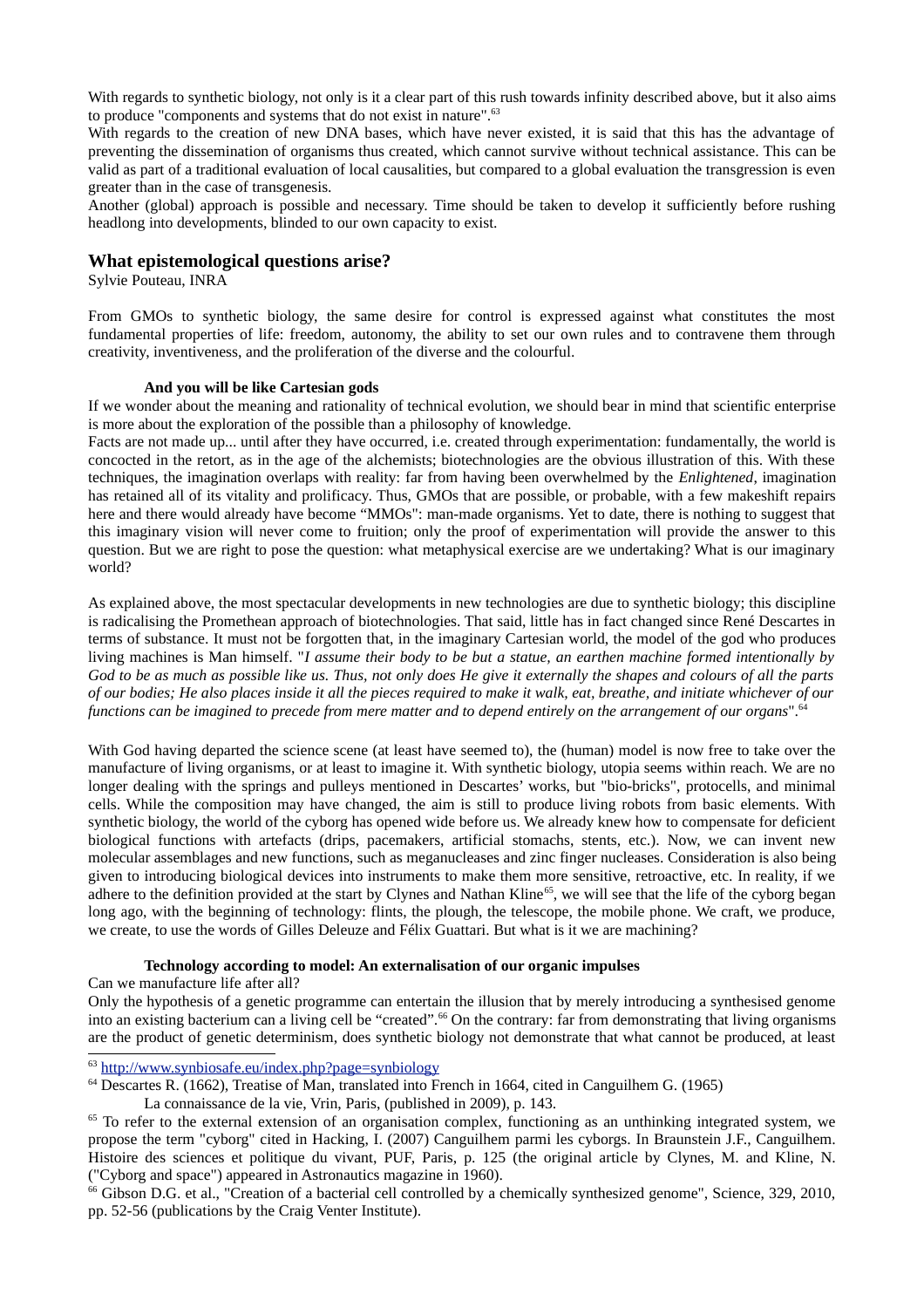for the moment, is the cell? As regards "artificial intelligence", the question has been posed as to what can be simulated and reproduced by a machine is in fact intelligence. Fundamentally, the intuitive provisions of ordinary life  $-$  which enable us in particular to capitalise on sensory and motor perceptions at the same time  $-$  are a manifestation of higher intelligence that exceed the capabilities of the most sophisticated machines. Similarly, one could ask whether or not what can be synthesised is indeed "life", or simply a material support for life.

In reality, the possibilities explored by synthetic biology remain for the most part modelled on living systems: the synthesis of known genomes, the use of existing cellular "receptacles". To do this, not only is chemistry required, but biochemistry as well: without enzymes and without cytoplasms extracted from existing organisms, nothing is possible. Thus, life remains a precondition for life itself. Finally, from Descartes to synthetic biology, the model of the living organism is the living organism. The explanation, which can also be found in André Leroi Gourhan (Gesture and Speech) and whose origins can be traced back to Henri Bergson (Creative Evolution), is clearly translated by Georges Canguilhem (Knowledge of Life): it is that of a logical and chronological anteriority of the organic over the technical, and of the technical over science. Technical action is a result of organic activity and not the product of knowledge; it is always tentative before it is mastery of knowledge. It is for this reason that living organism are still the model for the machine and not vice versa, even if countless "bends" appear between the hand and the space rocket.

### A philosophy of conditioning: The destruction of sense

If it is impossible to manufacture life, why speak of "artificialisation", whether to praise it or condemn it?

Engineering methods only systematise the suitability of the living organism for learning via the exploration of possibilities. However, exploring possibilities is to make these worlds a reality, to enhance these worlds; finally, it is to establish them as norms. The reference to Canguilhem is again appropriate: the norm is not an average, much less a universal and necessary law: the norm is always the result of a choice made by an autonomous subjectivity, that of a living being, in the experience of its local and historic singularity and in its "debate with its environment". Accepting and enhancing the decisive action of the environment or the genome is to deny the vital origin of any norm and to authorise the unlimited exploitation of living organisms by living organisms, of man by man. Naturally, the living system can only rise up and resist what has been described as a totalitarian doctrine of conditioning and modification. The artificialisation that has been denounced is not the "production" of living organisms but their conditioning, a conditioning that is arbitrarily imposed from without, and without its involvement. This is not the production of possible outcomes that is impossible, but a prohibition to develop, devalue, create sense and value through debate amongst ourselves, and with others.

#### The tech bubble: One last acceleration before the end of an era?

Does synthetic biology constitute a mutation in biology or is it simply one more phase in a rational path that is already being implemented through molecular genetics?

For some, the adoption of an engineering rationality would introduce a paradigm shift. But is this shift technical (power, control), scientific (knowledge, explanation), moral (intentionality, transgression), or even logical (internal contradiction)? As mentioned by Frédéric Jacquemart (see above), the works of Francois Meyer show that major technical developments seem to obey the same rule of self-amplification, which at the same time contain the seeds of their own destruction. Each time technological development enters a period of excessively exponential acceleration, a shift occurs: the technique is no longer used, as it is for something entirely different, with no continuity with what came before it. Thus, technological overdevelopment would appear to be inevitable, as would the paradigm shift, with evolution after the shift impossible to predict. Continuing the analysis of Meyer, Frédéric Jacquemart supports the idea that when all indicators are taken into account, technological development as a whole is now in the final phase of its ascent, and that we are therefore on the verge of a shift without precedent since the Neolithic period.

Despite what is considered "modern" thinking, we are still living in the Common Human Pattern, i.e. a new way of life and of relating to the world which has been present since the Neolithic revolution, and which was marked by the emergence of agriculture.<sup>67</sup> In terms of evolution, the Common Human Pattern spans just 4% of human history. But within this new way of life, everything has happened as though each thing had found a natural place, as if nature and human existence had always been thus: nature now has an agricultural outlook and the sayage state bears the footprint of fire, the plough, and seeds. Since the Neolithic period, the domestication of plants, agriculture and food have continuously been at the heart of our primordial preoccupations and our imagination. Today, the food crisis combined with the energy crisis can be more deeply expressed as the crisis of the Common Human Pattern: suffice it to say that the shock could be phenomenal.

For 10,000 years, we have tamed plants by "growing" them. In reality, however, it is plants that have made us subservient to them, "cultivating" us and rendering us dependent on them for all of their services (in particular food and energy). For some people the is only a single form of logic involved from domestication to GMPs,: that of an everimproving use of these services. While GMPs are an integral part of the global crisis of technological overdevelopment,

<span id="page-33-0"></span><sup>&</sup>lt;sup>67</sup> Zwart H., "Biotechnology and naturalness in the genomic era: Plotting a timetable for the biotechnology debate", Journal of Agricultural and Environmental Ethics, 22, 2009, pp. 505-529.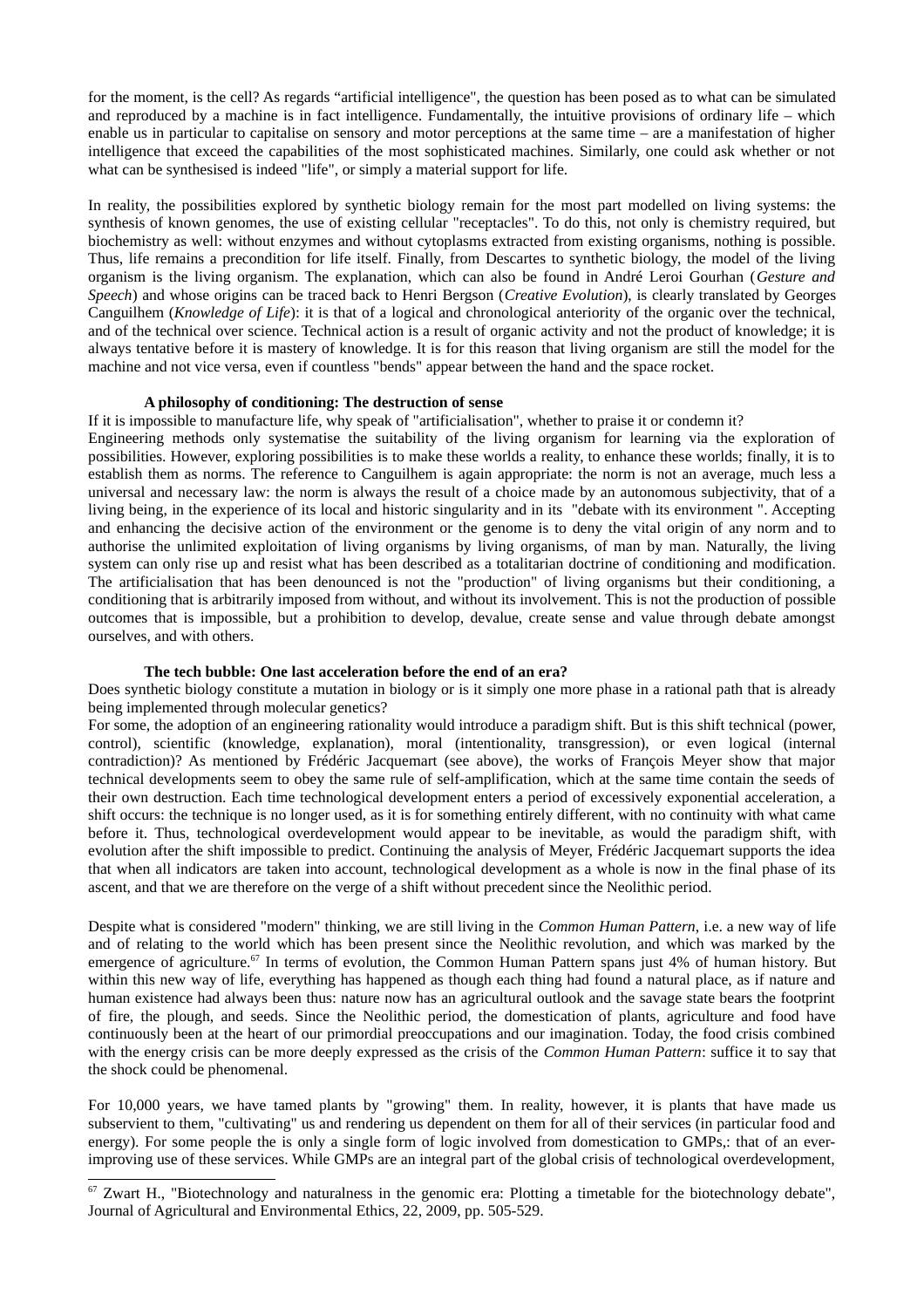it goes without saying that it is not this or that molecular rearrangement that matters, but rather the total path of domestication. Can GMPs and new techniques serve as tools to analyse where we are in this regard, where we are going, the nature of our relationship with the world, the world in which we wish to live? And if GMPs were just one of several factors in the crisis of the Common Human Pattern: do plants not exist to push us "beyond" and anticipate the inexorable shift? To overcome the barbarism of animal survival instincts, is the peaceful plant not an inspiration to encourage us to return to its ontology and question our "presence in the world"?

#### The end of biology or the beginning?

It could be said that biology has successfully fulfilled its aim of becoming an integrated discipline. Gone are the dark days of fluids and humours, of animal spirits and kingdoms separated by invisible barriers. Thanks to cell theory, we now know that all living organisms are built according to the same model. Moreover, with genetic programming theory, we even have the assembly plan. Our landscape has broadened considerably: all along the horizon, we can now see splendid cellular monuments and molecular fields that flutter in the breeze. Thanks to biology, the flower can finally be seen "separate from any bouquet", to quote an expression used many times by Stéphane Mallarmé. Biology has also succeeded in its efforts at unification, we can even ask what now sets it apart from physics. Disaggregated life in a corner no longer allows what distinguishes it from non-life to be perceived. In fact, molecules are never anything other than molecules. With correct use and a good toolbox, any engineer or physicist should be able to build their own living machines. Will biology, despite its best efforts, end up as no more than an annex to physics?

The analysis would conclude that it is impossible to say what life is.<sup>68</sup> Having dissected everything and found no trace of an essence, no fountain of life, researchers must proceed with caution. In the end, life will be no more than a nominal definition, i.e. a word - words must be found for everyday language. Synthetic, the term that sums up biology: life will never be more be more than a construction of the imagination. One detail in this beautiful approach, however, has not yet been understood. For each and every human being, there is nothing nominal about being alive or not alive. Never has there been such a fear of death as there is in our time: reversing inevitable decline, and hiding the visible signs of this decline, continues to be the great challenge of science and medicine. Thus, faced with the dissolution of life on a physio-chemical continuum, we can make biology and annex to physics or the opposite: in the end, will it not be physics that will be an annex to biology? Life, which cannot be assigned to a locus, will be reign over everything in existence. Imagination for imagination's sake, the thesis of all living creatures has the merit of taking into account the simple fact that everything has a history and that nothing is reversible; this is what provide us with meaning.

## General considerations in relation to epistemological and ethical issues

Finally, what is genetics if not the place for debate on living organisms between living organisms?

How to move past outdated instructional models: those of genetic theory, of the organisation of the production of knowledge, of the governance of innovation? The public issue of GMPs, now new techniques and synthetic biology, are not the product solely of science, which has all the elements required to conclude that the living system is not a Lego set. Nowadays, it is not about a particular discipline (philosophy), but rather about individual ethics founded on the experience of a living being that puts itself forward as the sole source of meaning, and a deliberative intelligence in the living organism with the living organism, of all with all. Debate, moving beyond the sensitivities of different factions: this is the issue. We can only hope for an extension to the much-needed training that has been started by Inf'OGM not only with all of the GMO monitoring networks, but also all those who explore the possibilities of our world. What fundamental issues need to be addressed?

- In terms of knowledge: What is genetics? What are living organisms? Once the myths of a gene republic and even greater control are done with, we ultimately arrive at the following conclusion: in biology, everything has yet to be done. Of course, there are a few ideas on the "living organism-spatio-temporal- object", but on the "living organismin-progress" conditioning at all costs, nothing has yet been said.
- In terms of ethics: What values are at stake? What is the object of our concern: human rights (which rights?), living organisms (which living organisms?), Nature (what nature?)? And what does the plant, the object of the techniques under discussion, mean to us, and how is what is done to plants important (or not)? Finally, in terms of meaning: What matters to us, and in what kind of world do we want to live?

"A meaning, from the biological and psychological point of view, is an appreciation of values in relation to a need. And a need is, for whoever feels it and lives it, an irreducible system of reference, and for that reason it is absolute." Georges Canguilhem, Knowledge of Life

<span id="page-34-0"></span><sup>&</sup>lt;sup>68</sup> Malaterre C., "Lifeness signatures and the roots of the tree of life", Biology and Philosophy, 25, 2010, pp. 643-658.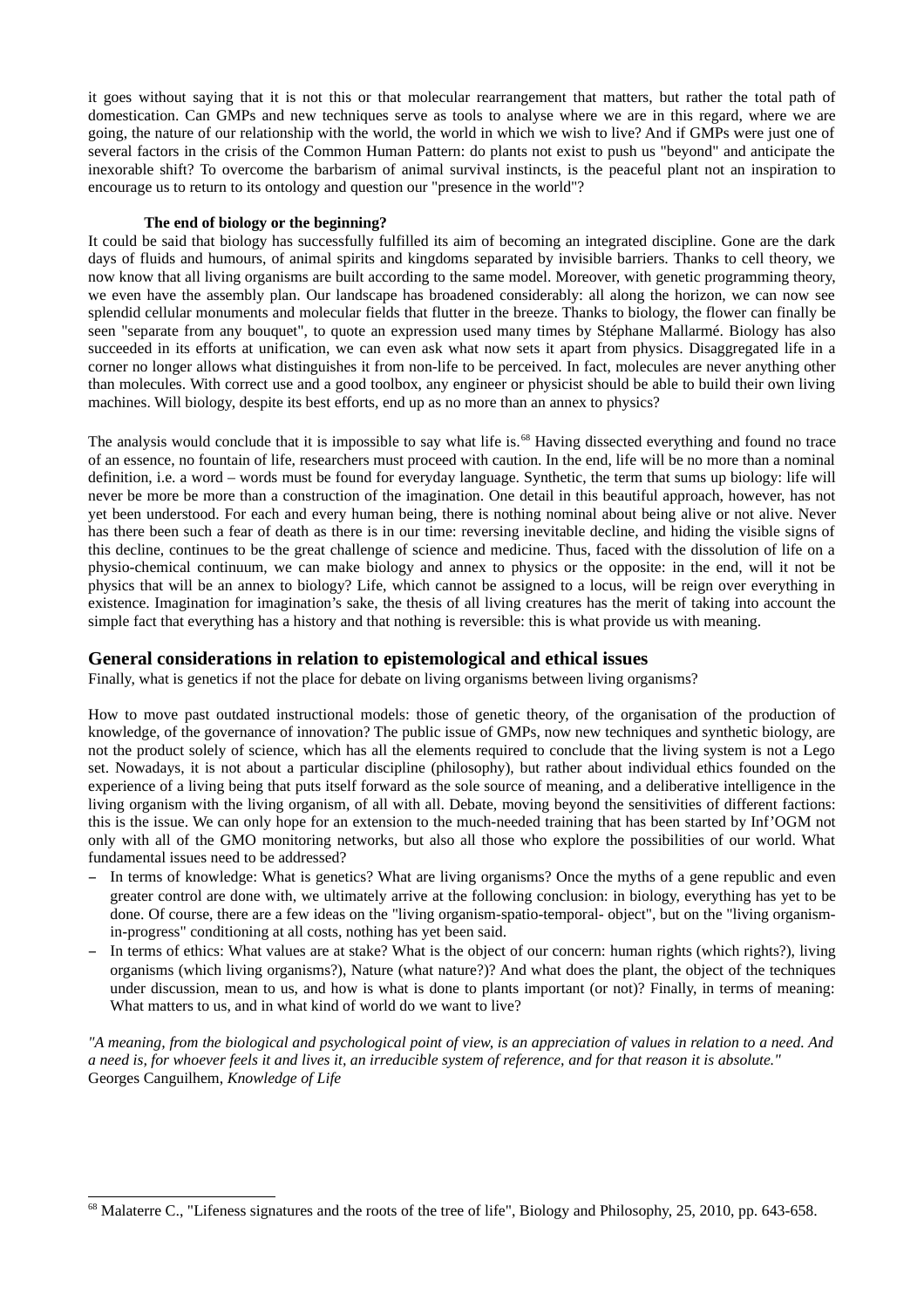## Conclusion : Do new techniques produce GMOs or not?

For actors in organic agriculture, the integrity of the cell is the basic element that should not be violated: is this new red line sufficient? Do gene exchanges and mutations occur in the same way when the cell evolves within a living organism in its natural environment, as when it is isolated in the laboratory, where is the cell subject to violent artificial stresses? This question illustrates a desire to consider plants not only as laboratory objects but as part of a broader whole, the system of Life.

Recreating in an artificial way what nature does "at random" may not be possible, since the very definition of randomness is different in both cases. In science, the random refers to anything the working of which is unknown to us and whose laws we are unfamiliar with. It should now be remembered that historically, farmers have managed biodiversity, and evolved with the latter. Each plant, each variety, was adapted to variable biodiversity, land and climate. It is in this practice of agriculture that farmers' seeds inherently draw on their variable and diverse characteristics. These are characteristics that are the opposite of those currently required (stability and homogeneity) to include a variety to be sold commercially or protect it with an NPVC and list it in the catalogue. Finally, local character is the main characteristic of a farmers' variety. It is also found in users' rights and collective rights to exchange, that farmers have formulated orally. This was done orally because this was also how laws used to evolve, alongside varieties, biodiversity, the natural, economic and social environment and farmers. The response to the question posed today on the GM or other nature of organisms the product of new techniques therefore also depends on the nature of the actors that set out to answer it.

For actors who work with local farmers' varieties, variability and diversity to stabilise characteristics of interest in variable and diverse environments are the most important characteristics. For regional breeders of DUS varieties, a legal concept was created that was validated by scientists, but which is contrary to biological realities: standardising and stabilising environments to adapt them to the lines, the characteristics of which shift as soon as they leave the environment that has been made artificial by fertilisers and pesticides.

To formalise this change of approach to living organisms, the first strategy used was to conduct non-stabilised crossbreeding of inbred lines (F1 hybrid) that forces farmers to buy their seeds each year. The second strategy was to publish a catalogue of varieties whose seeds can be sold, chosen according to criteria that have eliminated the competition of reproducible farmers' seeds. The third strategy was the creation of the New Plant Variety Certificate en 1961. Its objective was to regulate competition between seed companies in enlarged economic regions (the creation of Europe), with the catalogue offering insufficient protection for intellectual property, since it is limited to the ownership of stem lines. The NPVC allows seed breeders/multipliers/sellers to become the seller of licence fees for the use of lines. In this context, the first manifestations of genetic technologies do not change the situation, as the latter result in a diversification of line breeding techniques that result in plants with characteristics that meet the criteria of the catalogue and of the NPVC (DUS). The NPVC was developed while guaranteeing free access to resources for breeders and farmers (seed companies did not wish to impede each other by prohibiting the use of protected varieties to improve them). More fundamentally, however, for farmers working with farmers' varieties, the NPVC has legalised biopiracy; all that is required to obtain an NPVC for a given variety is a simple description of said variety. Seed companies just had to collect the varieties present in farmers' fields, then describe them using costly procedures to become their exclusive owners. Once this collection was terminated, they began to call into question farmers' free access to resources by banning farm seeds or seeking to levy royalties on them. Only a few countries (including France) authorise this use of plants containing genetic information covered by a patent for research; most European countries have not specified this in their laws and countries outside Europe (the United States, Japan) have banned it.

In 1991, the third strategy was implemented with the adoption of new rules set by the UPOV, the International Convention for the Protection of New Varieties of Plants. These rules were in response to patents obtained on genetic markers. Seed companies then created the concept of the derived "essentially derived" variety, in order to prevent a biotechnology firm from appropriating their varieties, being content to insert only one or two genes into these varieties or transform them. With the 1991 UPOV, seed companies have secured a sharing of licence fees between the owner of the initial variety and that owner of the new gene and, above all, made farm seeds counterfeits (since farm seeds are, by definition, derived from varieties sown)! But two disputes have now appeared:

1) The inability to demonstrate the counterfeit, except for genetic markers. If the farmer had an obligation to declare the origin of their biological material, the counterfeit would be visible. But nowadays, such a declaration is not compulsory, as there is no provision for this declaration in the ADPIC accords. Breeders hide behind industrial secrecy in order to avoid declaring the origin of the "material" they use themselves, and to avoid the requirement to grant consent and share benefits imposed by the Convention on Biological Diversity. As things stand, it is still up to the seed company to come up with a reason to justify a presumption of a violation of an NPVC in order to be able to start legal proceedings for counterfeit production. In Europe, discussions are currently in progress on the future obligation of farmers to provide the administration with the name of the variety used, which is tantamount to denying them their right to breed plants;

2) GMOs and illegal patents (haploidy, site-directed mutagenesis, cell fusion and cytoplasmic male sterility). Biotechnology companies that patent genes now have the techniques to detect these genes wherever they happen to be.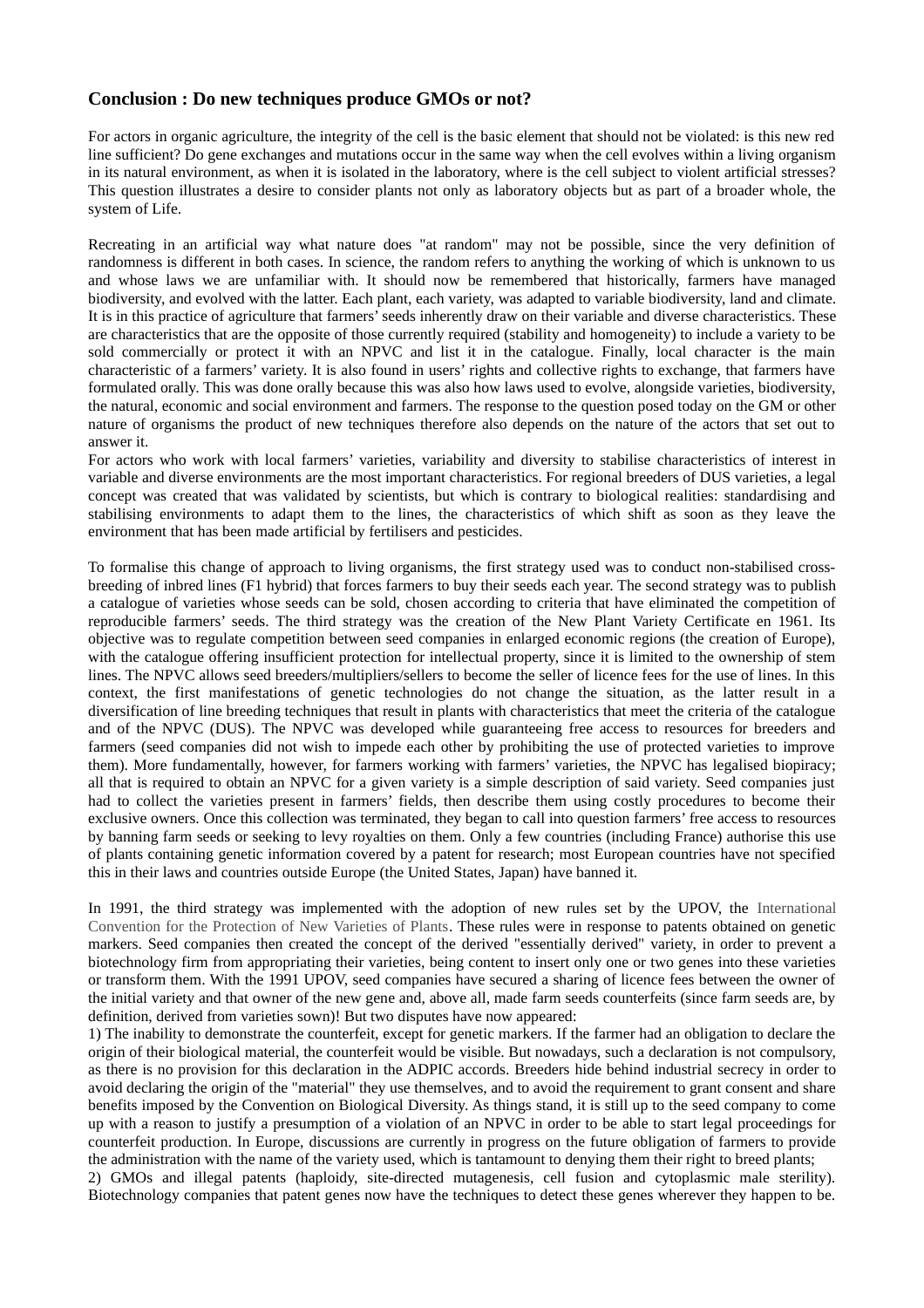These techniques thus give them sufficient grounds for the presumption of counterfeiting in order to claim their royalties on farm seeds in the first year, but also in subsequent years when plant material has been preserved and reproduced by a farmer, as well as on farmers' seeds that have been contaminated by their patented genes. They also allow them to claim licence fees from the breeder who has used a variety or a genetic resource containing patented genetic information for a new breed. The problem however, stems in particular from the fact that breeders cannot obtain information on the presence or absence of patented genes in resources used at a reasonable cost. There is no public information on the species or varieties in which the patents filed with the European Patent Office are used. Thus, companies are faced with the cost of managing the surveillance of all of the patents that only multinationals with larger patent portfolios can pay for. Plant variety breeders and smaller businesses therefore find themselves in a corner, having to deal with patents that are "traps" or "illegal". Faced with this situation, consideration is given to two strategies according to the type of seed companies facing this problem:

- Breeders of DUS varieties adapted to an optimum use of chemical inputs in each main climate zone use the catalogue and certification to authorise their DUS varieties only, and to prevent the sale of freely reproducible farmers' seeds, which are confined to the level of plant genetic resources collectively stored in collections of the multilateral system of the ITPGRFA ("common heritage of humanity"). These average-sized regional companies remain wedded to the NPVC, which regulates competition between them while at the same time sharing the results of their innovations to foster future innovation. This is why they are claiming the extension of "breeders' rights" to all plants covered by a patent on genetic information. However, faced with competition from patent owners who prohibit all reproduction of "their" seeds, farm seeds become an unbearable "loss" for breeders'. For this reason, they portray the payment of royalties on farm seeds as their only means of survival in a globalised market, and as a precondition to any patent reform. This precondition has led them to reduce the "breeders' rihgts" on "patented material" to an "exemption for research", and not "for breeding", i.e. to the commercialisation of the results of research. This new commitment, which has already been included in French law, would allow them to deprive farmers of their right to the exemption for research in fields where crops are commercially grown, and to thus justify royalties on farm seeds, while at the same time protecting their own freedom to access all genetic resources available, and the commercial effectiveness of the patent. However, the debate is not over: some breeders, in particular Dutch breeders, who sell non-reproducing seeds and plants (F1 plant and flower hybrids) and who therefore are not particularly concerned about farm seeds, are not satisfied with an exemption for research and are also demanding an exemption for breeding;
- Gene modifiers who work for multinational companies wish to integrate their patented genes in as many varieties adapted to each climate zone as possible. In this regard, the companies wish to free themselves of the constraints of the catalogue, as the latter imposes periods of access to the market that are too long but are also too restrictive for their own increasingly unstable varieties, as well as the optimal development of local varieties into which they could insert their patented genetic information. Patents allow these companies to ensure that the agricultural subsidiaries remain under their control, while their resulting financial clout allows them to eliminate or absorb rivals by reinforcing rules for evaluating of products before they are released on the market (certification, health, environmental, phytosanitary, biosecurity), as well as the administrative and legal costs of managing patent portfolios.

A number of companies hedge their bets, with operations as plant variety breeders and gene modifiers, adapting their strategies to the legal context in each country. The main divide is around the question of the patent, with all small and medium-sized companies looking to claim the exemption for research in the face of direct opposition from large multinationals that do not wish to take such plans into consideration.

Ultimately, the main battle lines are clear. Biotechnology companies have filed a number of patents for genes without using them all, but to have them in reserve in the event of the need to discuss the industrial property a given new characteristic of interest (climatic, nutritional, agronomic, etc.) developed by a rival. With new genetic technology techniques, these companies have the tools to patent genes and to detect them wherever they are found. Having resolved the problem of proving examples of counterfeit plants, these companies are now campaigning for a system that will allow them to sell on a larger scale in order to recover as much of the royalties to be made from their patents as possible. The catalogue, which restricts the number of varieties sold, is therefore not a good tool for them. However, it is still a good tool for traditional European breeders, who as a result find themselves in a situation where they do not know if the variety they are working with contains a patented gene or not. They appear to have toed the line, supporting patent legislation reform as long as they are able to recover royalties on farm seeds.

At European level, discussions on reform of the catalogue have commenced. Rules requiring farmers to provide information on the varieties they use are under discussion. With regards to patents, Directive 98/44 could again be up for discussion following the reform of the NPVC and of farm seed regulations.

In terms of techniques, GMOs that are the product of transgenesis have drawn a red line for genetic "progress". The technique used to create organisms that are sufficiently artificial to be patented has led to social debate and mass mobilisation. For 15 years, plants that are the product of transgenesis have been the focus of attention everywhere on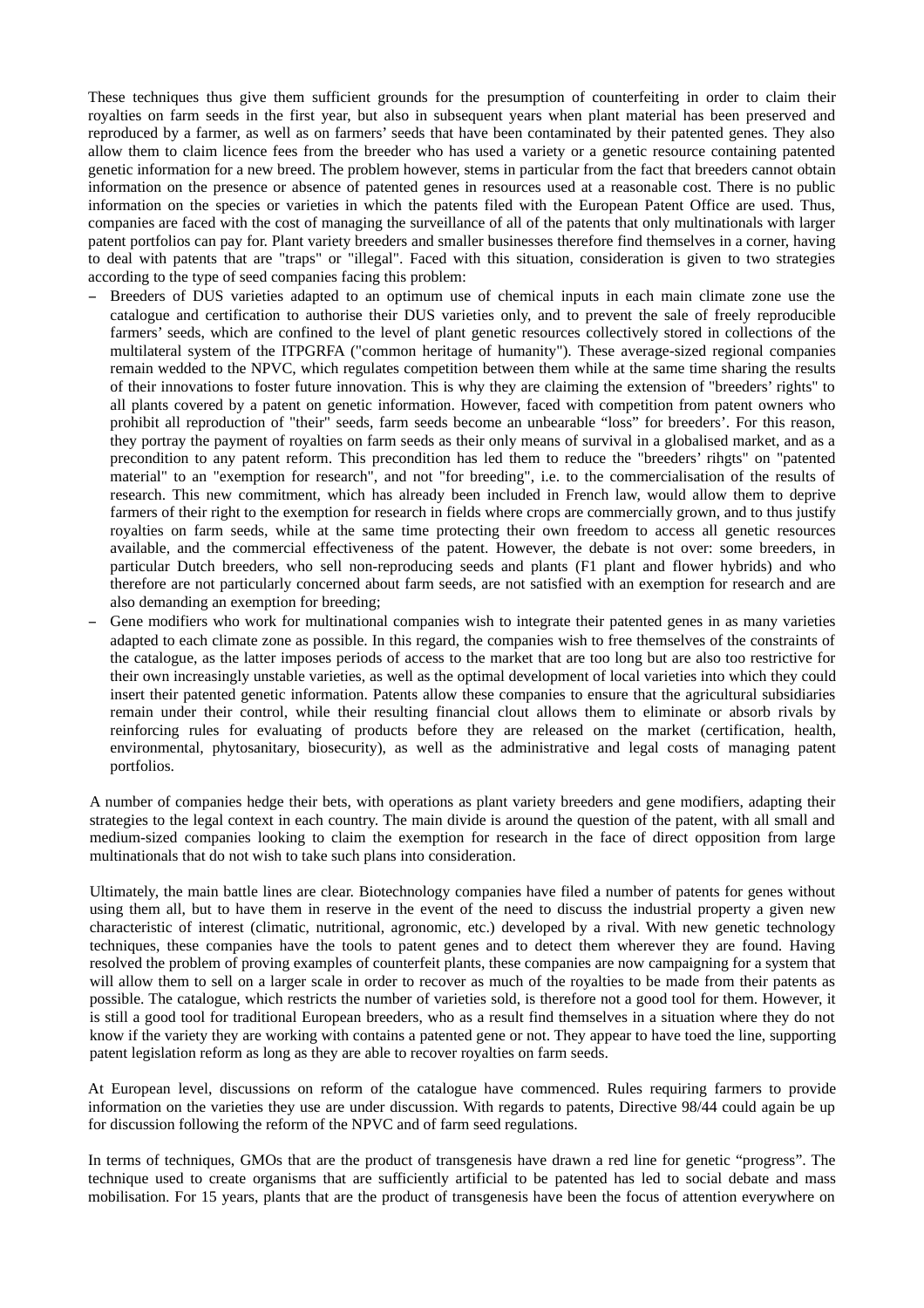the planet, and consequently regulatory frameworks have been negotiated (Directive 2001/18 on the deliberate release into the environment, the Cartagena Protocol for the cross-border exchange of GMOs, etc.). Multinationals, which had agreed to a reinforcement of rules on market access that allowed them to eliminate their smaller rivals in exchange for direct access to the whole European market, have not won their bet in full. However, GMOs are just the visible tip of the iceberg. Meanwhile, techniques have continued to evolve in laboratories, continuing with the same impasse. A new series of techniques have been proposed for evaluation by experts, aimed at freeing up the excessively restrictive biosecurity frameworks. These techniques fall within the same intellectual framework that reduced control of living organisms to the supposed control of the genome and which serves as justification for the privatisation through industrial property rights, producing applications that pose health, environmental and socio-economic risks that are equivalent to those created by transgenesis. The final project became a reality with synthetic biology. European discussions on new techniques were to have been finalsed during 2011, the idea being that techniques that "mark" the genome would be considered as GMOs, and that those that did not, would not be considered as such. It should be noted that the delay in the response from European experts  $-$  who have been working on this issue since  $2009$   $-$  bears witness to the difficulties of such expertise, whereas techno-science is advancing at a sustained rate. The debate could end up in shameful negotiations if civil society organisations do not appropriate sufficient knowledge of the techniques in question in order to be able to make the issues visible to the public.

Facing this problem, civil society movements should be able to inform on broad outlines to contribute to the debate on transgenic plants. These broad outlines, which are the appropriation of living organisms and the need to review the epistemological questioning of techniques, are addressed in this brochure. In this way, civil society has started to assert diverse positions that assert the refusal of patents on living organisms and of the NPVC in its 1991 form, which undermines the right of farmers to save, use, exchange, sell and protect their reproducible farmers' seeds, an obligation to inform genetic technology companies of the techniques used, the introduction of a public evaluation of these techniques before they go on the market, a prohibition on the distribution of varieties that are the product of new techniques that have not been mastered, and which produce new products whose impacts are unknown, as well as measures to restrain techniques that constitute an attack on biodiversity (non-reproducing seeds, such as F1 hybrids).

Faced with this new approach to techniques and biotechnologies in general, information watchdogs and actors in the trade union movement, the broader community and the world of science have a central role to play: their efforts will determine the ability to question and to understand the dynamics of the business world, and therefore to assert the positions of actors that have had little voice in debates until now. A dynamic is also necessary to ensure that everyone has new fora in which to ask questions about the substance and open up new approaches. This is something the association "Pour l'Emergence d'une Université du Vivant" (For the Emergence of a University on Living Systems) has tried to do for a number of years. Following all technical and legal developments requires considerable investment in terms of time and energy; ultimately, it is the approach of these techniques that determines what can be achieved, and this is becoming more and more the case. There is not enough time, space or resources available to confront this approach to genetic engineering with tests, to confront all of its entrenched positions, to compare it to other possible approaches. Nowadays, new approaches to living organisms that have been ignored by research must be weighed up, since, in order to take an interest in it, presuppositions that date at least as far back to Descartes must be called into question. Compared to physics, thinking in biology has barely evolved in the last few centuries. And yet, the time of simple causalities has been over for more a century: how can we, in the 21st century, still support public policies with outdated reasoning, as if we were unaware that this was the case? How can we reasonably expose civilian populations to risks inherent to decisions made according to models that should already have been confined to the museum of theories of the past? It has now become imperative to find the means to update and develop new approaches.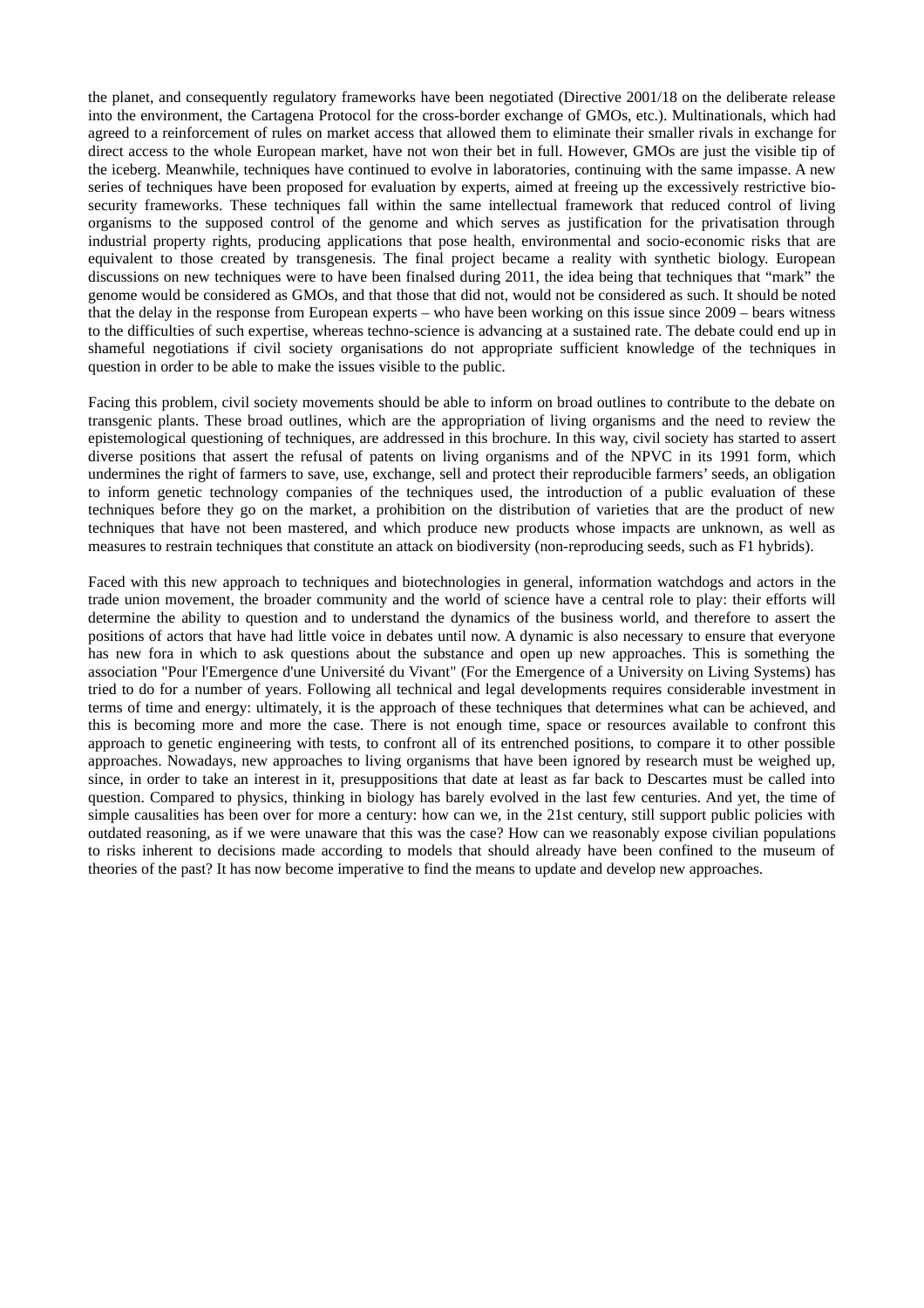## **Glossary**

Agro-infiltration: A new biotechnology method that uses the bacterium Agrobacterium tumefaciens to carry the modified gene, which will be expressed in a plant cell.

Reverse breeding: A new biotechnology method that aims to regenerate parent plants using daughter plants.

Apomixie: An asexual method of reproduction used by certain plants without fertilisation and with one stage (meiosis) of the whole process for the production of modified grain. Grains produced are genetically identical to the parent plant.

RNA: Ribonucleic acid. A molecule that carries genetic information used in particular as a framework for protein synthesis.

Cisgenesis: A form of transgenesis that uses genes from the same species as the plant to be modified.

Epigenetics: An area of genetics that focuses on the influence of the environment or of other external factors on genetic expression. This influence translates into modifications that can be passed on from one generation to the next, and which are reversible.

Cell fusion: An in vitro technique for fusing two plant cells to create a single cell.

Polyploid induction: A technique that seeks to increase the number of copies of chromosomes in a cell.

**Meganucleases:** A sub-class of nucleases characterised by their ability to attach themselves to long DNA sequences, generally resulting in DNA being cut at a single point.

Methylation: An epigenetic modification to DNA that works by adding a chemical molecule (methyl group) to part of the DNA.

Mutagenesis: An everyday term that refers to the voluntary modification of the DNA sequence via the use of chemical or physical agents, the breeding of mutant plants in the field, or the use of oligonucleotides.

Random mutagenesis: Mutagenesis in which mutations are random both in terms of location and number. Uses chemical or physical agents.

Site-directed mutagenesis: Mutagenesis in which mutations are caused by the use of oligonucleotides, and appear in a controlled manner on site.

Nuclease: An enzyme that cuts DNA in a precise location. Several nucleases exist, depending on the DNA sequence recognised before it is cut.

Zinc finger nucleases: A sub-class of nucleases characterised by their ability to attach themselves to long DNA sequences, generally resulting in DNA being cut at a single point. These nucleases are artificial, and have a domain that consists of a finger held by a zinc atom.

Nucleotide: An organic molecule that forms the basis of nucleic acids present in cells. Nucleotides are also commonly called bases. The four oligonucleotides of DNA are thymine, adenine, cytosine and guanine.

**Oligonucleotides:** Short DNA sequences obtained via chemical synthesis.

**Polymerisation:** The production of a dual DNA strand from an existing strand and with the help of an enzyme called polymerase.

Methyl radicals: Chemical molecules added to or removed from nucleotides during epigenetic modifications.

**Transduction:** The transfer of DNA from one cell to another using a viral vector.